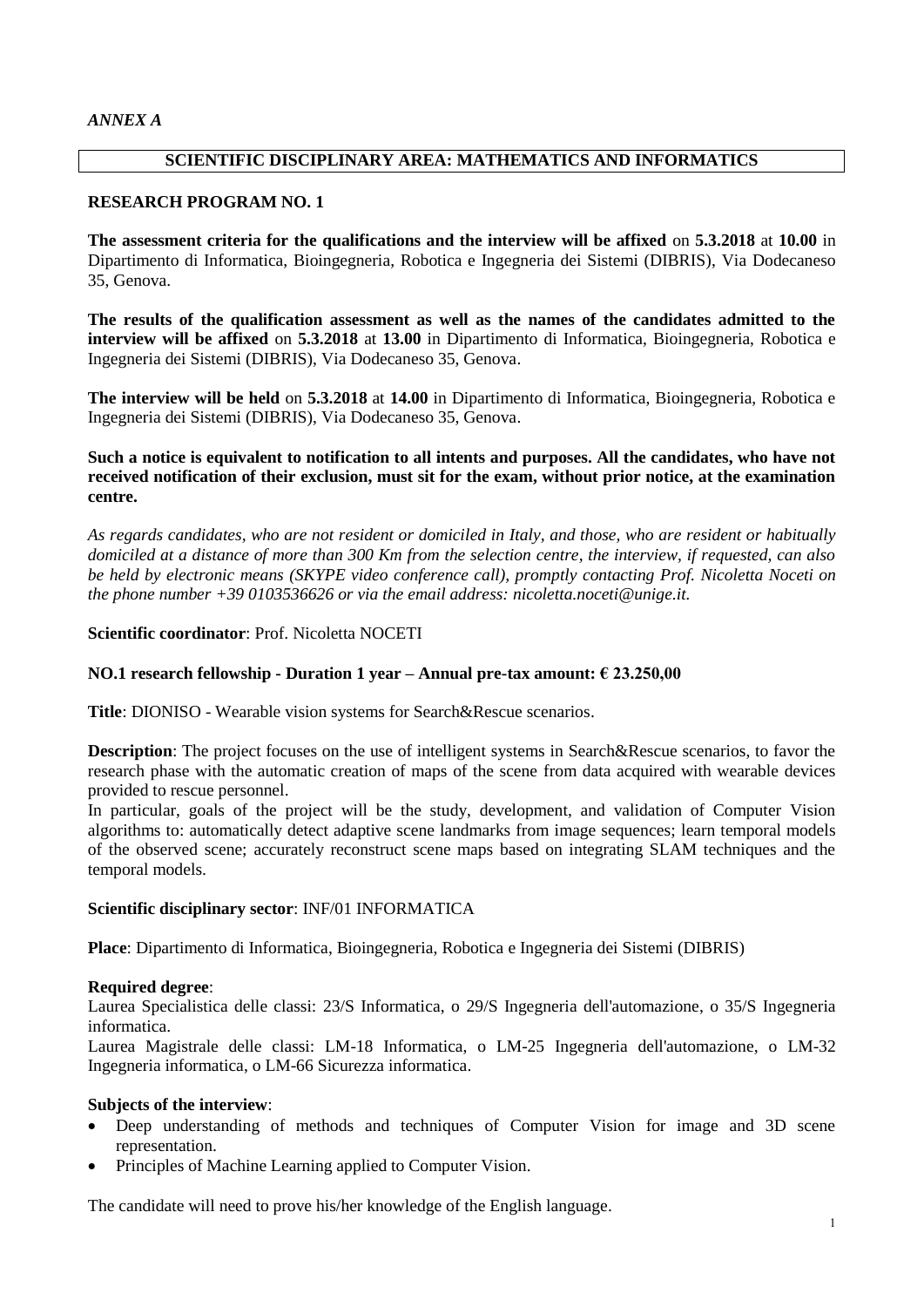**The assessment criteria for the qualifications and the interview will be affixed** on **28.2.2018** at **10.00** in Dipartimento di Informatica, Bioingegneria, Robotica e Ingegneria dei Sistemi (DIBRIS), Via Dodecaneso 35, Genova.

**The results of the qualification assessment as well as the names of the candidates admitted to the interview will be affixed** on **28.2.2018** at **13.00** in Dipartimento di Informatica, Bioingegneria, Robotica e Ingegneria dei Sistemi (DIBRIS), Via Dodecaneso 35, Genova.

**The interview will be held** on **1.3.2018** at **14.00** in Dipartimento di Informatica, Bioingegneria, Robotica e Ingegneria dei Sistemi (DIBRIS), Via Dodecaneso 35, Genova.

**Such a notice is equivalent to notification to all intents and purposes. All the candidates, who have not received notification of their exclusion, must sit for the exam, without prior notice, at the examination centre.**

*As regards candidates, who are not resident or domiciled in Italy, and those, who are resident or habitually domiciled at a distance of more than 300 Km from the selection centre, the interview, if requested, can also be held by electronic means (SKYPE video conference call), promptly contacting Prof. Nicoletta Noceti on the phone number +39 0103536626 or via the email address: nicoletta.noceti@unige.it.*

**Scientific coordinator**: Prof. Nicoletta NOCETI

### **NO.1 research fellowship - Duration 1 year – Annual pre-tax amount: € 23.250,00**

**Title**: Development and validation of Machine Learning methods for financial and insurance services.

**Description**: The goal of the project is the study, the development, and the validation of methods combining Machine Learning and High-Performance Computing in the context of bank and insurance applications. Particular attention will be posed to learn models from temporal, heterogeneous and high-dimensional data, and for the definition of intelligent, personalized, and multi-channel services.

The setting and the technologies adopted will refer to tools typical of the Big Data world (e.g. Hadoop and Apache Spark).

The activity will be carried out in strong synergy with a multinational company leader in the fields.

### **Scientific disciplinary sector**: INF/01 INFORMATICA

**Place**: Dipartimento di Informatica, Bioingegneria, Robotica e Ingegneria dei Sistemi (DIBRIS)

#### **Required degree**:

Laurea V.O. in Informatica. Laurea Specialistica della classe 23/S Informatica. Laurea Magistrale delle classi: LM-18 Informatica, o LM-66 Sicurezza informatica.

#### **Subjects of the interview**:

- Principles of supervised and unsupervised Machine Learning.
- Data processing and analysis.
- Big data technologies.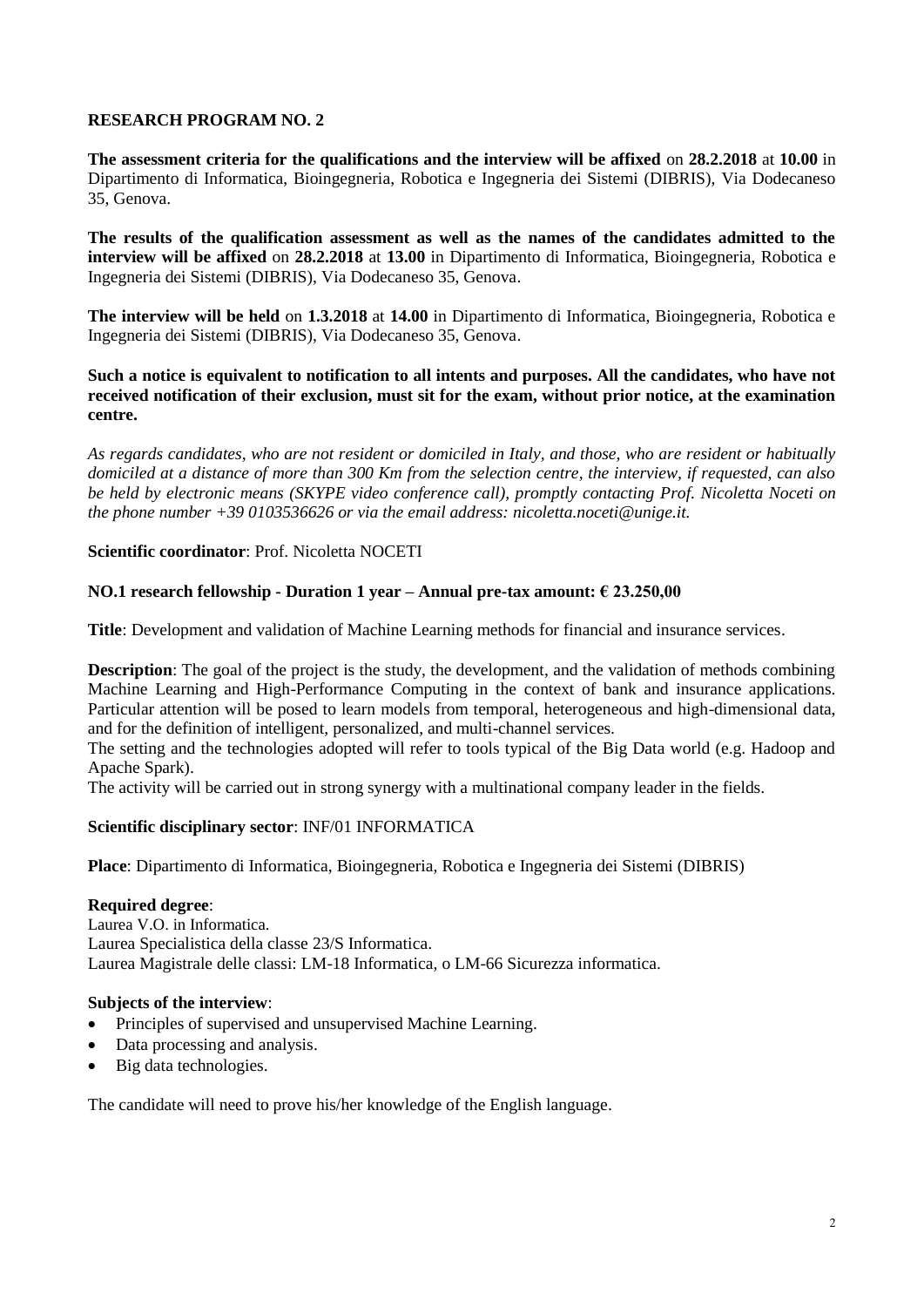## **SCIENTIFIC DISCIPLINARY AREA: PHYSICS**

## **RESEARCH PROGRAM NO. 3**

**The assessment criteria for the qualifications and the interview will be affixed** on **2.3.2018** at **10.00** in Dipartimento di Fisica (DIFI), Via Dodecaneso 33, Genova.

**The results of the qualification assessment as well as the names of the candidates admitted to the interview will be affixed** on **2.3.2018** at **15.00** in Dipartimento di Fisica (DIFI), Via Dodecaneso 33, Genova.

**The interview will be held** on **2.3.2018** at **16.00** in Dipartimento di Fisica (DIFI), Via Dodecaneso 33, Genova.

**Such a notice is equivalent to notification to all intents and purposes. All the candidates, who have not received notification of their exclusion, must sit for the exam, without prior notice, at the examination centre.**

**Scientific coordinator**: Prof. Roberta CARDINALE

### **NO.1 research fellowship - Duration 1 year – Annual pre-tax amount: € 19.367,00**

**Title**: Development, calibration and commissioning of the Ring Imaging Cherenkov detector of the LHCb experiment at CERN for future upgrades.

**Description**: The LHCb experiment at CERN is dedicated to precise measurements of CP asymmetry and to the study of rare decays of hadrons with a heavy quark in order to search for phenomena beyond the Standard Model of particles.

The experiment is undergoing an upgrade phase in order to improve its performance and to be able to increase its sensitivity to the measurements foreseen in its wide physics program. One of the key element of the LHCb detector are the two Ring Imaging Cherenkov detectors, where Genova group is involved, which are able to identify charged hadrons. These detectors require an improvement in the optical layout, photodetectors and read-out electronics to satisfy the requirements for the ugprade phase.

### **Scientific disciplinary sector**: FIS/01 FISICA SPERIMENTALE

**Place**: Dipartimento di Fisica (DIFI)

#### **Required degree**:

Laurea Specialistica della classe 20/S Fisica. Laurea Magistrale della classe LM-17 Fisica.

- Cherenkov detectors.
- LHCb detector upgrade.
- Heavy quark physics.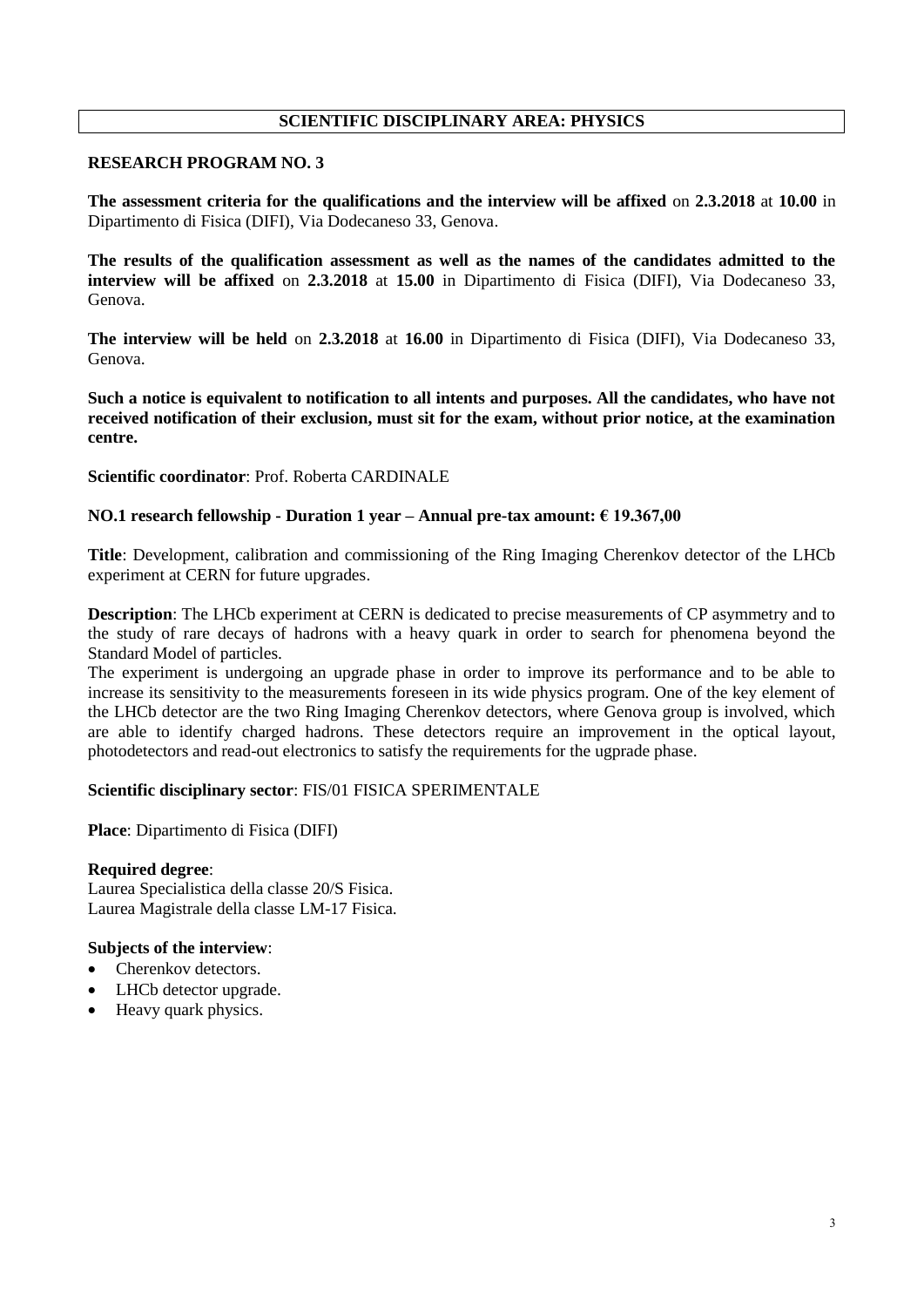## **Scientific coordinator**: Prof. Flavio GATTI

## **NO.1 research fellowship - Duration 1 year – Annual pre-tax amount: € 19.367,00**

**Title**: Cryogenic Anticoincidence for the X-ray space telescope ATHENA.

**Description**: The space telescope project for X-ray astrophysics, ATHENA, of the European Space Agency requires a detector that rejects cosmic rays in orbit around the lagrangian point L2 to reduce the background by 2 orders of magnitude at least. The detector is made with micromachining and thin film growth techniques. The prototypes are tested at 50 mK in dilution fridges with quantum interference electronics (SQUID). The goal of the study of this position concerns the simulation of the signal by studying the athermal phonons transport of and their interactions in the metal films of the sensors. The results will be verified with appropriate measurements for estimating the experimental parameters of the physical processes involved.

### **Scientific disciplinary sector**: FIS/01 FISICA SPERIMENTALE

**Place**: Dipartimento di Fisica (DIFI)

### **Required degree**:

Laurea Magistrale della classe LM-17 Fisica.

### **Subjects of the interview**:

- X-ray Astrophysics telescopes.
- Cryogenic detectors for cosmic origin x-rays and particles.
- Physics of solids at low temperatures.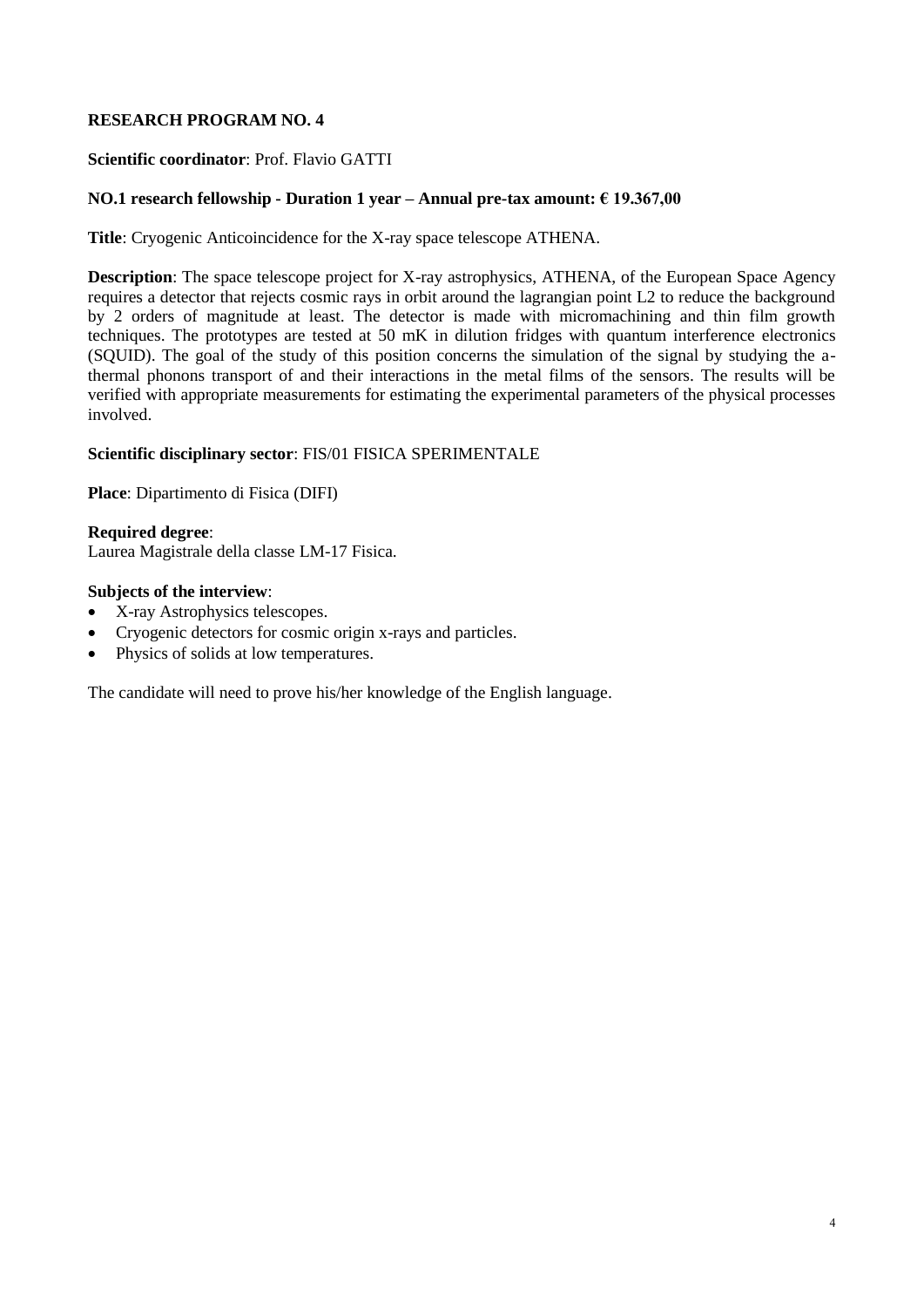**The assessment criteria for the qualifications and the interview will be affixed** on **2.3.2018** at **10.00** in Dipartimento di Fisica (DIFI), Via Dodecaneso 33, Genova.

**The results of the qualification assessment as well as the names of the candidates admitted to the interview will be affixed** on **2.3.2018** at **15.00** in Dipartimento di Fisica (DIFI), Via Dodecaneso 33, Genova.

**The interview will be held** on **2.3.2018** at **16.00** in Dipartimento di Fisica (DIFI), Via Dodecaneso 33, Genova.

**Such a notice is equivalent to notification to all intents and purposes. All the candidates, who have not received notification of their exclusion, must sit for the exam, without prior notice, at the examination centre.**

**Scientific coordinator**: Prof. Alessandro PETROLINI

### **NO.1 research fellowship - Duration 1 year – Annual pre-tax amount: € 19.367,00**

**Title**: Development and characterization of single-photon optical sensors, fast, pixelized and for large areas.

**Description**: In all fields of physics and in many sectors of technology, the demand for very high sensitivity photon detectors (up to the single photon), in large sectors of the electromagnetic spectrum, has increased greatly, to perform fundamental measurements of unparalleled accuracy, for particle detectors, for applications (for example to communications and to medicine). The aim of the research program is to pursue the development of detectors of this type with particular reference, but not limited to, detectors for the next generation of experiments at CERN's LHC.

### **Scientific disciplinary sector**: FIS/01 FISICA SPERIMENTALE

**Place**: Dipartimento di Fisica (DIFI)

### **Required degree**:

Laurea Magistrale della classe LM-17 Fisica.

### **Subjects of the interview**:

• Particle detectors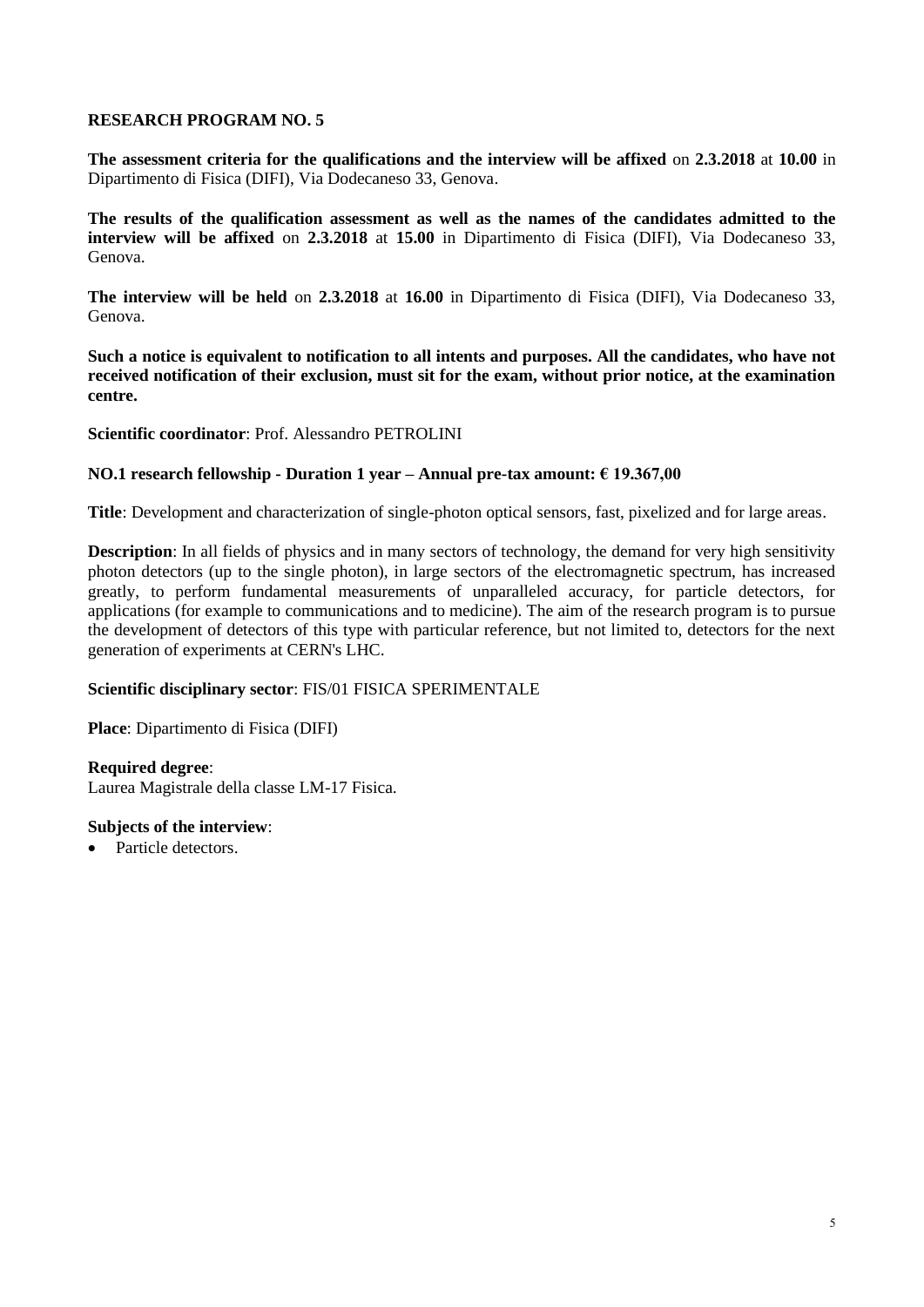**The assessment criteria for the qualifications and the interview will be affixed** on **27.2.2018** at **12.00** in Dipartimento di Fisica (DIFI), Via Dodecaneso 33, Genova.

**The results of the qualification assessment as well as the names of the candidates admitted to the interview will be affixed** on **27.2.2018** at **18.00** in Dipartimento di Fisica (DIFI), Via Dodecaneso 33, Genova.

**The interview will be held** on **28.2.2018** at **14.00** in Dipartimento di Fisica (DIFI), Via Dodecaneso 33, Genova.

**Such a notice is equivalent to notification to all intents and purposes. All the candidates, who have not received notification of their exclusion, must sit for the exam, without prior notice, at the examination centre.**

## **Scientific coordinator**: Prof. Nicola MAGGIORE

### **NO.1 research fellowship - Duration 1 year – Annual pre-tax amount: € 19.367,00**

**Title**: Study of quasars for gravitational lenses and ultra-high energy particle emission.

**Description**: The research grant, promoted by DIFI within the activities of the interdepartmental center for astronomy ORSA of which DIFI is the leader, foresees theoretical studies on the modeling of the phenomenon of multiple images of quasars under gravitational lens effect, in particular to the purpose of determining the Hubble constant, and furthermore phenomenological studies on the emission of ultra-high energy particles in the jets emitted by the central region of those objects. Part of the work will also include experimental measurements on quasars with the optical telescope of the Antola Reserve, an instrument of great interest for scientific research, used by DIFI and ORSA also for outreach and teaching at university level.

### **Scientific disciplinary sector**: FIS/02 FISICA TEORICA, MODELLI E METODI MATEMATICI

**Place**: Dipartimento di Fisica (DIFI)

### **Required degree**:

Laurea Magistrale della classe LM-17 Fisica.

### **Subjects of the interview**:

- Verification of the knowledge of the phenomenon of gravitational lenses and of general relativity methods for the calculation of the geodesics of photons in the presence of a gravitational potential.
- Verification of the knowledge of the link between multiple images of quasars under gravitational lensing and measurements of the Hubble constant.
- Verification of the knowledge of the current state of Hubble constant determination with different methods.
- Verification of the knowledge of the mechanisms of emission of electromagnetic radiation from active galactic nuclei.
- Verification of the knowledge of photometry procedures for determining the flux of photons from a source.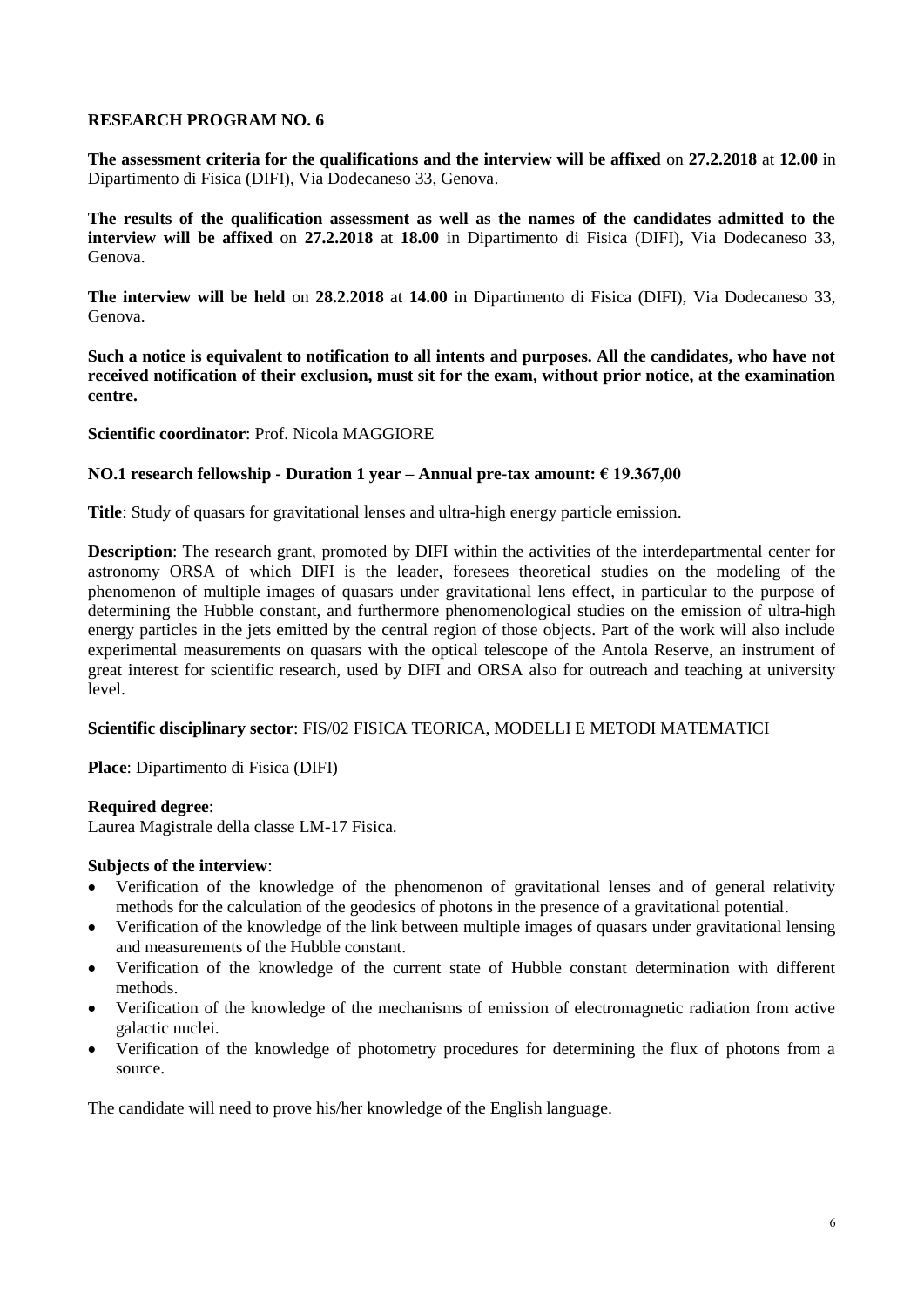**The assessment criteria for the qualifications and the interview will be affixed** on **28.2.2018** at **10.00** in Dipartimento di Fisica (DIFI), Via Dodecaneso 33, Genova.

**The results of the qualification assessment as well as the names of the candidates admitted to the interview will be affixed** on **28.2.2018** at **18.00** in Dipartimento di Fisica (DIFI), Via Dodecaneso 33, Genova.

**The interview will be held** on **1.3.2018** at **9.00** in Dipartimento di Fisica (DIFI), Via Dodecaneso 33, Genova.

**Such a notice is equivalent to notification to all intents and purposes. All the candidates, who have not received notification of their exclusion, must sit for the exam, without prior notice, at the examination centre.**

**Scientific coordinator**: Prof. Luca VATTUONE

### **NO.1 research fellowship - Duration 1 year – Annual pre-tax amount: € 19.367,00**

**Title**: Growth and characterization of ultrathin Fe oxide (Fe<sub>x</sub>O<sub>y</sub>) and iron sulfide (Fe<sub>x</sub>S<sub>y</sub>) films.

**Description**: The winner of the fellowship will collaborate with the joint DIFI/IMEM-CNR research group. The research plan includes:

- a) Growth of ultrathin iron oxide films on Pt(111) both in high pressure cell and under Ultra High Vacuum conditions by use of supersonic molecular beam.
- b) Morphological and electronic characterization of the as grown films.
- c) Study of their reactivity with  $H_2S$  (or  $NH_3$ ) to obtain iron sulfide (or iron nitride) films.
- d) Study of their chemical reactivity under realistic conditions and comparison with the reactivity of thicker films.

Part d) will be undertaken at the partner laboratory in the NanoBioMedical Centre of Adam Mickiewicz University of Poznan (Polonia).

### **Scientific disciplinary sector**: FIS/03 FISICA DELLA MATERIA

**Place**: Dipartimento di Fisica (DIFI)

#### **Required degree**:

Laurea Magistrale della classe LM-17 Fisica.

#### **Subjects of the interview**:

Surface science and related experimental techniques.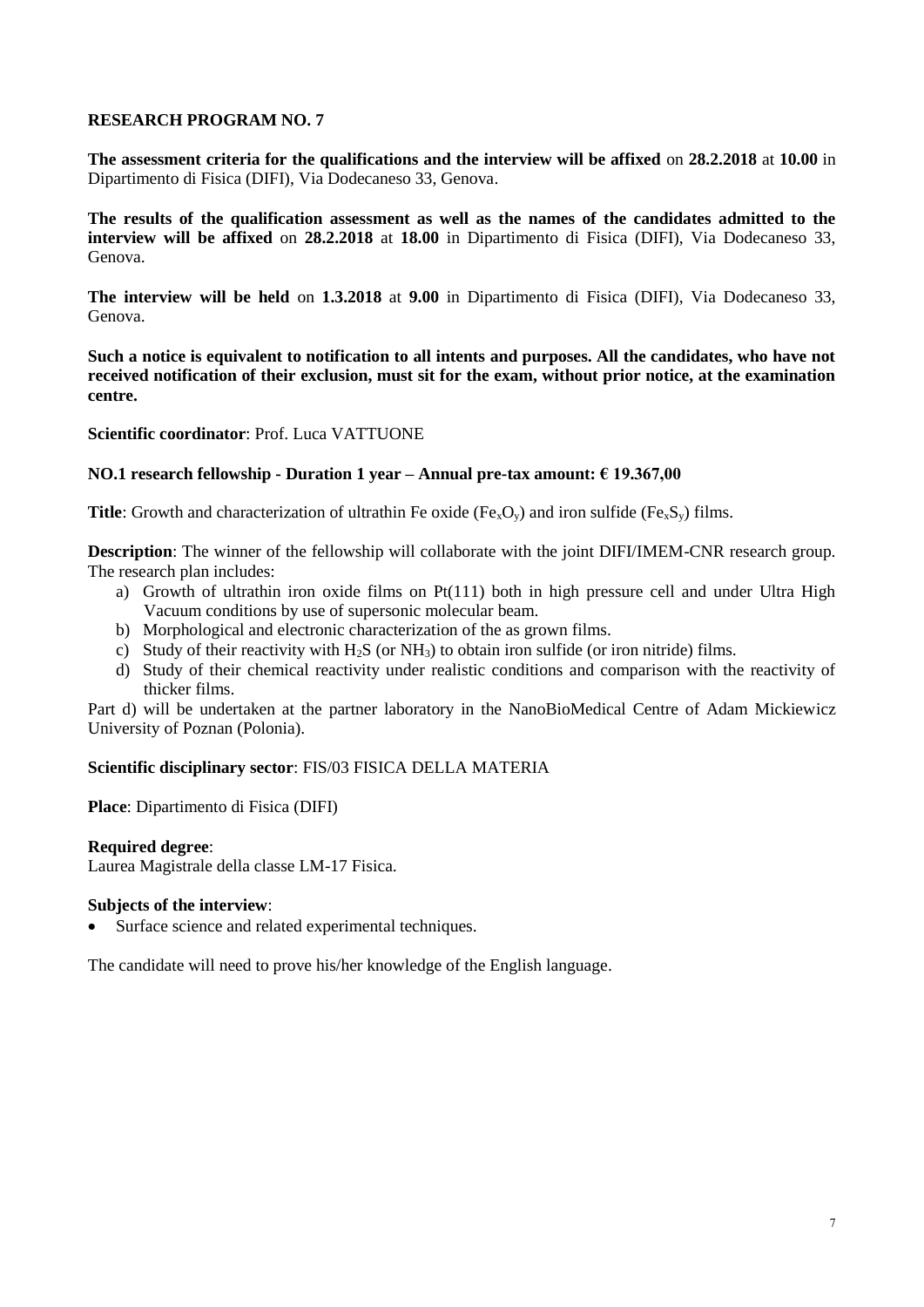**The assessment criteria for the qualifications and the interview will be affixed** on **2.3.2018** at **10.00** in Dipartimento di Fisica (DIFI), Via Dodecaneso 33, Genova.

**The results of the qualification assessment as well as the names of the candidates admitted to the interview will be affixed** on **2.3.2018** at **14.00** in Dipartimento di Fisica (DIFI), Via Dodecaneso 33, Genova.

**The interview will be held** on **2.3.2018** at **15.00** in Dipartimento di Fisica (DIFI), Via Dodecaneso 33, Genova.

**Such a notice is equivalent to notification to all intents and purposes. All the candidates, who have not received notification of their exclusion, must sit for the exam, without prior notice, at the examination centre.**

*As regards candidates, who are not resident or domiciled in Italy, and those, who are resident or habitually domiciled at a distance of more than 300 Km from the selection centre, the interview, if requested, can also be held by electronic means (SKYPE video conference call), promptly contacting Prof. Ornella Cavalleri via the email address: cavalleri@fisica.unige.it.*

**Scientific coordinator**: Prof. Ornella CAVALLERI

### **NO.1 research fellowship - Duration 1 year – Annual pre-tax amount: € 19.367,00**

**Title**: Growth and functionalization of mesoporous metal oxide films for biomedical applications.

**Description**: The project focusses on the growth of transition metal oxide films and their functionalization with bio-organic ultrathin films. The research aims to tune the surface properties of the oxide to develop biomaterials for dental and orthopedic implants, able to promote osteintegration and to prevent bacterial adhesion.

Anodizing will be employed to grow oxide films with a mesoporous structure mimicking the bone trabecular structure and with elemental inclusions typical of the bone mineral matrix.

The oxide surface will be functionalized through the deposition of ultrathin films of bio-organic molecules to promote the antimicrobial properties of the surface. The systems will be characterized by coupling microscopy (AFM and SEM), photoemission spectroscopy (XPS) and spectroscopic ellipsometry.

**Scientific disciplinary sector**: FIS/07 FISICA APPLICATA (A BENI CULTURALI, AMBIENTALI, BIOLOGIA E MEDICINA)

**Place**: Dipartimento di Fisica (DIFI)

### **Required degree**:

Laurea Magistrale della classe LM-17 Fisica.

#### **Subjects of the interview**:

- Physics of interfaces and thin films.
- Experimental methods for the spectroscopic and morphological characterization of surfaces and thin/ultrathin films.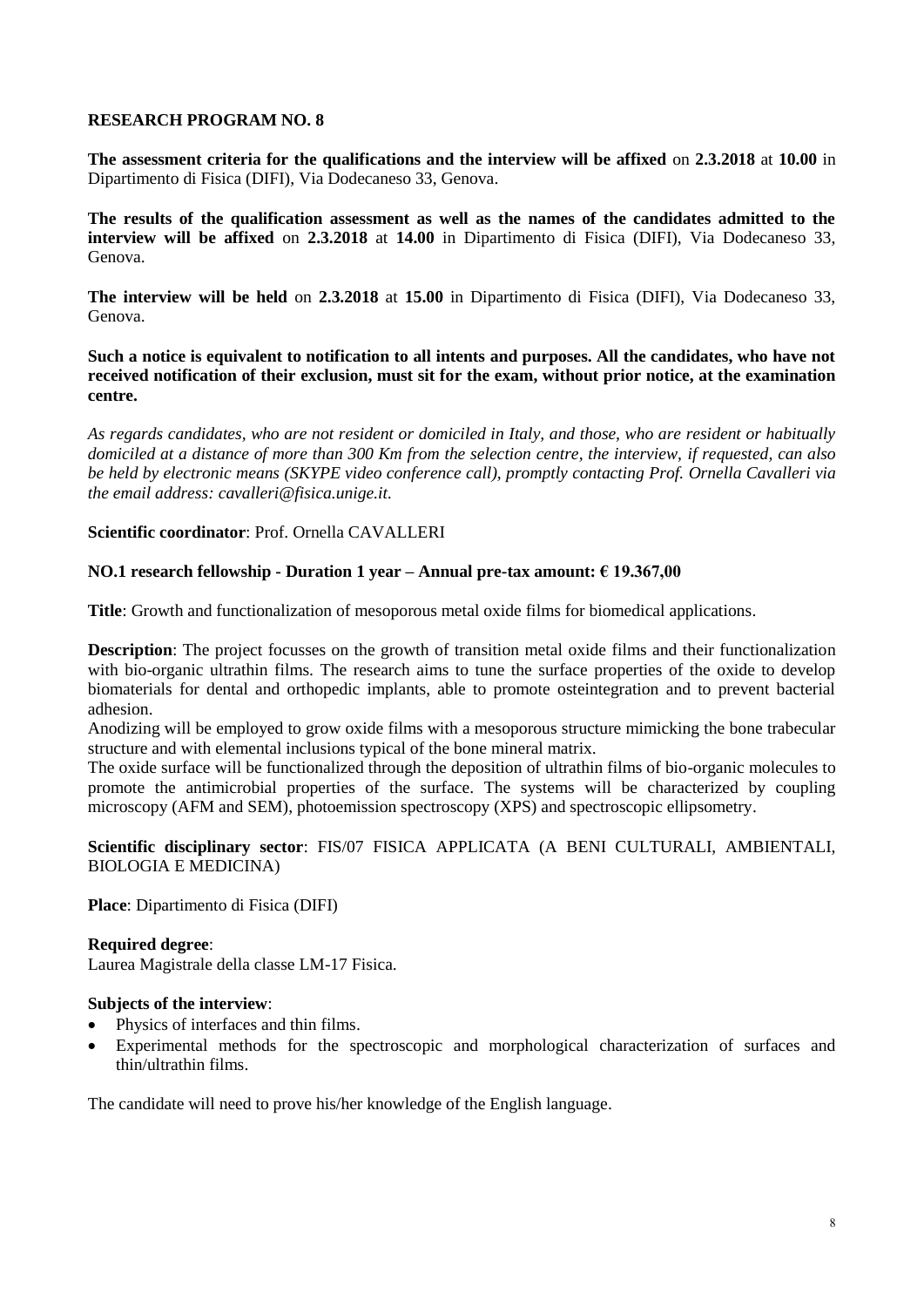## **SCIENTIFIC DISCIPLINARY AREA: EARTH SCIENCES**

#### **RESEARCH PROGRAM NO. 9**

**The assessment criteria for the qualifications and the interview will be affixed** on **27.2.2018** at **9.00** in Dipartimento di Scienze della Terra, dell'Ambiente e della Vita (DISTAV), Bacheca PT, Corso Europa 26, Genova.

**The results of the qualification assessment as well as the names of the candidates admitted to the interview will be affixed** on **27.2.2018** at **12.00** in Dipartimento di Scienze della Terra, dell'Ambiente e della Vita (DISTAV), Bacheca PT, Corso Europa 26, Genova.

**The interview will be held** on **27.2.2018** at **14.00** in Dipartimento di Scienze della Terra, dell'Ambiente e della Vita (DISTAV), Corso Europa 26, Genova.

#### **Such a notice is equivalent to notification to all intents and purposes. All the candidates, who have not received notification of their exclusion, must sit for the exam, without prior notice, at the examination centre.**

*As regards candidates, who are not resident or domiciled in Italy, and those, who are resident or habitually domiciled at a distance of more than 300 Km from the selection centre, the interview, if requested, can also be held by electronic means (SKYPE video conference call), promptly contacting Prof. Laura Gaggero on the phone number +39 0103538317 or via the email address: gaggero@dipteris.unige.it.*

### **Scientific coordinator**: Prof. Laura GAGGERO

#### **NO.1 research fellowship - Duration 1 year – Annual pre-tax amount: € 19.367,00**

**Title:** Implementation of qualitative and quantitative asbestos monitoring in rocks from tunneling excavations by MOCF /XRPD and Scanning Electron Microscopy + EDS.

**Description:** The activity of the research grant is developed within a wider investigation on microstructural, physical, chemical analyses on inorganic fibrous materials from natural sources. The activity is particularly addressed to the qualitative and quantitative analysis of asbestos in rocks from tunneling excavations by MOCF /XRPD and Scanning Electron Microscopy + EDS.

The analytical activity is to be carried out by the techniques defined by the normative, providing the results in due time within overall tunneling activity.

#### **Scientific disciplinary sector**: GEO/09 GEORISORSE MINERARIE E APPLICAZIONI MINERALOGICO-PETROGRAFICHE PER L'AMBIENTE ED I BENI CULTURALI

**Place**: Dipartimento di Scienze della Terra, dell'Ambiente e della Vita (DISTAV)

#### **Required degree**:

Laurea V.O. in: Scienze Geologiche, o Scienze Naturali, o Scienze Ambientali, o Ingegneria per l'ambiente e il territorio.

Laurea Specialistica delle classi: 38/S Ingegneria per l'ambiente e il territorio, o 68/S Scienze della natura, o 82/S Scienze e tecnologie per l'ambiente e il territorio, o 85/S Scienze geofisiche, o 86/S Scienze geologiche.

Laurea Magistrale delle classi: LM-35 Ingegneria per l'ambiente e il territorio, o LM-60 Scienze della natura, o LM-74 Scienze e tecnologie geologiche o LM-75 Scienze e tecnologie per l'ambiente e il territorio, LM-79 Scienze geofisiche.

## **Subjects of the interview**:

- Asbestos mineralogy.
- Morphological and in situ compositional analytical methods.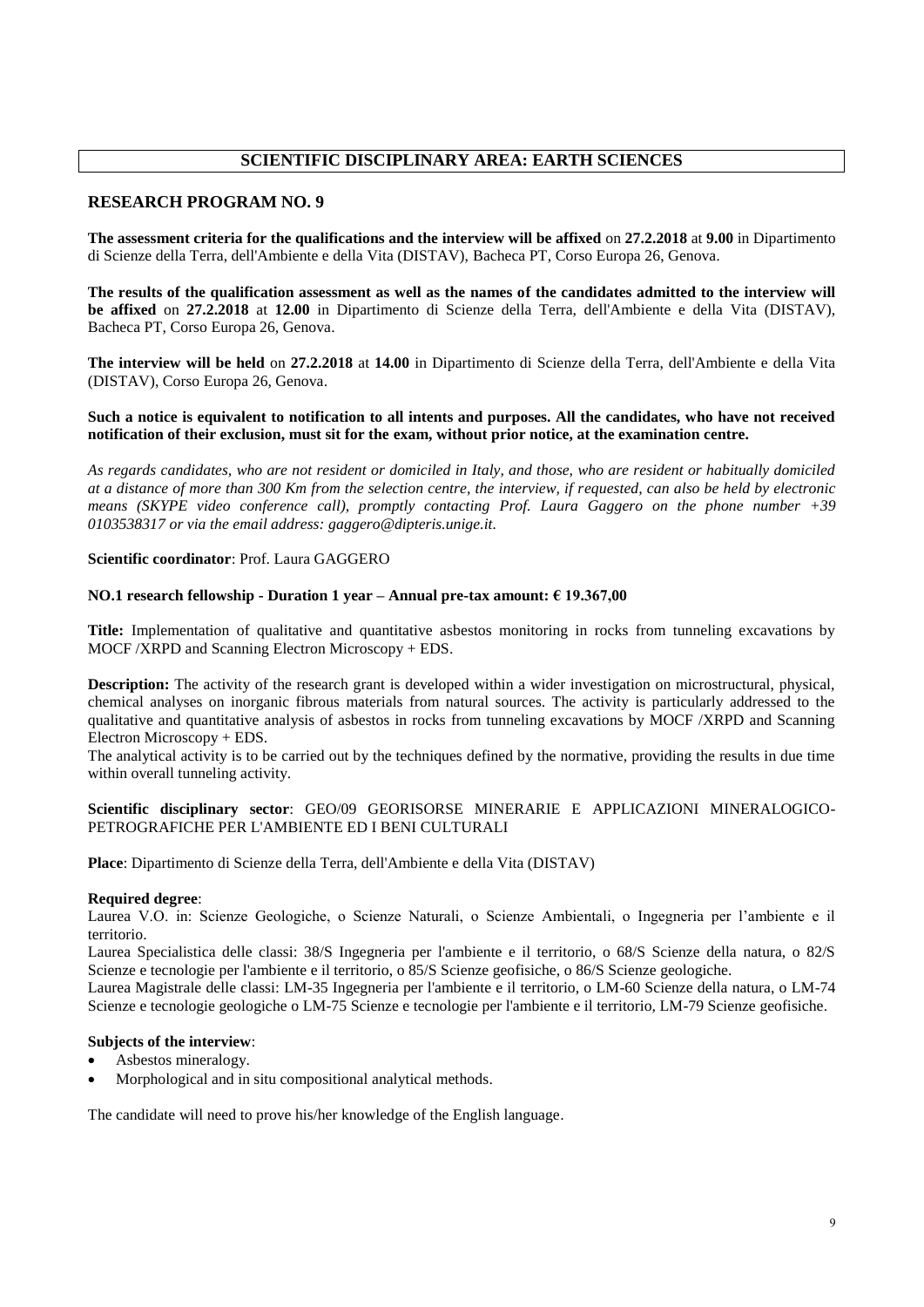## **SCIENTIFIC DISCIPLINARY AREA: MEDICINE**

### **RESEARCH PROGRAM NO. 10**

**The assessment criteria for the qualifications and the interview will be affixed** on **27.2.2018** at **9.00** in Dipartimento di Scienze della Salute (DISSAL), Via A. Pastore 1, Genova.

**The results of the qualification assessment as well as the names of the candidates admitted to the interview will be affixed** on **27.2.2018** at **14.00** in Dipartimento di Scienze della Salute (DISSAL), Via A. Pastore 1, Genova.

**The interview will be held** on **27.2.2018** at **15.00** in Dipartimento di Scienze della Salute (DISSAL), Via A. Pastore 1, Genova.

**Such a notice is equivalent to notification to all intents and purposes. All the candidates, who have not received notification of their exclusion, must sit for the exam, without prior notice, at the examination centre.**

**Scientific coordinator**: Prof. Maria Pia SORMANI

### **NO.1 research fellowship - Duration 1 year – Annual pre-tax amount: € 19.367,00**

**Title:** Disability measurement in progressive multiple sclerosis through an engineered glove: software development and statistical data analysis.

**Description:** The aim of the research project will be to evaluate the ability to detect changes of the upper limb disability, in one year time, in progressive multiple sclerosis patients, using a new quantitative measurement instrument, consisting of an engineered glove. The glove measures parameters related to the execution with the dominant hand during a sequence of opposition movements between thumb and the other fingers (index, middle, ring and pinkie, such as sequence speed, average duration of touch, time between two touches, and number of right or wrong sequences). The device must be developed and optimized for this purpose. In this project the postdoc will devote himself to the development of the glove management software, the acquisition of data and their statistical analysis.

## **Scientific disciplinary sector**: MED/01 STATISTICA MEDICA

**Place**: Dipartimento di Scienze della Salute (DISSAL)

#### **Required degree**:

Laurea Magistrale delle classi: LM-41 Medicina e chirurgia, o LM-82 Scienze statistiche.

#### **Subjects of the interview**:

- Programming languages and software development capabilities.
- Knowledge of the SPSS statistical package.
- Evaluation of titles presented and interview on the topics specified in the notice.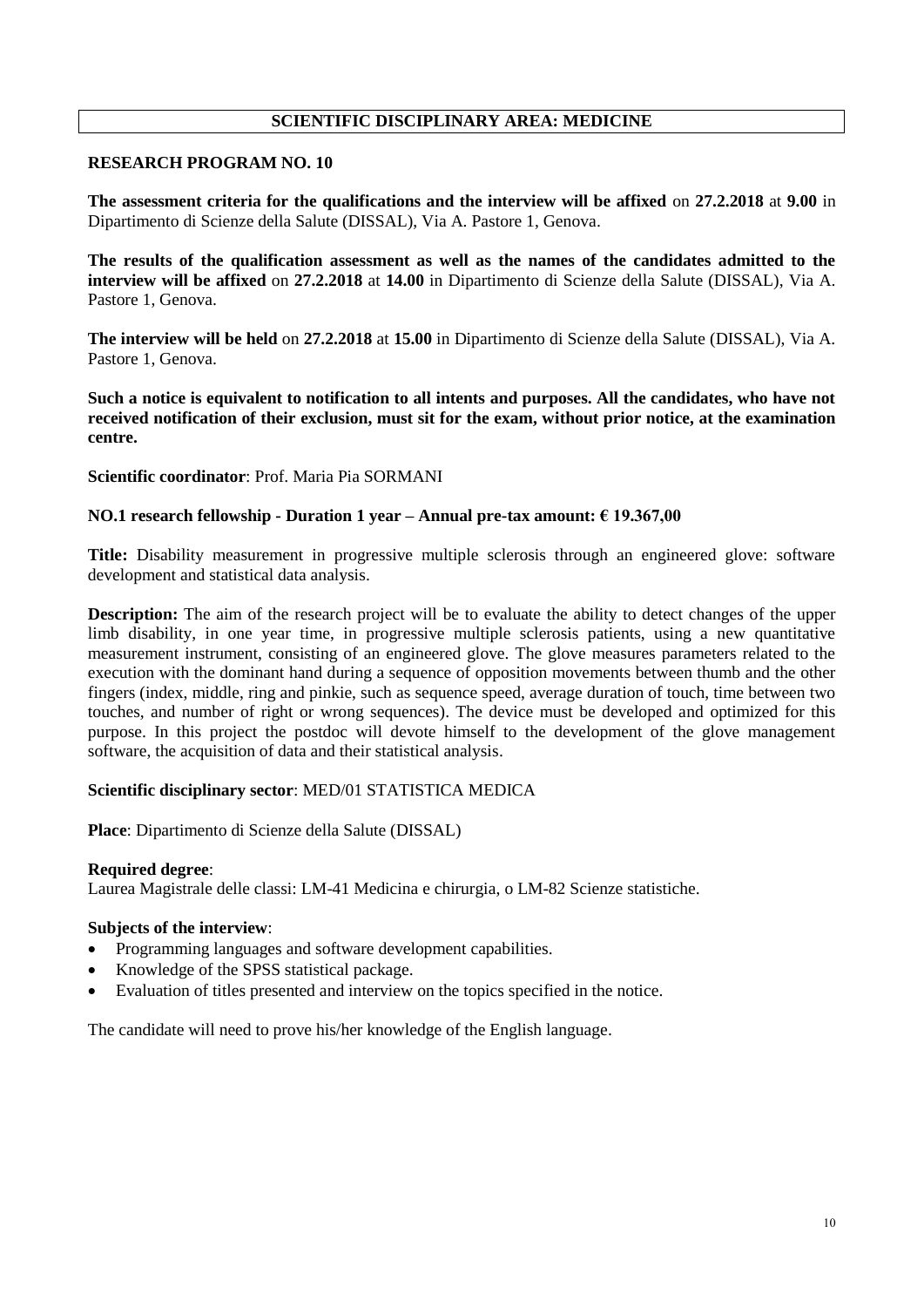**The assessment criteria for the qualifications and the interview will be affixed** on **1.3.2018** at **9.00** in Dipartimento di Neuroscienze, Riabilitazione, Oftalmologia, Genetica e Scienze Materno-infantili (DINOGMI), Clinica Neurologica, Largo Paolo Daneo 3, Genova.

**The results of the qualification assessment as well as the names of the candidates admitted to the interview will be affixed** on **1.3.2018** at **15.00** in Dipartimento di Neuroscienze, Riabilitazione, Oftalmologia, Genetica e Scienze Materno-infantili (DINOGMI), Clinica Neurologica, Largo Paolo Daneo 3, Genova.

**The interview will be held** on **2.3.2018** at **11.00** in Dipartimento di Neuroscienze, Riabilitazione, Oftalmologia, Genetica e Scienze Materno-infantili (DINOGMI), Clinica Neurologica, Largo Paolo Daneo 3, Genova.

**Such a notice is equivalent to notification to all intents and purposes. All the candidates, who have not received notification of their exclusion, must sit for the exam, without prior notice, at the examination centre.**

**Scientific coordinator**: Prof. Giovanni ABBRUZZESE

## **NO.1 research fellowship - Duration 1 year – Annual pre-tax amount: € 19.367,00**

**Title:** Psychological evaluation and mood assessment in an observational study aimed to create a National registry to better understand the illness and to improve the care of PD patients and their caregivers.

**Description:** The purpose of this project is to create a National Registry to collect data on individuals with PD throughout an observational study. The data collected will be used by clinicians and researchers to better understand the psychological and mood aspect in order to improve the care of PD patients. The National Registry will contain patient assessments of PD related to emotional and cognitive disability and clinician tests of memory and cognition. It will also include data on the burden of the disease on caregivers. The tests and questionnaire instruments are currently in regular use in clinical practice. The intent of the registry is not to evaluate the instruments themselves but to collect essential data from previously validated tools.

### **Scientific disciplinary sector**: MED/26 NEUROLOGIA

**Place**: Dipartimento di Neuroscienze, Riabilitazione, Oftalmologia, Genetica e Scienze Materno-infantili (DINOGMI)

### **Required degree**:

Laurea V.O. in Psicologia. Laurea Specialistica della classe 58/S Psicologia. Laurea Magistrale della classe LM-51 Psicologia.

### **Subjects of the interview**:

- Cognitive, mood and emotional aspects in Parkinsons' disease.
- Neuropsychological, emotional tests and executive function's batteries to evaluate cognition and emotion functions.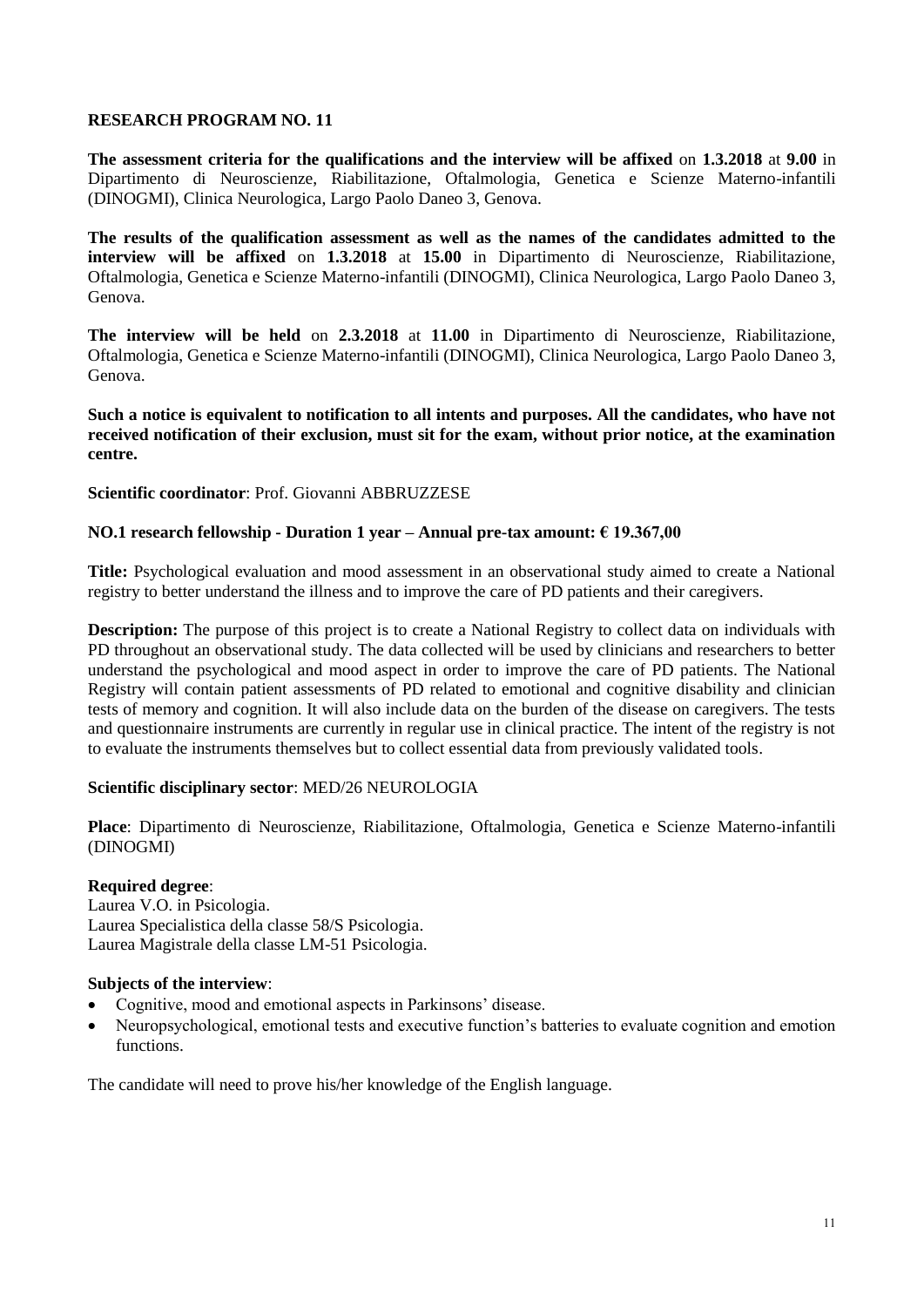**The assessment criteria for the qualifications and the interview will be affixed** on **2.3.2018** at **9.00** in Dipartimento di Neuroscienze, Riabilitazione, Oftalmologia, Genetica e Scienze Materno-infantili (DINOGMI), Clinica Neurologica, Largo Paolo Daneo 3, Genova.

**The results of the qualification assessment as well as the names of the candidates admitted to the interview will be affixed** on **5.3.2018** at **9.00** in Dipartimento di Neuroscienze, Riabilitazione, Oftalmologia, Genetica e Scienze Materno-infantili (DINOGMI), Clinica Neurologica, Largo Paolo Daneo 3, Genova.

**The interview will be held** on **5.3.2018** at **12.00** in Dipartimento di Neuroscienze, Riabilitazione, Oftalmologia, Genetica e Scienze Materno-infantili (DINOGMI), Clinica Neurologica, Largo Paolo Daneo 3, Genova.

**Such a notice is equivalent to notification to all intents and purposes. All the candidates, who have not received notification of their exclusion, must sit for the exam, without prior notice, at the examination centre.**

### **Scientific coordinator**: Prof. Giovanni ABBRUZZESE

### **NO.1 research fellowship - Duration 1 year – Annual pre-tax amount: € 19.367,00**

**Title:** Clinical and functional evaluation for an observational study aimed to create a National registry to better understand the illness and to improve the care of PD patients.

**Description:** The purpose of this project is to create a National Registry to collect demographic, clinical and functional data on individuals with PD throughout an observational study. The data collected will be used by clinicians and researchers to better understand the illness and to improve the care of PD patients. The National Registry will contain information about the patient's Parkinson's disease and other comorbid illness, patient assessments of PD related to disease severity, physical disability and clinician tests of mobility. The tests and questionnaire instruments are currently in regular use in clinical practice. The intent of the registry is not to evaluate the instruments themselves but to collect essential data from previously validated tools.

### **Scientific disciplinary sector**: MED/26 NEUROLOGIA

**Place**: Dipartimento di Neuroscienze, Riabilitazione, Oftalmologia, Genetica e Scienze Materno-infantili (DINOGMI)

### **Required degree**:

Laurea V.O. in Medicina e Chirurgia. Laurea Specialistica della classe 46/S Medicina e Chirurgia. Laurea Magistrale della classe LM-41 Medicina e Chirurgia.

### **Subjects of the interview**:

- Diagnosis, prognosis, comorbidities and pharmacological treatments of Parkinsons' disease and its relationship with patients and caregivers quality of life.
- National and international guideline on Parkinson's disease.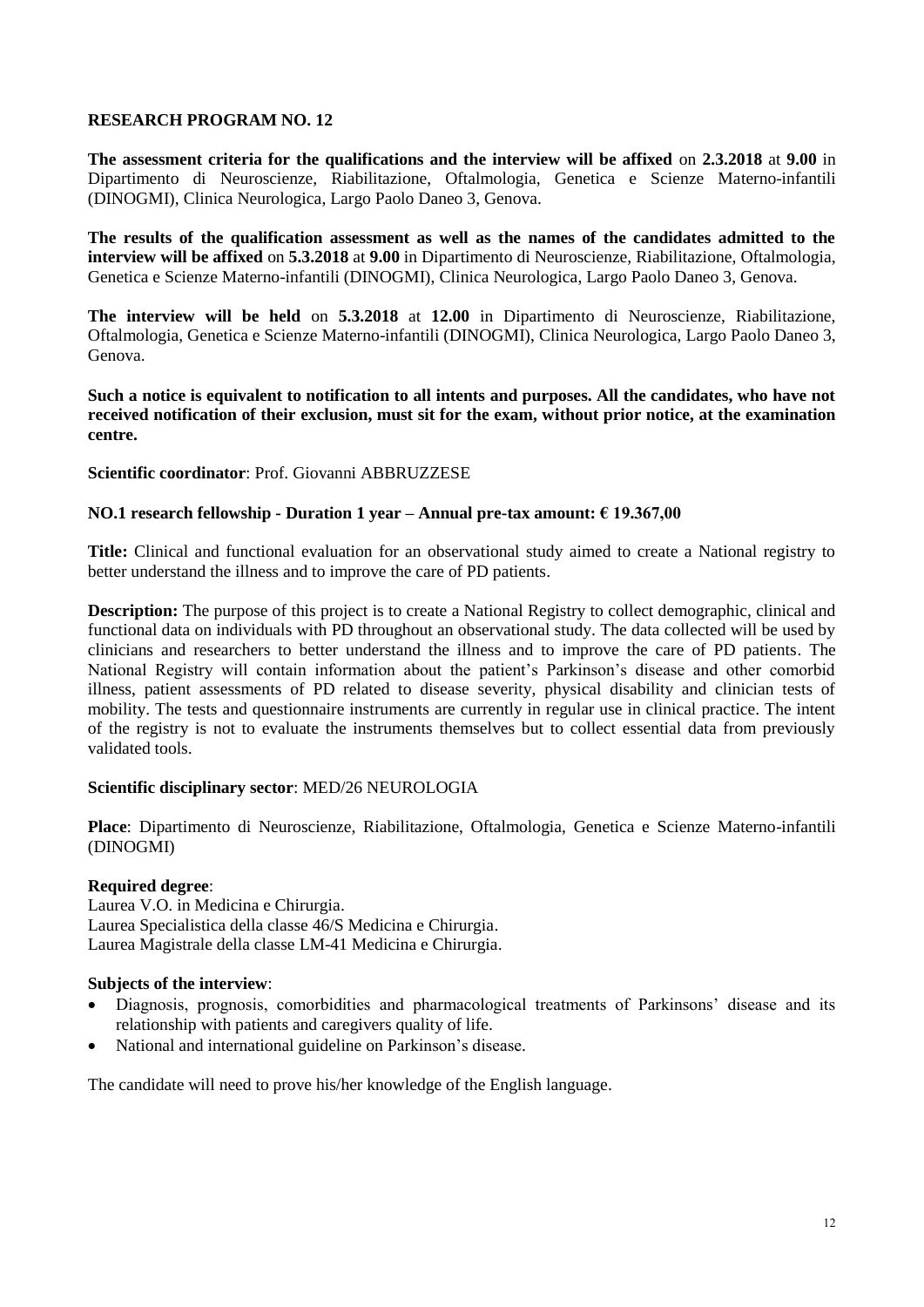**The assessment criteria for the qualifications and the interview will be affixed** on **27.2.2018** at **9.00** in Dipartimento di Scienze della Salute (DISSAL), Via A. Pastore 1, Genova.

**The results of the qualification assessment as well as the names of the candidates admitted to the interview will be affixed** on **27.2.2018** at **12.00** in Dipartimento di Scienze della Salute (DISSAL), Via A. Pastore 1, Genova.

**The interview will be held** on **27.2.2018** at **14.00** in Dipartimento di Scienze della Salute (DISSAL), Via A. Pastore 1, Genova.

**Such a notice is equivalent to notification to all intents and purposes. All the candidates, who have not received notification of their exclusion, must sit for the exam, without prior notice, at the examination centre.**

## **Scientific coordinator**: Prof. Paolo DURANDO

### **NO.1 research fellowship - Duration 1 year – Annual pre-tax amount: € 19.367,00**

**Title:** Health promotion and prevention activities in the occupational field.

**Description:** Evidence Based Prevention (EBP) strategies are necessary to support priority objectives, established by the National Prevention Plan 2014-2018, as the reduction of injuries and occupational diseases. The present Research Project envisages the implementation of EBP together with Health Surveillance Activities in different occupational fields, as well as the assessment of their effectiveness through the monitoring of process and outcome indicators. The Project also includes occupational health promotion activities which constitute one of the main objectives of the growth strategy within the framework of the Project Europe 2020, promoted by European Union, that is intended to keep working population healthy for as long as possible.

### **Scientific disciplinary sector**: MED/44 MEDICINA DEL LAVORO

**Place**: Dipartimento di Scienze della Salute (DISSAL)

### **Required degree**:

Laurea Magistrale della classe LM/SNT4 Scienze delle professioni sanitarie della prevenzione.

- Occupational interest objectives established by the National Prevention Plan 2014-2018.
- Biological risk prevention in the healthcare setting (e.g., recommended vaccination for Healthcare workers; screening activities for latent tuberculosis infection).
- Workplace Health Promotion.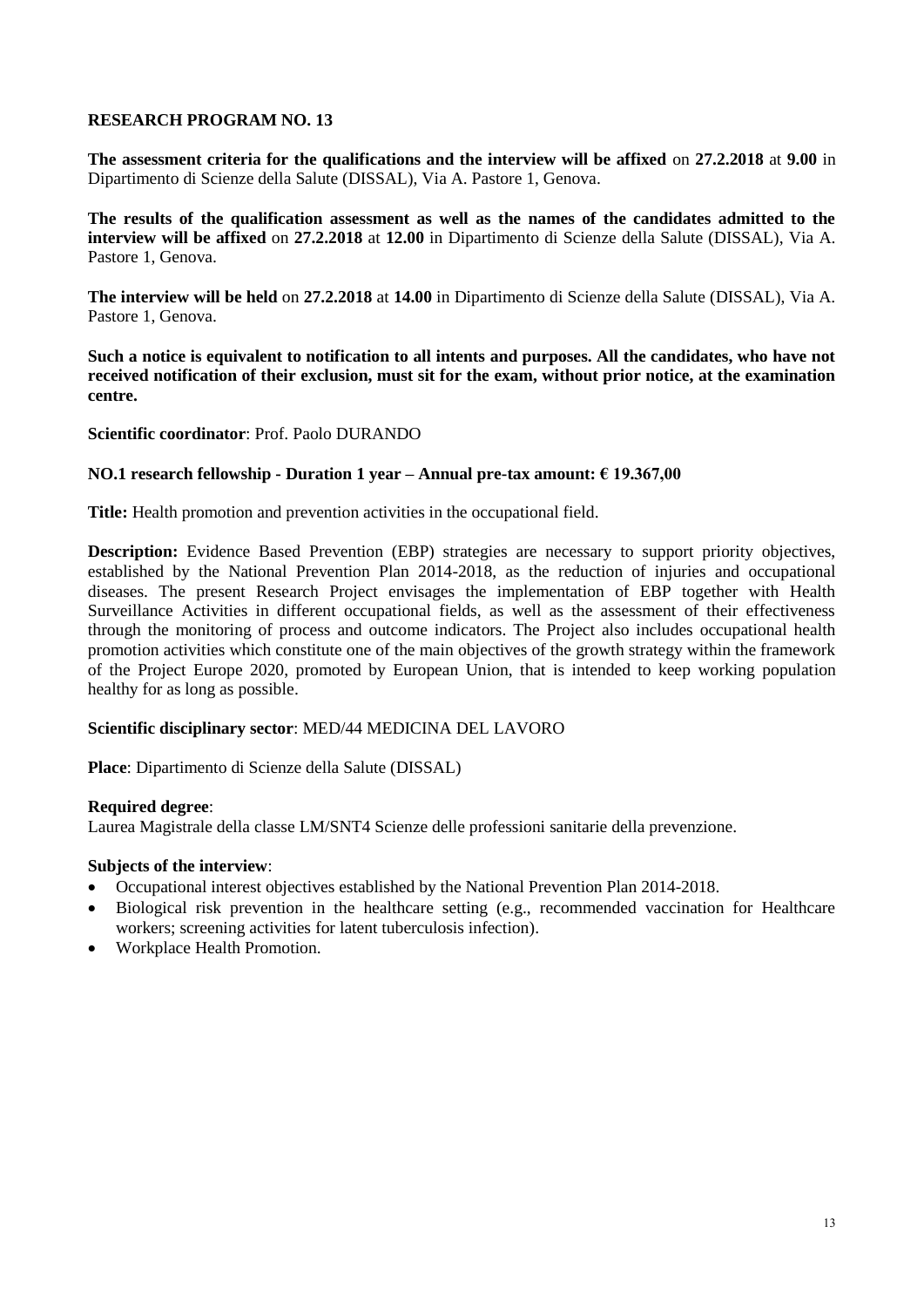# **SCIENTIFIC DISCIPLINARY AREA: CIVIL ENGINEERING AND ARCHITECTURE**

### **RESEARCH PROGRAM NO. 14**

**The assessment criteria for the qualifications and the interview will be affixed** on **1.3.2018** at **12.00** in Dipartimento di Ingegneria Civile, Chimica e Ambientale (DICCA), Via Montallegro 1, Genova.

**The results of the qualification assessment as well as the names of the candidates admitted to the interview will be affixed** on **1.3.2018** at **15.30** in Dipartimento di Ingegneria Civile, Chimica e Ambientale (DICCA), Via Montallegro 1, Genova.

**The interview will be held** on **1.3.2018** at **16.00** in Dipartimento di Ingegneria Civile, Chimica e Ambientale (DICCA), Via Montallegro 1, Genova.

**Such a notice is equivalent to notification to all intents and purposes. All the candidates, who have not received notification of their exclusion, must sit for the exam, without prior notice, at the examination centre.**

*As regards candidates, who are not resident or domiciled in Italy, and those, who are resident or habitually domiciled at a distance of more than 300 Km from the selection centre, the interview, if requested, can also be held by electronic means (SKYPE video conference call), promptly contacting Prof. Rossella Bovolenta on the phone number +39 0103532505 or via the email address: rossella.bovolenta@unige.it.*

**Scientific coordinator**: Prof. Rossella BOVOLENTA

### **NO.1 research fellowship - Duration 1 year – Annual pre-tax amount: € 19.367,00**

**Title**: Analysis in GIS environment of landslide susceptibility triggered by rainfalls.

**Description:** The research team has developed an integrated hydrological-geotechnical model to assess, in an almost 3D GIS environment, the susceptibility to landslide failure triggered by rainfall. It is based on the modified CN method for modelling groundwater oscillation and on the Global Limit Balance method applied to each domain cell in the study area. The candidate is required to apply, calibrate and validate this model to different case studies in the Province of Imperia and the Department of Maritime Alps, and discuss with local authorities and Italian-French partners, to support the management of dynamic forecasting in case of intense events. The activity will take place within the framework of the research project INTERREG V-A France - Italy ALCOTRA 2014- 2020 AD-VITAM.

#### **Scientific disciplinary sector:** ICAR/07 GEOTECNICA

**Place:** Dipartimento di Ingegneria Civile, Chimica e Ambientale (DICCA)

#### **Required degree:**

Laurea Specialistica delle classi: 4/S Architettura e ingegneria edile, o 28/S Ingegneria civile, o 38/S Ingegneria per l'ambiente e il territorio.

Laurea Magistrale delle classi: LM-4 Architettura e ingegneria edile-architettura, o LM-23 Ingegneria civile, o LM-24 Ingegneria dei sistemi edilizi, o LM-26 Ingegneria della sicurezza, o LM-35 Ingegneria per l'ambiente e il territorio.

#### **Subjects of the interview**:

- Slope stability.
- Numerical cartography.
- GIS procedures of 3D analysis.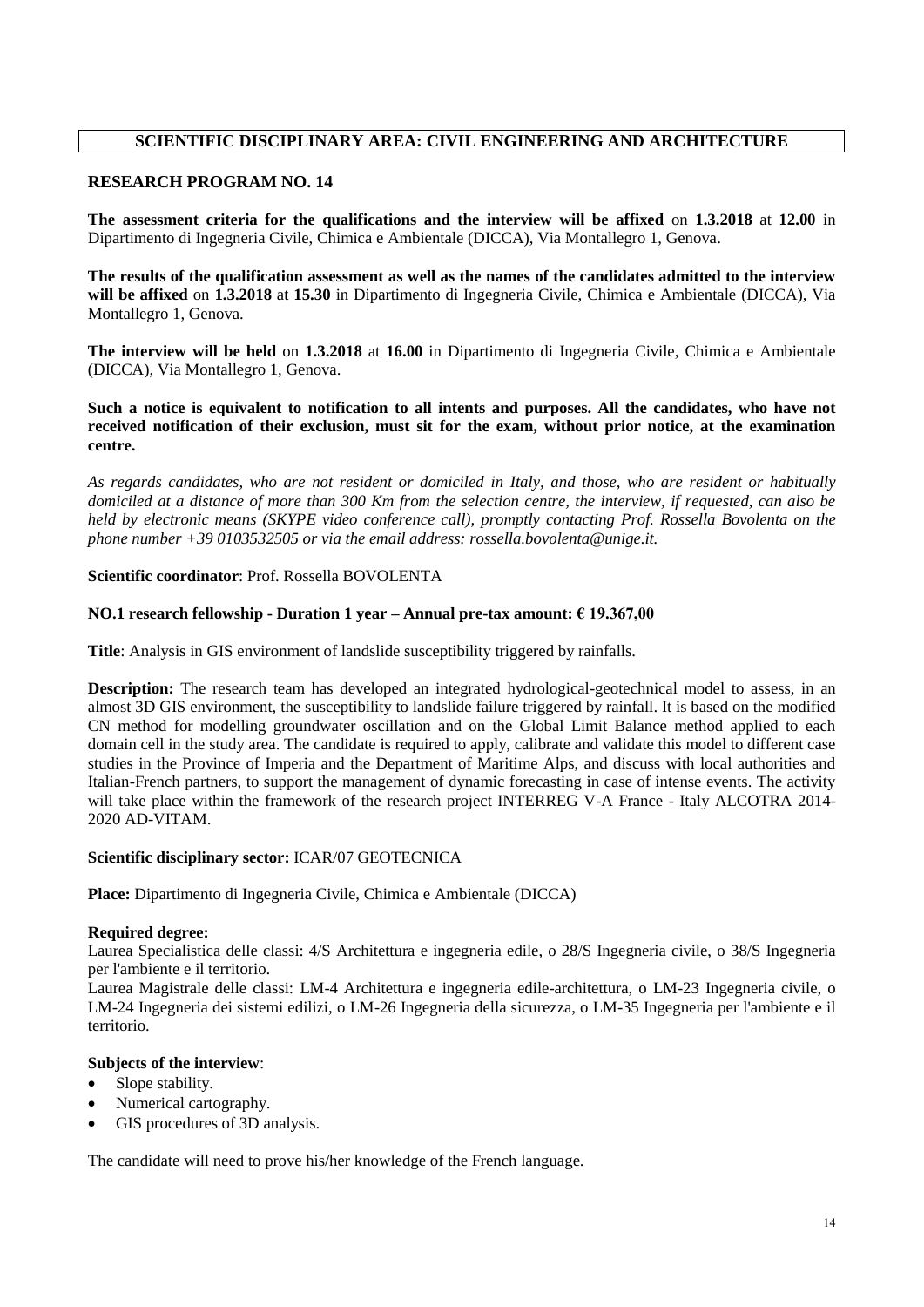**The assessment criteria for the qualifications and the interview will be affixed** on **5.3.2018** at **8.30** in Dipartimento di Ingegneria Civile, Chimica e Ambientale (DICCA), Via Montallegro 1, Genova.

**The results of the qualification assessment as well as the names of the candidates admitted to the interview will be affixed** on **5.3.2018** at **15.00** in Dipartimento di Ingegneria Civile, Chimica e Ambientale (DICCA), Via Montallegro 1, Genova.

**The interview will be held** on **5.3.2018** at **17.00** in Dipartimento di Ingegneria Civile, Chimica e Ambientale (DICCA), Via Montallegro 1, Genova.

**Such a notice is equivalent to notification to all intents and purposes. All the candidates, who have not received notification of their exclusion, must sit for the exam, without prior notice, at the examination centre.**

**Scientific coordinator**: Prof. Sergio LAGOMARSINO

### **NO.1 research fellowship - Duration 1 year – Annual pre-tax amount: € 19.367,00**

**Title**: Seismic assessment of complex masonry buildings through nonlinear static analyses.

**Description:** The research main focuses on the seismic analysis of complex masonry structures, referring both to the in-plane and to the out-of-plane response, through nonlinear static analyses. Complex structures are those monumental buildings whose seismic behaviour is affected by the structural response of many interacting units, which are characterized by very different dynamic properties, stiffness and strength. This interaction occurs since historical buildings are often the result of further additions of structural units (as for the palaces, where the main bodies of the structure are often linked by minor connecting bodies) or when the monumental buildings are specific architectonic classes (as for the fortresses which are composed of differently constrained towers and more squat units).

In this context, the research will deepen all the different aspects involved in the nonlinear static procedures, for example in the case of the in-plane response: the criteria for the definition of the equivalent single-degree of freedom system; the choice of the forces' distribution to be adopted in the static analyses; the criteria for the identification of the limit states. Instead, regarding the out-of-plane response, the research will be focused on the problems concerning the amplification phenomena (for atop local mechanisms) and on the filtering effects due to the main structure.

### **Scientific disciplinary sector:** ICAR/09 TECNICA DELLE COSTRUZIONI

**Place:** Dipartimento di Ingegneria Civile, Chimica e Ambientale (DICCA)

### **Required degree:**

Laurea V.O. in: Ingegneria Civile, o Architettura, o Ingegneria edile – Architettura, o Ingegneria edile. Laurea Specialistica delle classi: 4/S Architettura e ingegneria edile, o 28/S Ingegneria civile. Laurea Magistrale delle classi: LM-4 Architettura e ingegneria edile-architettura, o LM-23 Ingegneria civile, o LM-24 Ingegneria dei sistemi edilizi, o LM-26 Ingegneria della sicurezza.

#### **Subjects of the interview**:

Expertise on: the seismic behaviour of existing masonry buildings with reference to both the in-plane and out-of- plane response; modelling strategies for masonry structures; nonlinear procedures for the seismic assessment of existing buildings. The following experiences will be considered as preferential: involving in previous research activities pertinent to the specific topic; knowledge and good expertise in code programming for the post processing of results like as Matlab code; knowledge and good expertise on software for the modelling of masonry structures.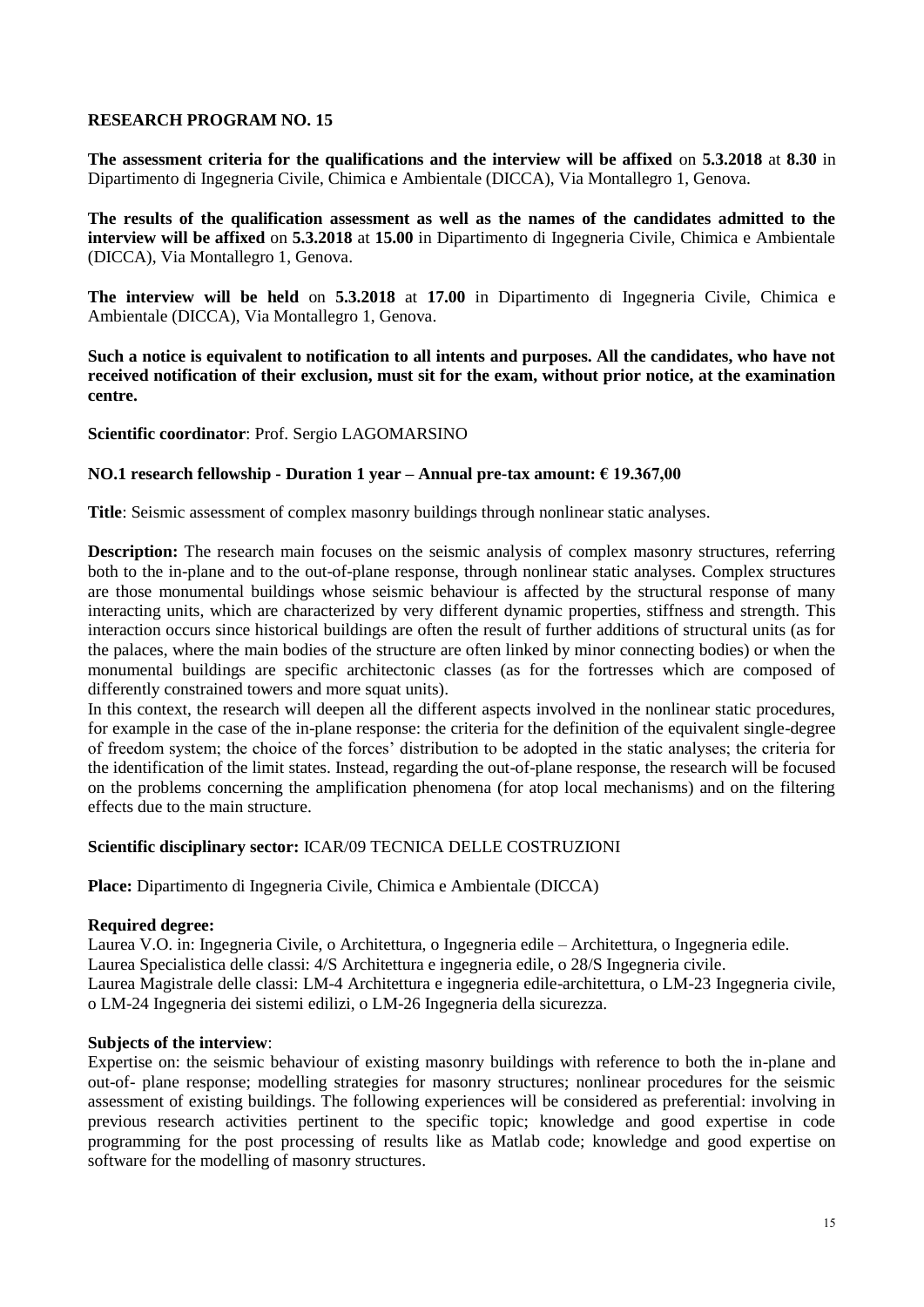**The assessment criteria for the qualifications and the interview will be affixed** on **28.2.2018** at **11.00** in Dipartimento Architettura e Design (DAD), Stradone Sant'Agostino 37, Genova.

**The results of the qualification assessment as well as the names of the candidates admitted to the interview will be affixed** on **28.2.2018** at **15.00** in Dipartimento Architettura e Design (DAD), Stradone Sant'Agostino 37, Genova.

**The interview will be held** on **1.3.2018** at **11.00** in Dipartimento Architettura e Design (DAD), Stradone Sant'Agostino 37, Genova.

**Such a notice is equivalent to notification to all intents and purposes. All the candidates, who have not received notification of their exclusion, must sit for the exam, without prior notice, at the examination centre.**

**Scientific coordinator**: Prof. Maria Linda FALCIDIENO

### **NO.1 research fellowship - Duration 1 year – Annual pre-tax amount: € 19.367,00**

**Title**: The culture of emergency communication: from friendly visual communication to critical conscience.

**Description:** Usually "emergency" recall problems and negativity. In any field it's necessary communicate in order to explain the problem and solve it.

There are a lot of models of advertising: road safety, smoke, brutality, disrespect ambient.

The research mean to explain that visual communication is one of the most efficient way to advertise. Therefore, graphic designers have to take on emergency problems with critical conscience.

The main purpose is to explain the event to the full extent of audience: this is the first opportunity of change behavior.

### **Scientific disciplinary sector:** ICAR/17 DISEGNO

**Place:** Dipartimento Architettura e Design (DAD)

### **Required degree:**

Laurea Specialistica della classe 4/S Architettura e ingegneria edile. Laurea Magistrale della classe LM-4 Architettura e ingegneria edile-architettura.

### **Subjects of the interview**:

Interview focus on explanation of "culture of communication", "emergency", "visual communication", "accessibility", "critical conscience". Candidates can use example from literature and work experience.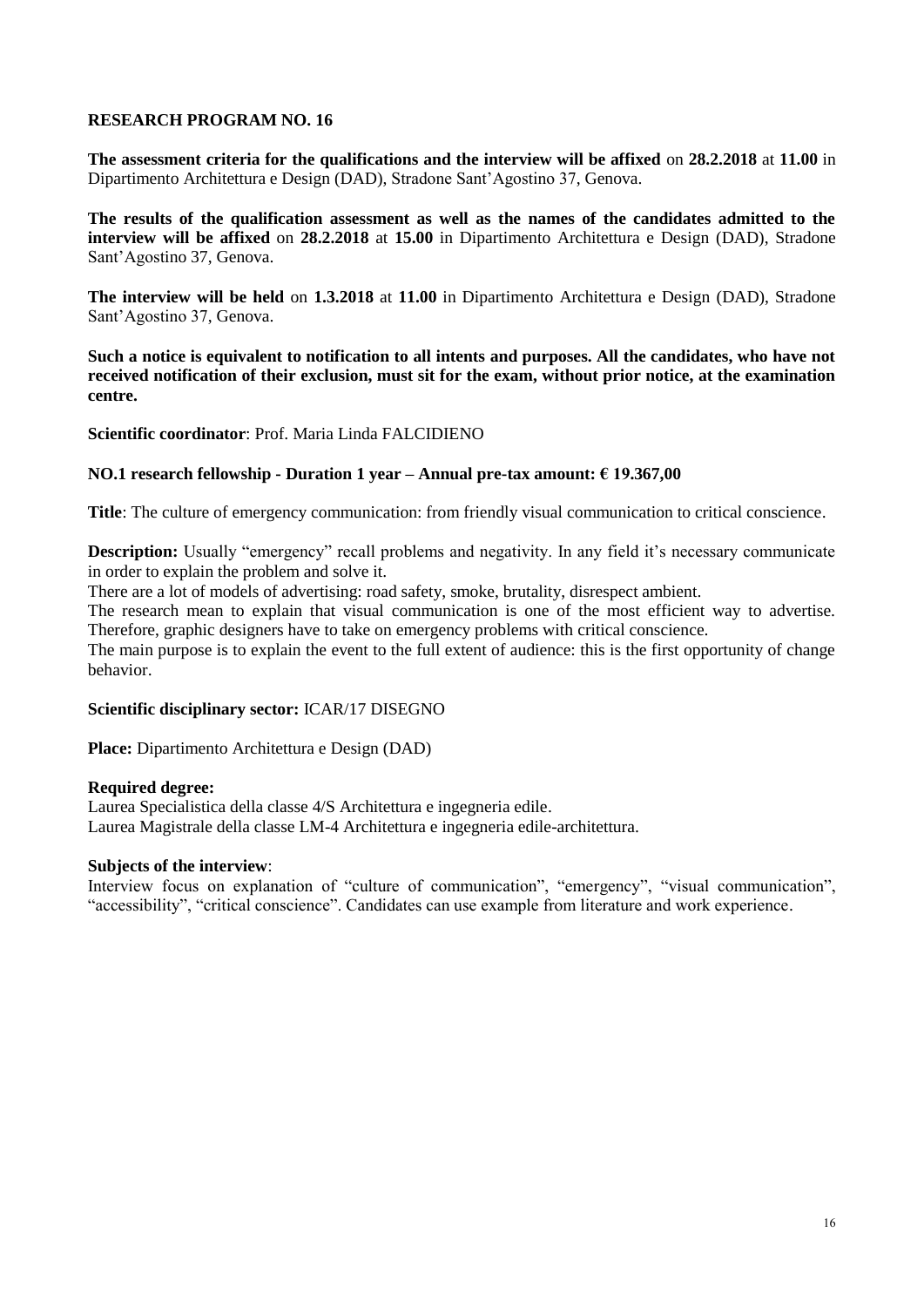## **SCIENTIFIC DISCIPLINARY AREA: INDUSTRIAL AND INFORMATION ENGINEERING**

## **RESEARCH PROGRAM NO. 17**

**The assessment criteria for the qualifications and the interview will be affixed** on **1.3.2018** at **13.30** in Dipartimento di Ingegneria Meccanica, Energetica, Gestionale e dei Trasporti (DIME), Sez. TEC, Via all'Opera Pia 15A, Genova.

**The results of the qualification assessment as well as the names of the candidates admitted to the interview will be affixed** on **1.3.2018** at **16.30** in Dipartimento di Ingegneria Meccanica, Energetica, Gestionale e dei Trasporti (DIME), Sez. TEC, Via all'Opera Pia 15A, Genova.

**The interview will be held** on **1.3.2018** at **17.00** in Dipartimento di Ingegneria Meccanica, Energetica, Gestionale e dei Trasporti (DIME), Sez. TEC, Via all'Opera Pia 15A, Genova.

**Such a notice is equivalent to notification to all intents and purposes. All the candidates, who have not received notification of their exclusion, must sit for the exam, without prior notice, at the examination centre.**

### **Scientific coordinator**: Prof. Corrado SCHENONE

### **NO.1 research fellowship - Duration 1 year – Annual pre-tax amount: € 19.367,00**

**Title**: Monitoring and assessment of environmental impact of harbour noise.

**Description:** The activity will concern the monitoring and assessment of the environmental impact of port noise, an aspect that affects many Italian and European urban areas located near the ports. In particular, environmental policy and governance issues will be addressed, since these are key elements to obtain an effective and lasting reduction of noise pollution in harbours. Despite the high availability of soundproofing technologies, the current noise control actions for port areas prove to be inefficient given the lack of a clear regulatory framework and specific environmental policies. The research will analyze in particular the environmental effects of harbour noise and also its impact on the nature.

### **Scientific disciplinary sector:** ING-IND/11 FISICA TECNICA AMBIENTALE

**Place:** Dipartimento di Ingegneria Meccanica, Energetica, Gestionale e dei Trasporti (DIME)

#### **Required degree:**

Laurea V.O. in: Ingegneria per l'ambiente e il territorio, o Scienze Naturali, o Scienze Ambientali, o Pianificazione territoriale, urbanistica e ambientale.

Laurea Specialistica delle classi: 38/S Ingegneria per l'ambiente e il territorio, o 54/S Pianificazione territoriale urbanistica e ambientale, o 68/S Scienze della natura, o 82/S Scienze e tecnologie per l'ambiente e il territorio.

Laurea Magistrale delle classi: LM-35 Ingegneria per l'ambiente e il territorio, o LM-48 Pianificazione territoriale urbanistica e ambientale, o LM-60 Scienze della natura, o LM-75 Scienze e tecnologie per l'ambiente e il territorio.

- Environmental impact assessment.
- Noise monitoring.
- Noise regulations and standards.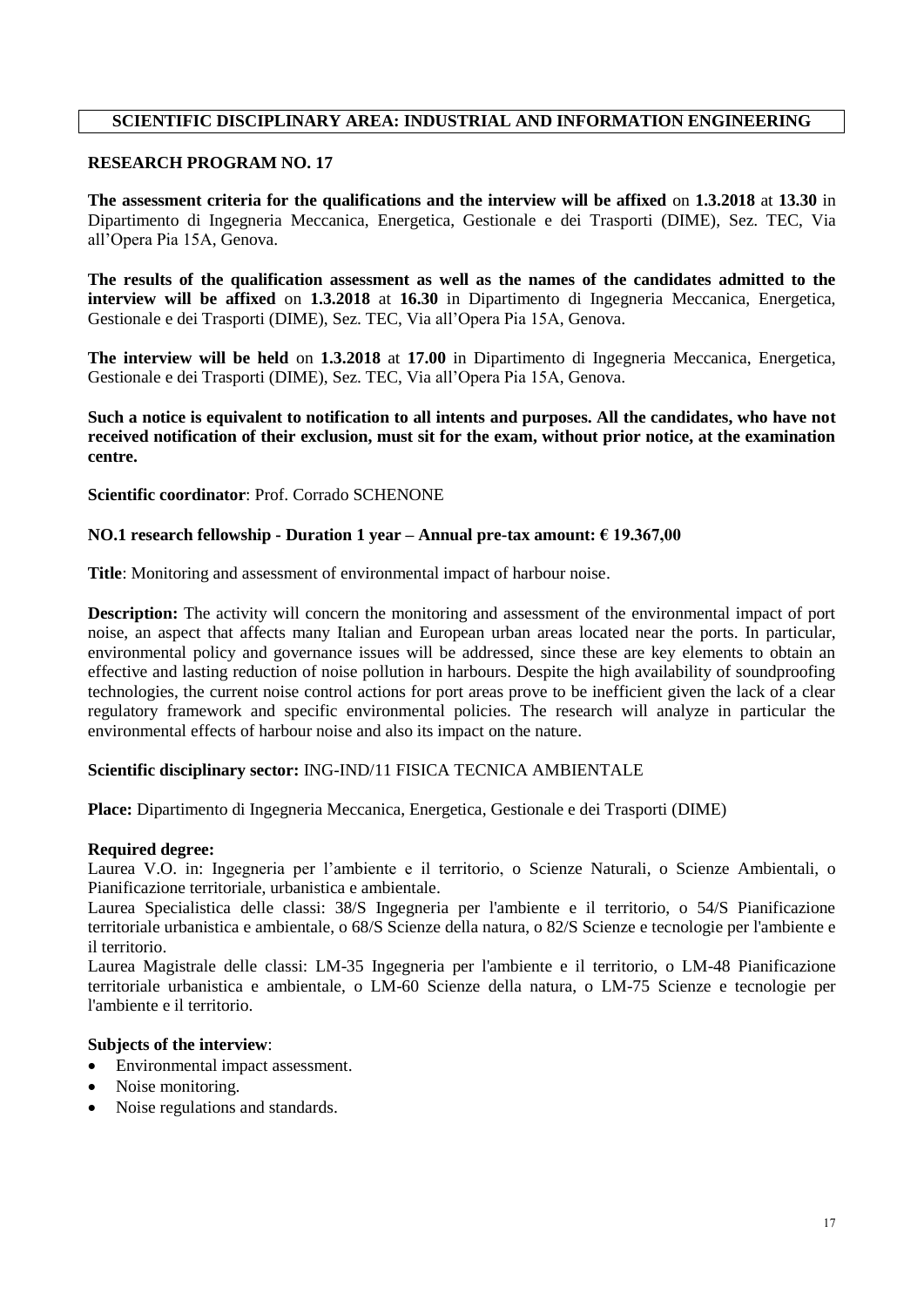**The assessment criteria for the qualifications and the interview will be affixed** on **28.2.2018** at **9.00** in Dipartimento di Chimica e Chimica Industriale (DCCI), Via Dodecaneso 31, Genova.

**The results of the qualification assessment as well as the names of the candidates admitted to the interview will be affixed** on **28.2.2018** at **12.00** in Dipartimento di Chimica e Chimica Industriale (DCCI), Via Dodecaneso 31, Genova.

**The interview will be held** on **28.2.2018** at **12.30** in Dipartimento di Chimica e Chimica Industriale (DCCI), Via Dodecaneso 31, Genova.

**Such a notice is equivalent to notification to all intents and purposes. All the candidates, who have not received notification of their exclusion, must sit for the exam, without prior notice, at the examination centre.**

**Scientific coordinator**: Prof. Paolo PICCARDO

### **NO.1 research fellowship - Duration 1 year – Annual pre-tax amount: € 23.250,00**

**Title**: Alteration of metallic materials in operating conditions.

**Description:** Investigation on the corrosion behavior of industrial alloys aged in laboratory conditions reproducing the working parameters. The sample will be monitored in operando and characterized post mortem.

### **Scientific disciplinary sector:** ING-IND/21 METALLURGIA

**Place:** Dipartimento di Chimica e Chimica Industriale (DCCI)

#### **Required degree:**

Dottorato di ricerca in Scienze e Tecnologie Chimiche.

#### **Subjects of the interview**:

- Definition of the real life operating parameters for metallic materials in the industrial manufacturing and energy production fields.
- Methods for the evaluation of the behavior of metallic materials.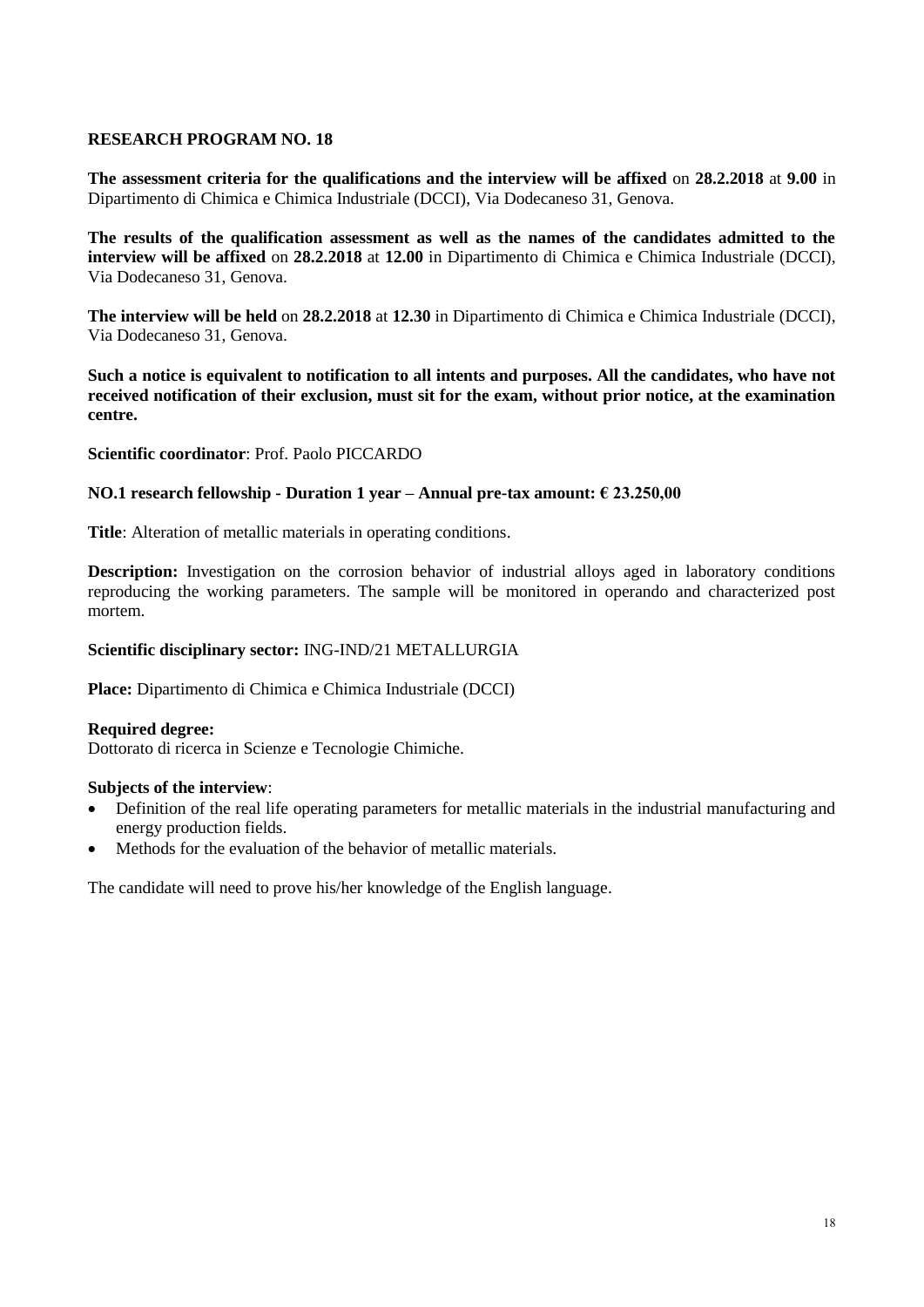**The assessment criteria for the qualifications and the interview will be affixed** on **27.2.2018** at **9.00** in Dipartimento di Chimica e Chimica Industriale (DCCI), Via Dodecaneso 31, Genova.

**The results of the qualification assessment as well as the names of the candidates admitted to the interview will be affixed** on **27.2.2018** at **12.00** in Dipartimento di Chimica e Chimica Industriale (DCCI), Via Dodecaneso 31, Genova.

**The interview will be held** on **27.2.2018** at **12.30** in Dipartimento di Chimica e Chimica Industriale (DCCI), Via Dodecaneso 31, Genova.

**Such a notice is equivalent to notification to all intents and purposes. All the candidates, who have not received notification of their exclusion, must sit for the exam, without prior notice, at the examination centre.**

**Scientific coordinator**: Prof. Paolo Piccardo

### **NO.1 research fellowship - Duration 1 year – Annual pre-tax amount: € 23.250,00**

**Title**: Development of strategies for the technological transfer in the frame of fuel cells SOFC.

**Description:** The main task of this activity is to gather information, plan experiments and transfer the knowledge about new materials with related properties issued from the materials science research.

### **Scientific disciplinary sector:** ING-IND/21 METALLURGIA

**Place:** Dipartimento di Chimica e Chimica Industriale (DCCI)

### **Required degree:**

Dottorato di ricerca in Scienze e Tecnologie Chimiche.

### **Subjects of the interview**:

- Materials related to fuel cell energy plants.
- Methodologies to boost public awareness.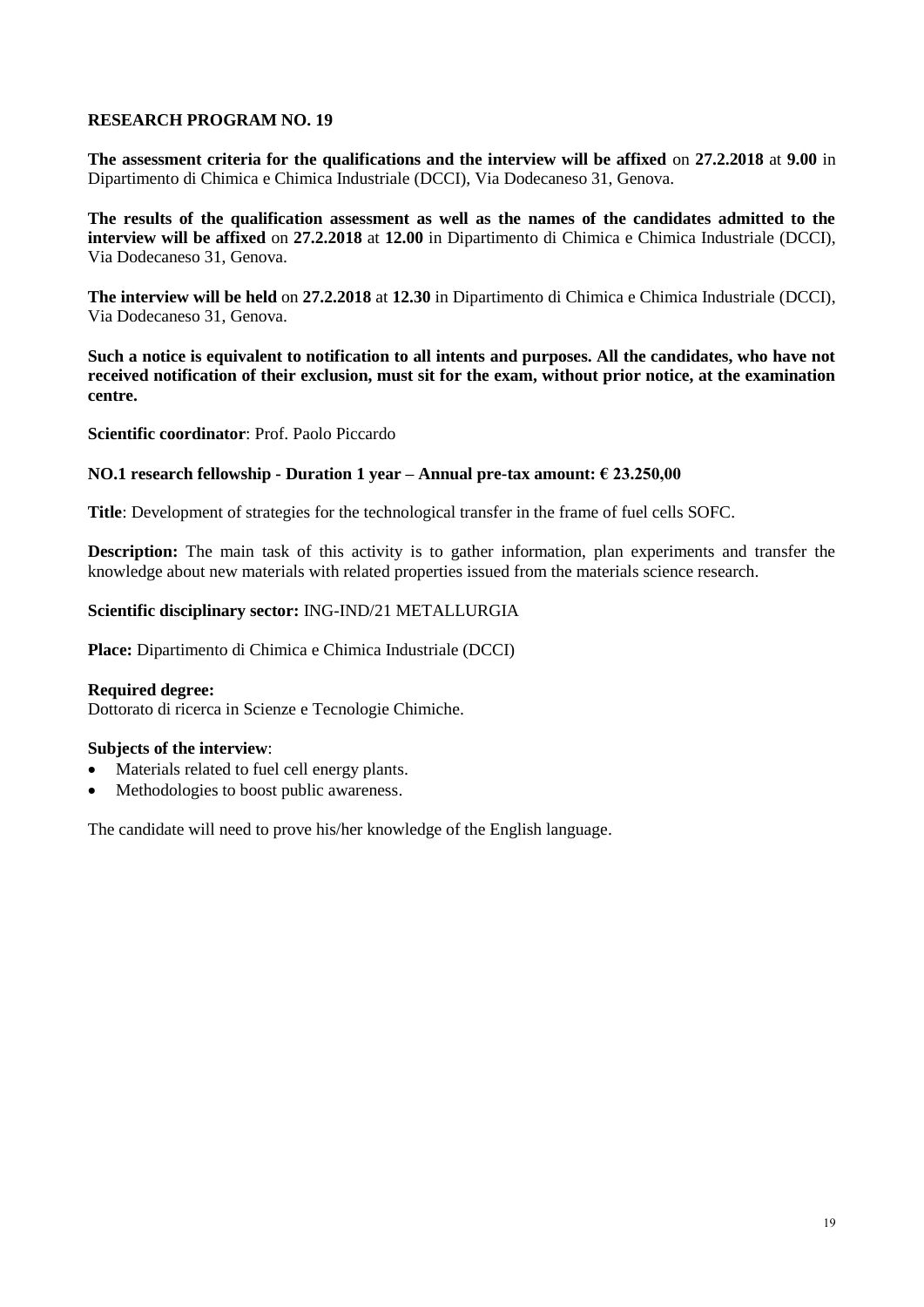**The assessment criteria for the qualifications and the interview will be affixed** on **1.3.2018** at **14.00** in Dipartimento di Ingegneria Civile, Chimica e Ambientale (DICCA), Pad. B, Via all'Opera Pia 15, Genova.

**The results of the qualification assessment as well as the names of the candidates admitted to the interview will be affixed** on **1.3.2018** at **17.00** in Dipartimento di Ingegneria Civile, Chimica e Ambientale (DICCA), Pad. B, Via all'Opera Pia 15, Genova.

**The interview will be held** on **1.3.2018** at **17.30** in Dipartimento di Ingegneria Civile, Chimica e Ambientale (DICCA), Pad. B, Via all'Opera Pia 15, Genova.

**Such a notice is equivalent to notification to all intents and purposes. All the candidates, who have not received notification of their exclusion, must sit for the exam, without prior notice, at the examination centre.**

**Scientific coordinator**: Prof. Barbara BOSIO

### **NO.1 research fellowship - Duration 1 year – Annual pre-tax amount: € 19.367,00**

**Title**: Valorisation of agricultural, food and textile waste for the production of char.

**Description:** Regarding an innovative reactor for pyrolysis and gassification of agricultural, food and textile waste, the following activities will be required:

- Simulation of the fluid-dynamics of the reactor.
- Analysis and interpretation of the experimental data available.
- Literature research of the possible use of the obtained char.
- Analysis of the process sustainability and optimisation of the operating conditions to maximize the production of syngas and char.
- Proposal of solutions to obtain the required process efficiency.

### **Scientific disciplinary sector:** ING-IND/24 PRINCIPI DI INGEGNERIA CHIMICA

**Place:** Dipartimento di Ingegneria Civile, Chimica e Ambientale (DICCA)

#### **Required degree:**

Dottorato di ricerca in Ingegneria Chimica.

- Processes and reactors of pyrolysis and gassification.
- Fluid-dynamics of spouted-beds.
- Critical operating conditions of spouted-bed reactors.
- Analysis of economic and environmental sustainability.
- Characterization of agricultural, food and textile waste.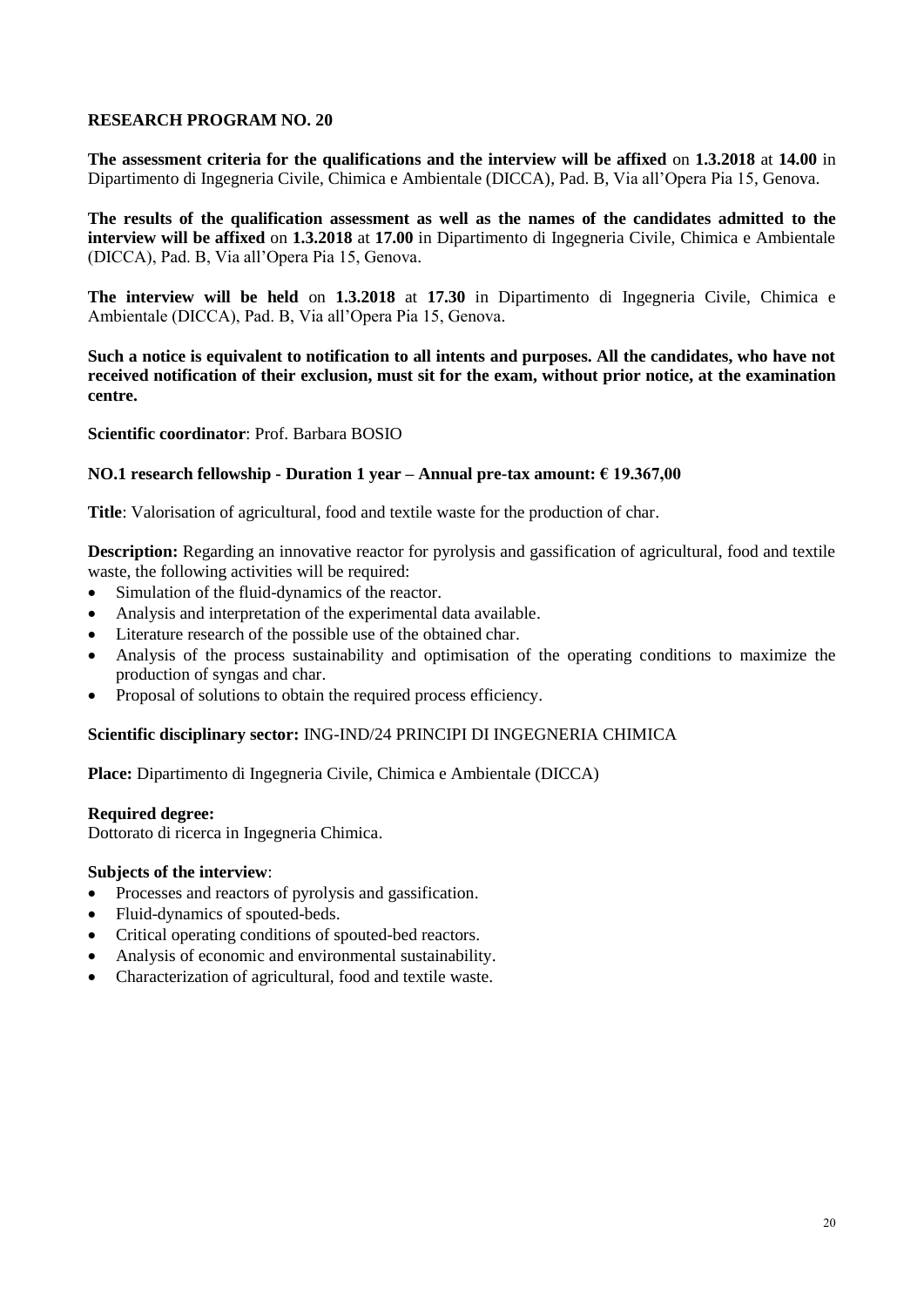**The assessment criteria for the qualifications and the interview will be affixed** on **27.2.2018** at **10.00** in Dipartimento di Ingegneria Navale, Elettrica, Elettronica e delle Telecomunicazioni (DITEN), Via all'Opera Pia 11A, Genova.

**The results of the qualification assessment as well as the names of the candidates admitted to the interview will be affixed** on **27.2.2018** at **13.00** in Dipartimento di Ingegneria Navale, Elettrica, Elettronica e delle Telecomunicazioni (DITEN), Via all'Opera Pia 11A, Genova.

**The interview will be held** on **27.2.2018** at **16.00** in Dipartimento di Ingegneria Navale, Elettrica, Elettronica e delle Telecomunicazioni (DITEN), Via all'Opera Pia 11A, Genova.

**Such a notice is equivalent to notification to all intents and purposes. All the candidates, who have not received notification of their exclusion, must sit for the exam, without prior notice, at the examination centre.**

### **Scientific coordinator**: Prof. Mirco RAFFETTO

### **NO.1 research fellowship - Duration 1 year – Annual pre-tax amount: € 19.367,00**

**Title**: Study of suitable techniques to guarantee the reliability of finite element simulators in the presence of bianisotropic materials or media in motion with stationary boundaries.

**Description:** The purpose of this research project is to study the techniques which can be exploited to deduce well-posedness results and convergence of the finite element approximations, for time-harmonic threedimensional electromagnetic boundary value problems involving bianisotropic media or moving media with stationary boundaries. After a preliminary part in which the state-of-the-art of the topics of interest are analyzed, the study will focus on the techniques which guarantees the best results in terms of reduction of the constraints on the constitutive parameters or on the velocity fields of the media in motion. A significant part of the research activity will be devoted to the numerical simulation of electromagnetic problems which cannot be analyzed or reliably simulated without the theoretical contributions deduced in the first part of this research project.

### **Scientific disciplinary sector:** ING-INF/02 CAMPI ELETTROMAGNETICI

**Place:** Dipartimento di Ingegneria Navale, Elettrica, Elettronica e delle Telecomunicazioni (DITEN)

### **Required degree:**

Laurea Magistrale delle classi: LM-28 Ingegneria elettrica, o LM-29 Ingegneria elettronica.

## **Subjects of the interview**:

- Electromagnetic theory.
- Uniqueness results for the electromagnetic field.
- Well-posedness results.
- Convergence of numerical approximations.
- The finite element method.
- Constitutive relations for bianisotropic materials and media in motion.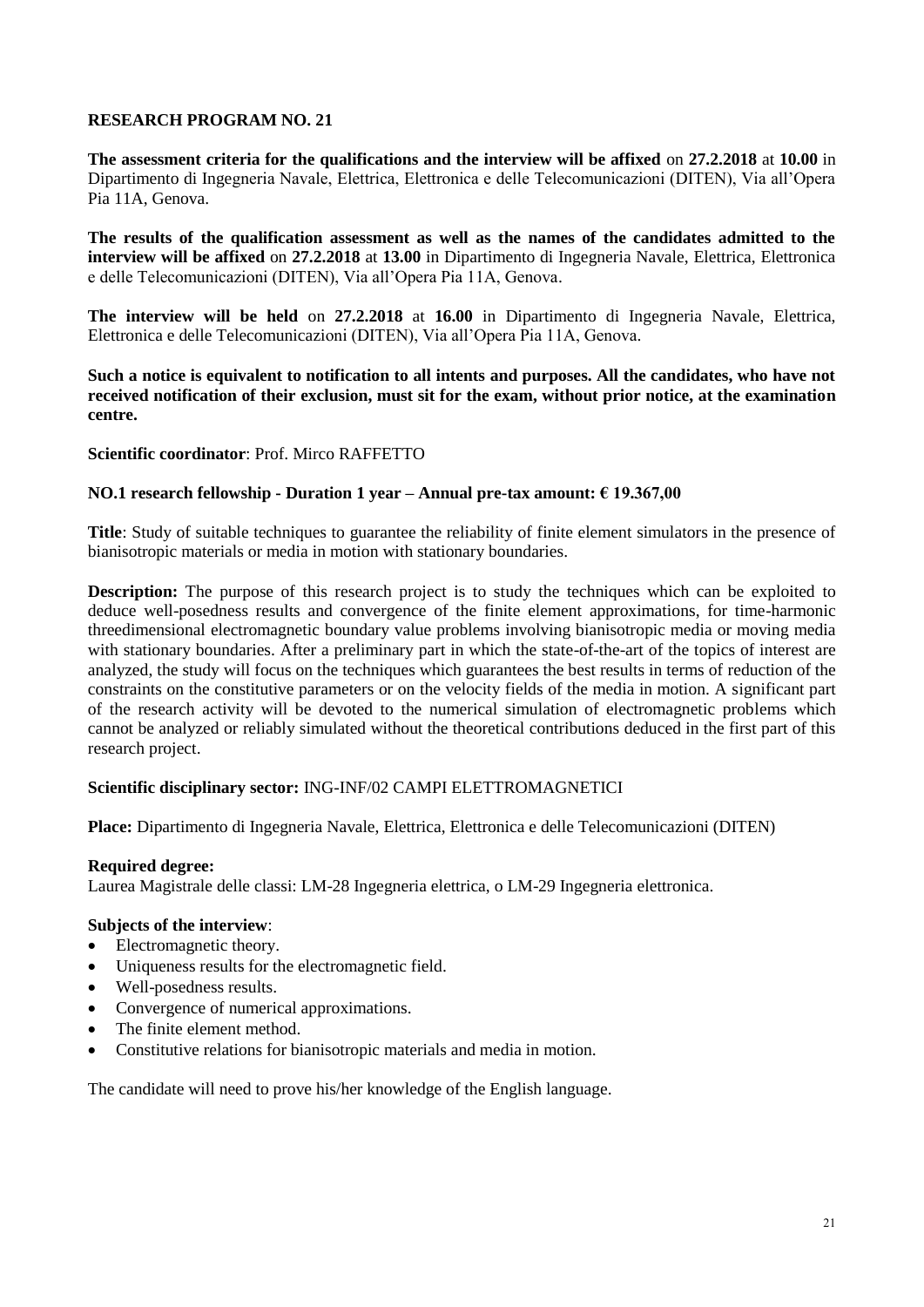**The assessment criteria for the qualifications and the interview will be affixed** on **1.3.2018** at **10.00** in Dipartimento di Informatica, bioingegneria, robotica e ingegneria dei sistemi (DIBRIS), Via all'Opera Pia 13, Genova.

**The results of the qualification assessment as well as the names of the candidates admitted to the interview will be affixed** on **1.3.2018** at **13.30** in Dipartimento di Informatica, bioingegneria, robotica e ingegneria dei sistemi (DIBRIS), Via all'Opera Pia 13, Genova.

**The interview will be held** on **1.3.2018** at **15.30** in Dipartimento di Informatica, bioingegneria, robotica e ingegneria dei sistemi (DIBRIS), Via all'Opera Pia 13, Genova.

**Such a notice is equivalent to notification to all intents and purposes. All the candidates, who have not received notification of their exclusion, must sit for the exam, without prior notice, at the examination centre.**

**Scientific coordinator**: Prof. Giuseppe CASALINO

### **NO.1 research fellowship - Duration 1 year – Annual pre-tax amount: € 27.133,00**

**Title**: Coordination and control of a team of marine vehicles for patrolling missions.

**Description:** The research contract will take place within the project MAREA (Monitoring And Rescue Automation) that aims at executing an exploration mission of a given water zone by means of a team of autonomous vehicles. The team is composed of a surface vessel (the catamaran ULISSE) that acts as a mother ship for different underwater vehicles (eFolaga) and aerial vehicles (quadrotors).

The research contract will take care of developing and implementing the coordination algorithms for such a team of vehicles and for the tools needed for the definition of the patrolling mission (i.e. a graphical interface for the mission definition).

### **Scientific disciplinary sector:** ING-INF/04 AUTOMATICA

**Place:** Centro interuniversitario di ricerca di sistemi integrati per l'ambiente marino (ISME)

#### **Required degree:**

Laurea V.O. in Ingegneria Informatica.

- Excellent knowledge of: C/C++ programming languages, QT5 framework, soft and hard real-time operating systems, concurrent process programming and networked systems.
- Good knowledge of Matlab/Simulink.
- Basic knowledge of robotics, cooperative robotics, guidance & navigation & control schemes, localization schemes, task priority based control techniques.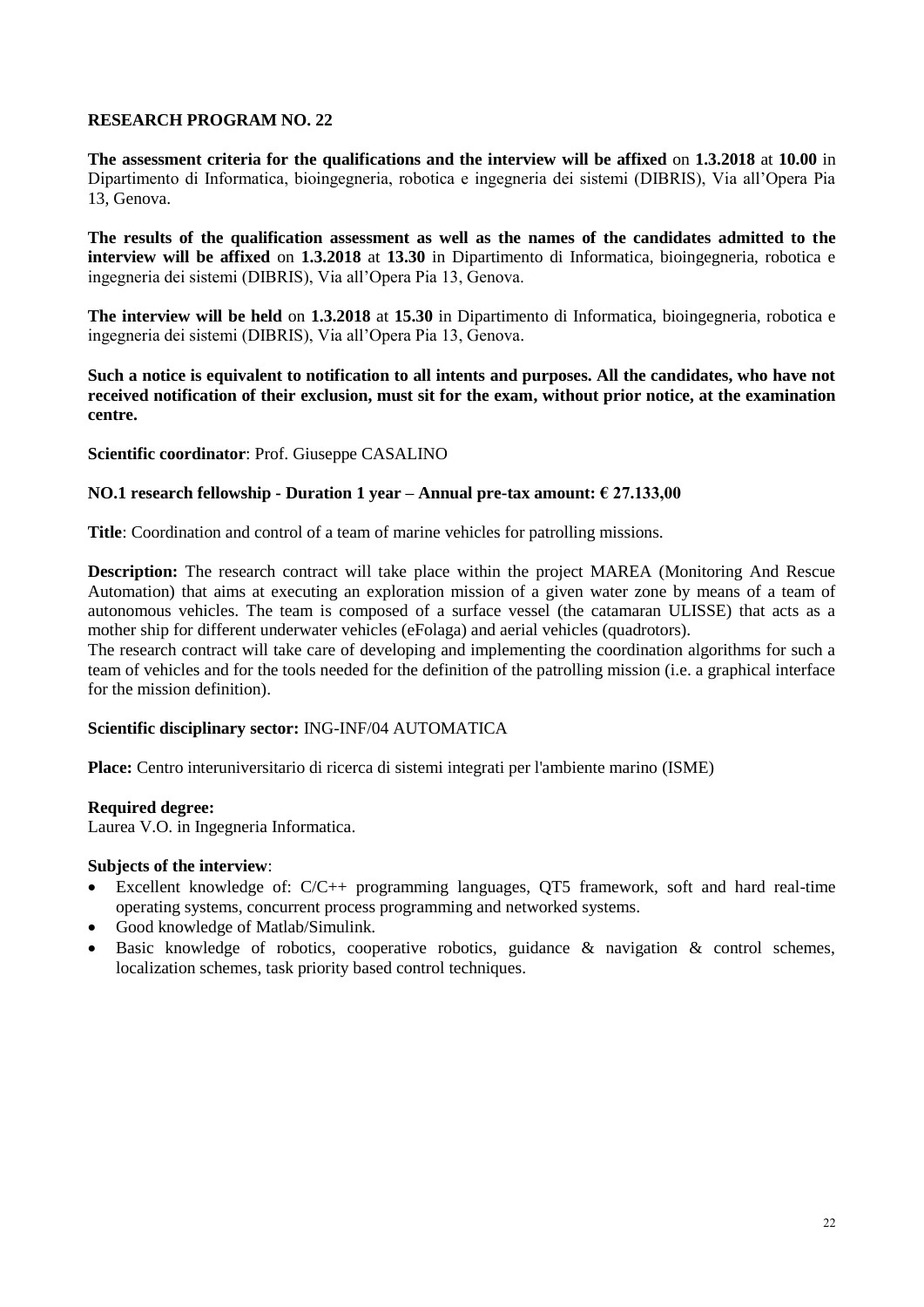**The assessment criteria for the qualifications and the interview will be affixed** on **27.2.2018** at **9.30** in Dipartimento di Informatica, bioingegneria, robotica e ingegneria dei sistemi (DIBRIS), Via all'Opera Pia 11A, Genova.

**The results of the qualification assessment as well as the names of the candidates admitted to the interview will be affixed** on **27.2.2018** at **13.00** in Dipartimento di Informatica, bioingegneria, robotica e ingegneria dei sistemi (DIBRIS), Via all'Opera Pia 11A, Genova.

**The interview will be held** on **27.2.2018** at **13.30** in Dipartimento di Informatica, bioingegneria, robotica e ingegneria dei sistemi (DIBRIS), Via all'Opera Pia 11A, Genova.

**Such a notice is equivalent to notification to all intents and purposes. All the candidates, who have not received notification of their exclusion, must sit for the exam, without prior notice, at the examination centre.**

### **Scientific coordinator**: Prof. Davide ANGUITA

### **NO.1 research fellowship - Duration 1 year – Annual pre-tax amount: € 19.367,00**

**Title**: Study and application of metrics for knowledge extraction techniques from railway asset data in the context of the EC H2020 IN2DREAMS project.

**Description:** The objective of the research is the study and application of metrics to assess knowledge extraction techniques, based on Big Data Analytics and Data Mining methods, from railway asset data in the context of the EC-H2020 IN2DREAMS project.

In particular, the objective will be to define application scenarios and approaches for data exchange between stakeholders and users of a rail transport network. Starting from the identified scenarios, the research will address the development of methods to assess knowledge extraction techniques, with particular reference to descriptive, diagnostic and predictive models.

#### **Scientific disciplinary sector:** ING-INF/05 SISTEMI DI ELABORAZIONE DELLE INFORMAZIONI

**Place:** Dipartimento di Informatica, bioingegneria, robotica e ingegneria dei sistemi (DIBRIS)

### **Required degree:**

Laurea Magistrale delle classi: LM-26 Ingegneria della sicurezza, o LM-32 Ingegneria informatica.

#### **Subjects of the interview**:

- Railway transport architectures and infrastructures.
- Metrics and methods for assessing Big Data and Data-driven models with particular reference to railway applications.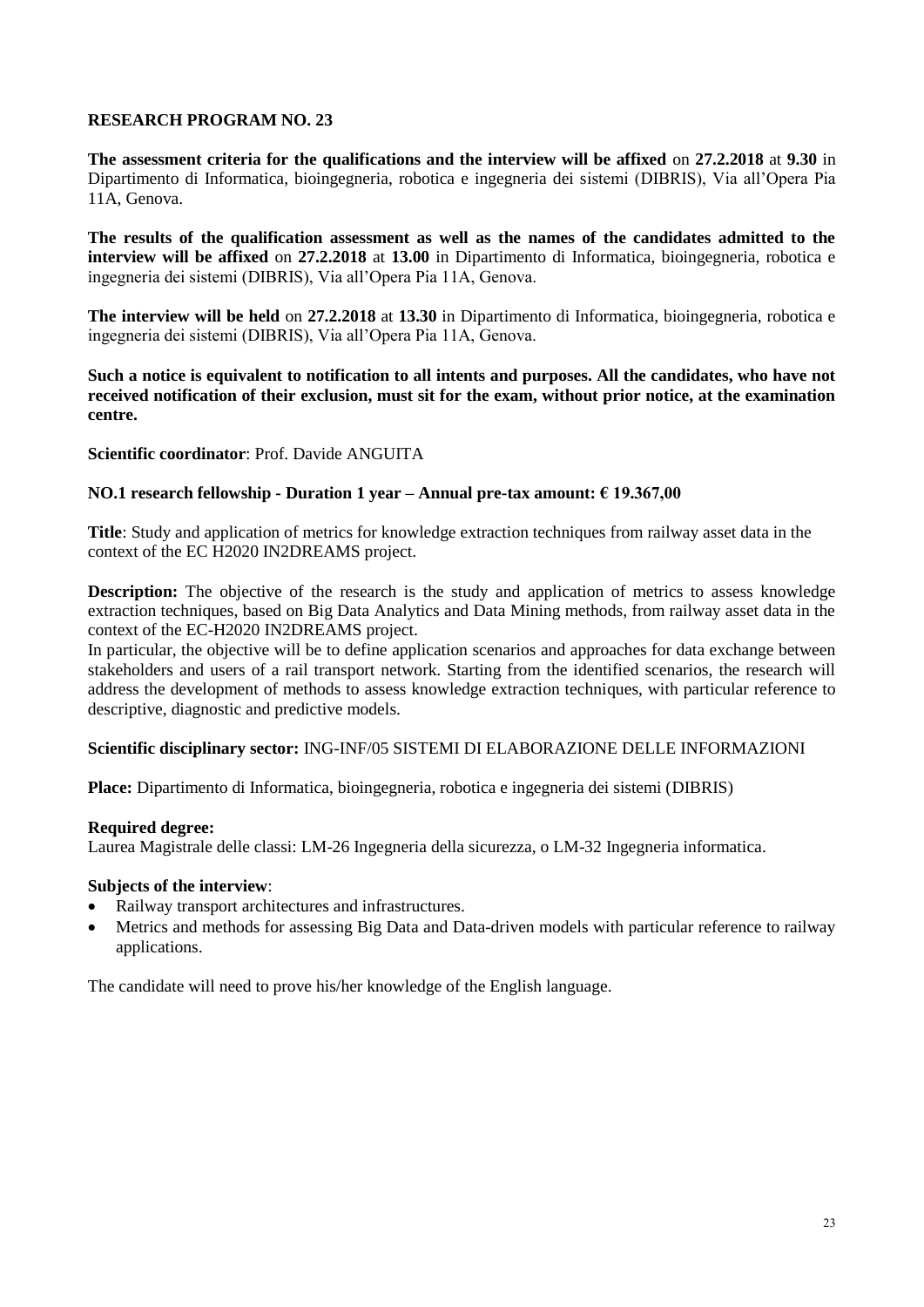**The assessment criteria for the qualifications and the interview will be affixed** on **27.2.2018** at **10.00** in Dipartimento di Informatica, bioingegneria, robotica e ingegneria dei sistemi (DIBRIS), Via Dodecaneso 35, Genova.

**The results of the qualification assessment as well as the names of the candidates admitted to the interview will be affixed** on **27.2.2018** at **13.00** in Dipartimento di Informatica, bioingegneria, robotica e ingegneria dei sistemi (DIBRIS), Via Dodecaneso 35, Genova.

**The interview will be held** on **28.2.2018** at **14.00** in Dipartimento di Informatica, bioingegneria, robotica e ingegneria dei sistemi (DIBRIS), Via Dodecaneso 35, Genova.

### **Such a notice is equivalent to notification to all intents and purposes. All the candidates, who have not received notification of their exclusion, must sit for the exam, without prior notice, at the examination centre.**

*As regards candidates, who are not resident or domiciled in Italy, and those, who are resident or habitually domiciled at a distance of more than 300 Km from the selection centre, the interview, if requested, can also be held by electronic means (SKYPE video conference call), promptly contacting Prof. Alessio Merlo on the phone number +39 010 3532344 or via the email address: alessio@dibris.unige.it.*

### **Scientific coordinator**: Prof. Alessio MERLO

## **NO.1 research fellowship - Duration 1 year – Annual pre-tax amount: € 23.250,00**

**Title**: Development of methodologies for the protection of blockchain-based financial and insurance services.

**Description:** The development and the success of cryptocurrencies like Bitcoin is mainly due to the robustness and the reliability of blockchain technology. The guarantees offered by this technology are pushing the scientific community to question the usability of the same technology to support the decentralization of financial and insurance services. In this context, the aim of this project is the study of new methodologies and solutions that could support a secure and reliable adoption of blockchain in financial environments. The work will be carried out in strong synergy with a leading company in the sector and in the context of research projects funded by the European Union.

### **Scientific disciplinary sector:** ING-INF/05 SISTEMI DI ELABORAZIONE DELLE INFORMAZIONI

**Place:** Dipartimento di Informatica, bioingegneria, robotica e ingegneria dei sistemi (DIBRIS)

### **Required degree:**

Laurea V.O. in: Informatica, o Ingegneria Informatica, o Ingegneria Elettronica.

Laurea Specialistica delle classi: 23/S Informatica, o 32/S Ingegneria elettronica, o 35/S Ingegneria informatica.

Laurea Magistrale delle classi: LM-18 Informatica, o LM-29 Ingegneria elettronica, o LM-32 Ingegneria informatica, o LM-66 Sicurezza informatica.

### **Subjects of the interview**:

- Cyber security.
- Blockchain technology.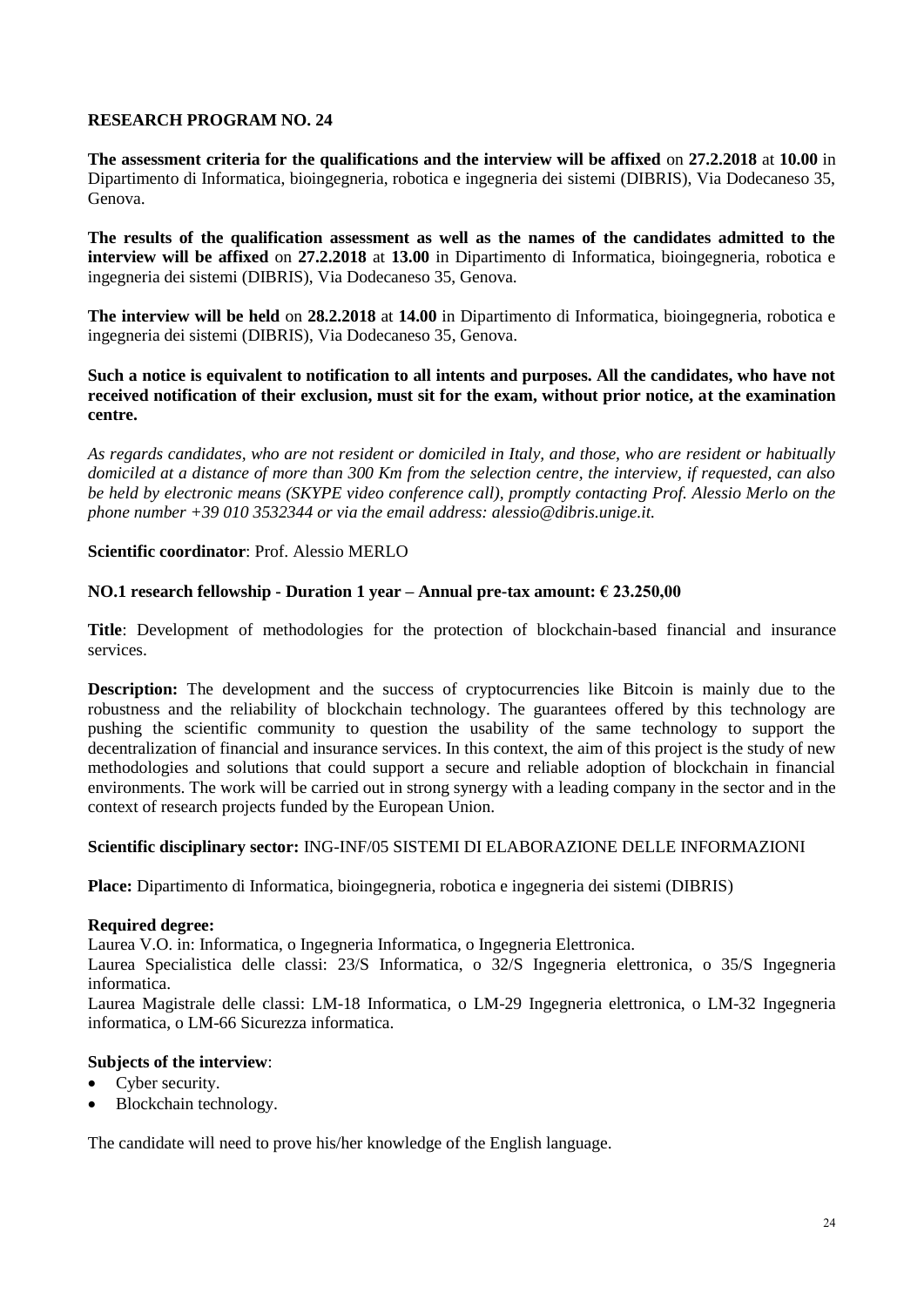**The assessment criteria for the qualifications and the interview will be affixed** on **1.3.2018** at **9.30** in Dipartimento di Informatica, bioingegneria, robotica e ingegneria dei sistemi (DIBRIS), Viale Causa 13, Genova.

**The results of the qualification assessment as well as the names of the candidates admitted to the interview will be affixed** on **1.3.2018** at **14.00** in Dipartimento di Informatica, bioingegneria, robotica e ingegneria dei sistemi (DIBRIS), Viale Causa 13, Genova.

**The interview will be held** on **1.3.2018** at **15.00** in Dipartimento di Informatica, bioingegneria, robotica e ingegneria dei sistemi (DIBRIS), Viale Causa 13, Genova.

**Such a notice is equivalent to notification to all intents and purposes. All the candidates, who have not received notification of their exclusion, must sit for the exam, without prior notice, at the examination centre.**

**Scientific coordinator**: Prof. Armando TACCHELLA

### **NO.1 research fellowship - Duration 1 year – Annual pre-tax amount: € 27.133,00**

**Title**: Modeling, Simulation, Verification and Monitoring of Cyber-Physical Sistems.

**Description:** The objective is to solve the problem of modeling, simulating, verifying and monitoring of Cyber-Physical Systems. The focus is on methodologies to verify in a (semi)automated way project requirements during design, implementation and testing phases. The approach is based on a mathematical framework to model systems and to verify their correct behavior based on an automated analysis of the models. Automating modelling will be considered, for instance by extracting models from existing designs or implementations. Automated code synthesis from specifications or high-level models will be also considered, so that implementation is guaranteed to be compliant with the original models.

### **Scientific disciplinary sector:** ING-INF/05 SISTEMI DI ELABORAZIONE DELLE INFORMAZIONI

**Place:** Dipartimento di Informatica, bioingegneria, robotica e ingegneria dei sistemi (DIBRIS)

#### **Required degree:**

Laurea V.O. in Ingegneria Informatica. Laurea Specialistica della classe 35/S Ingegneria informatica. Laurea Magistrale della classe LM-32 Ingegneria informatica.

### **Subjects of the interview**:

- Modeling of Cyber-Physical Systems.
- Difference between simulation and verification.
- Current state of the art in modeling and simulation of cyber-physical systems.
- Techniques for monitoring large-scale cyber-physical systems.
- Engineering for verification in cyber-physical systems.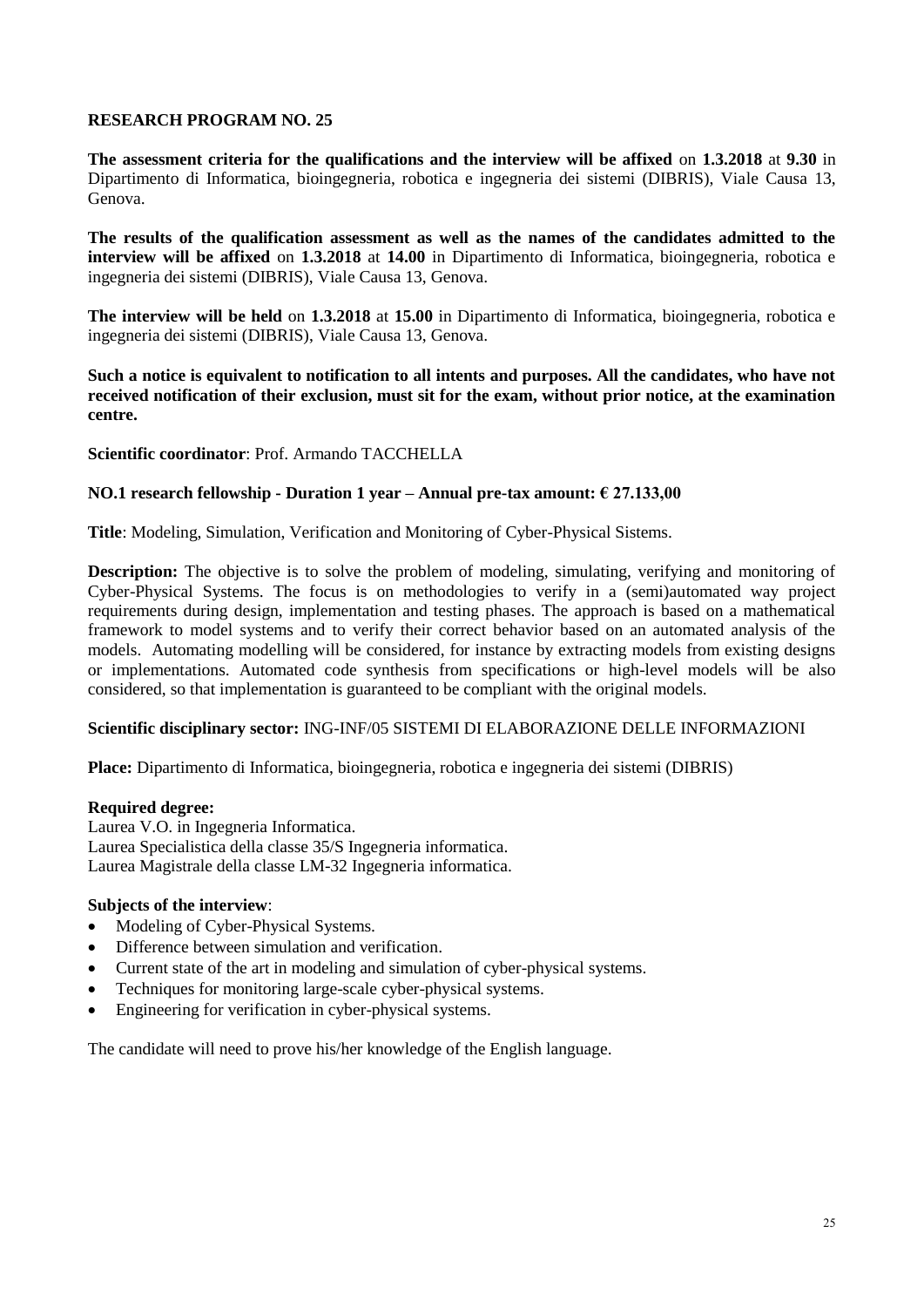**The assessment criteria for the qualifications and the interview will be affixed** on **1.3.2018** at **15.30** in Dipartimento di Informatica, bioingegneria, robotica e ingegneria dei sistemi (DIBRIS), Place Villa Bonino, Viale Causa 13, Genova.

**The results of the qualification assessment as well as the names of the candidates admitted to the interview will be affixed** on **1.3.2018** at **18.30** in Dipartimento di Informatica, bioingegneria, robotica e ingegneria dei sistemi (DIBRIS), Place Villa Bonino, Viale Causa 13, Genova.

**The interview will be held** on **2.3.2018** at **9.00** in Dipartimento di Informatica, bioingegneria, robotica e ingegneria dei sistemi (DIBRIS), Place Villa Bonino, Viale Causa 13, Genova.

**Such a notice is equivalent to notification to all intents and purposes. All the candidates, who have not received notification of their exclusion, must sit for the exam, without prior notice, at the examination centre.**

### **Scientific coordinator**: Prof. Gianni VERCELLI

### **NO.1 research fellowship - Duration 1 year – Annual pre-tax amount: € 23.250,00**

**Title**: Study on techniques of Smart Audio Narration for innovative accessibility of digital video contents.

**Description:** The objective of the research is to study and design innovative Audio Narration techniques for Digital Video Content in order to identify and design solutions that can increase multi-lingual inclusion and accessibility to various fragile and / or disadvantaged people (blind/ low vision users but also temporarily disabled users, non-native users, etc.). Starting from the state of the art of traditional audio narration (Audiovisual-books, Scripts and Speech Transcript Analysis), analyzing the techniques of semantic video summarization and immersive narration within the videogame cut-scenes, we will study the software solutions that allow the automated generation of audio narration for the serial and massive digital video content and the integration in the production workflow of digital content production and broadcasting systems / platforms.

### **Scientific disciplinary sector:** ING-INF/05 SISTEMI DI ELABORAZIONE DELLE INFORMAZIONI

**Place:** Dipartimento di Informatica, bioingegneria, robotica e ingegneria dei sistemi (DIBRIS)

#### **Required degree:**

Laurea Magistrale delle classi: LM-32 Ingegneria informatica, o LM-92 Teorie della comunicazione.

#### **Subjects of the interview**:

- Technologies and methodologies of digital storytelling.
- Traditional techniques of audio narration and within videogames, digital narratives formats.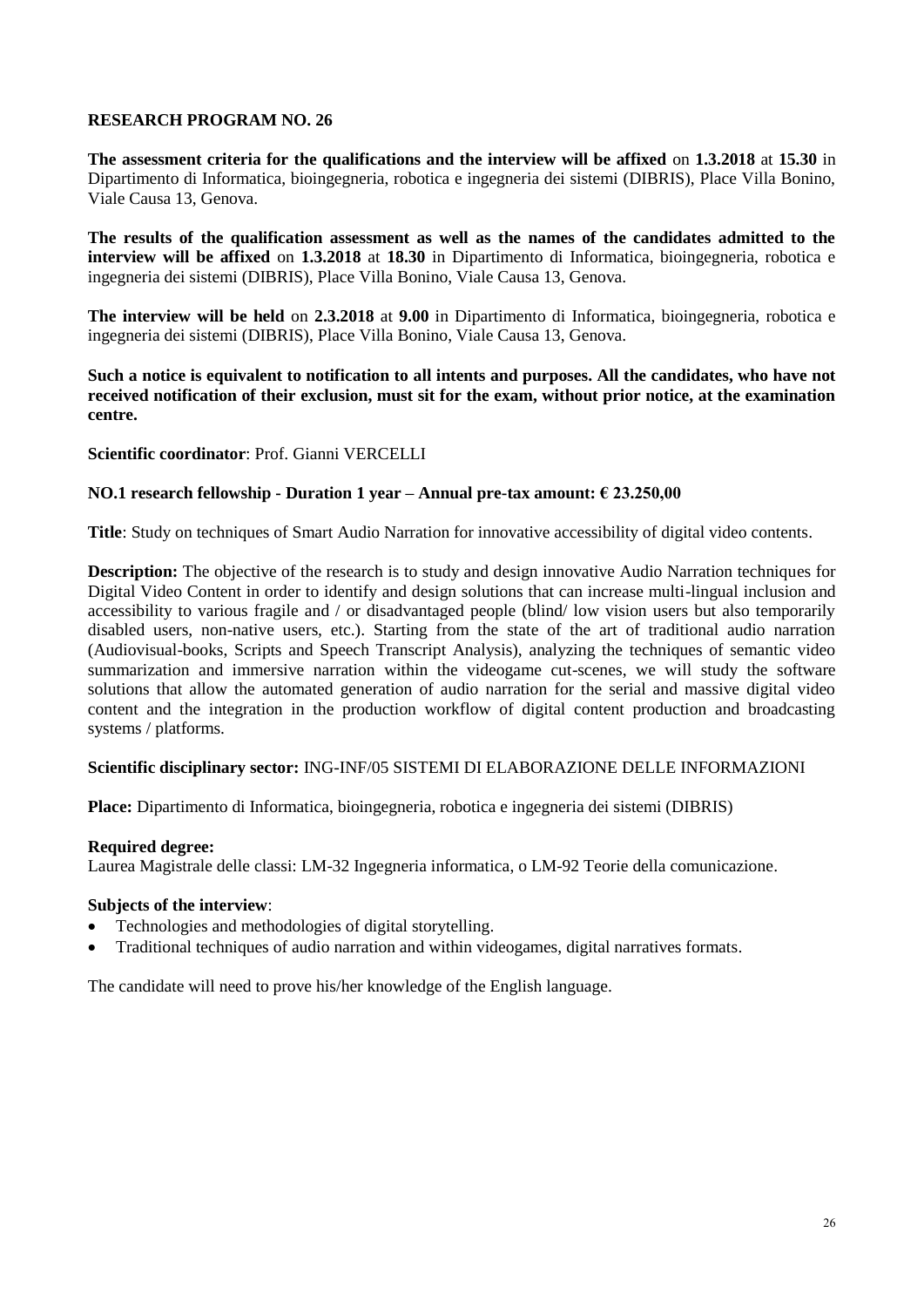**The assessment criteria for the qualifications and the interview will be affixed** on **2.3.2018** at **11.00** in Dipartimento di Informatica, bioingegneria, robotica e ingegneria dei sistemi (DIBRIS), Place Villa Bonino, Viale Causa 13, Genova.

**The results of the qualification assessment as well as the names of the candidates admitted to the interview will be affixed** on **2.3.2018** at **14.00** in Dipartimento di Informatica, bioingegneria, robotica e ingegneria dei sistemi (DIBRIS), Place Villa Bonino, Viale Causa 13, Genova.

**The interview will be held** on **2.3.2018** at **14.30** in Dipartimento di Informatica, bioingegneria, robotica e ingegneria dei sistemi (DIBRIS), Place Villa Bonino, Viale Causa 13, Genova.

**Such a notice is equivalent to notification to all intents and purposes. All the candidates, who have not received notification of their exclusion, must sit for the exam, without prior notice, at the examination centre.**

**Scientific coordinator**: Prof. Gianni VERCELLI

### **NO.1 research fellowship - Duration 1 year – Annual pre-tax amount: € 19.367,00**

**Title**: Study on innovative methodologies for MOOC elearning courses design with Gamification techniques.

**Description:** The objective of the research is to study and design innovative course design techniques for Moodle elearning platform based on MOOC (Massive Open Online Courses). Starting from state of art of MOOC and Digital Storytelling methodologies, which are of great interest in the business contexts of Industry 4.0 and Creative Industries, this research will study the techniques of Gamification. The aim is to identify and design software solutions and methods able to increase the engagement of the participants and the sharing of knowledge at company level, in particular for the integration of the same in the workflow of digital content production and broadcasting systems / platforms.

### **Scientific disciplinary sector:** ING-INF/05 SISTEMI DI ELABORAZIONE DELLE INFORMAZIONI

**Place:** Dipartimento di Informatica, bioingegneria, robotica e ingegneria dei sistemi (DIBRIS)

### **Required degree:**

Laurea Specialistica delle classi: 35/S Ingegneria informatica, o 100/S Tecniche e metodi per la società dell'informazione, o 101/S Teoria della comunicazione.

Laurea Magistrale delle classi: LM-32 Ingegneria informatica, o LM-91 Tecniche e metodi per la società dell'informazione, o LM-92 Teorie della comunicazione.

## **Subjects of the interview**:

- Technologies and methodologies of elearning and digital storytelling
- MOOC design.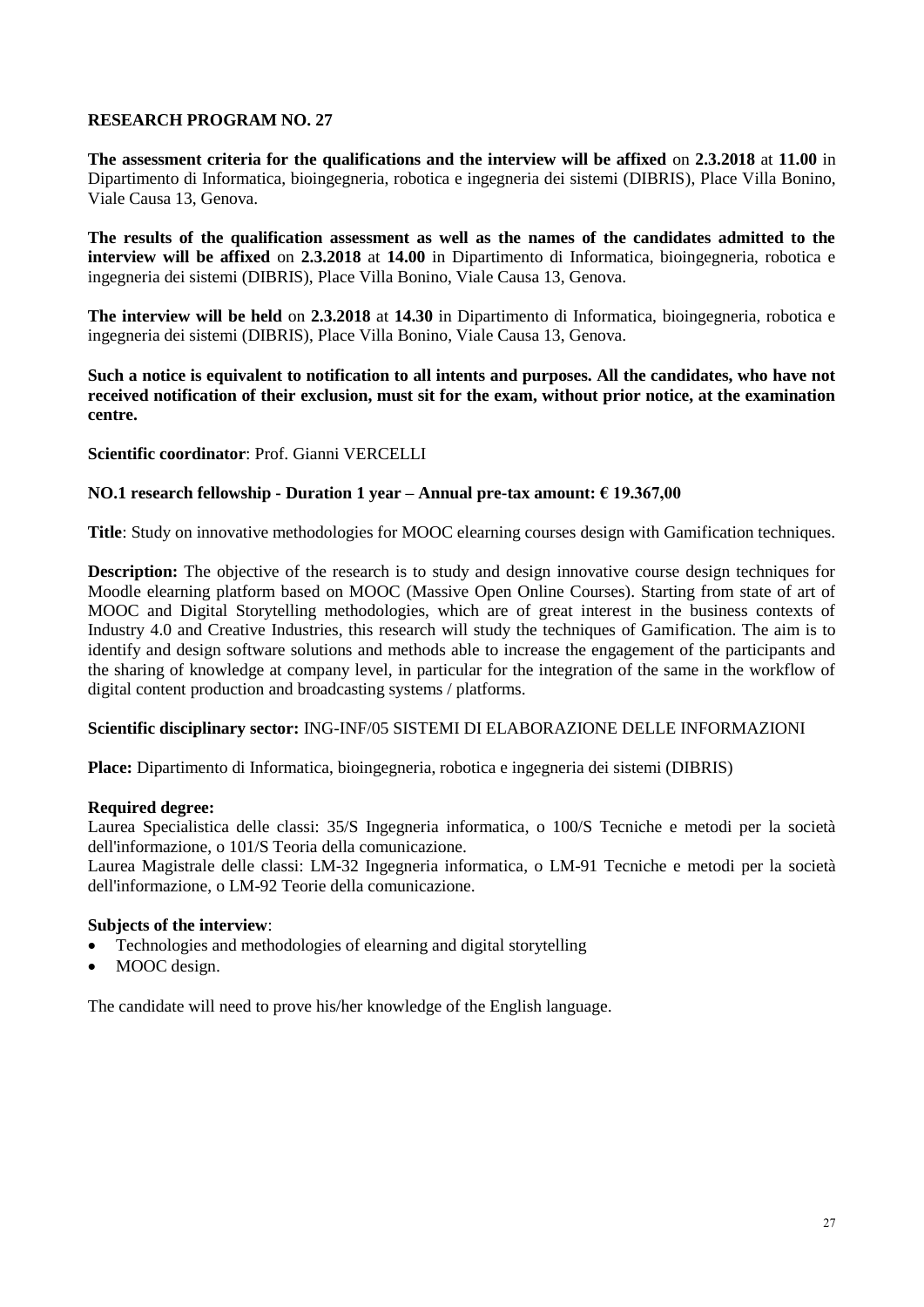**The assessment criteria for the qualifications and the interview will be affixed** on **27.2.2018** at **8.00** in Dipartimento di Informatica, bioingegneria, robotica e ingegneria dei sistemi (DIBRIS), Via all'Opera Pia 13, Genova.

**The results of the qualification assessment as well as the names of the candidates admitted to the interview will be affixed** on **27.2.2018** at **11.00** in Dipartimento di Informatica, bioingegneria, robotica e ingegneria dei sistemi (DIBRIS), Via all'Opera Pia 13, Genova.

**The interview will be held** on **27.2.2018** at **11.30** in Dipartimento di Informatica, bioingegneria, robotica e ingegneria dei sistemi (DIBRIS), Via all'Opera Pia 13, Genova.

### **Such a notice is equivalent to notification to all intents and purposes. All the candidates, who have not received notification of their exclusion, must sit for the exam, without prior notice, at the examination centre.**

*As regards candidates, who are not resident or domiciled in Italy, and those, who are resident or habitually domiciled at a distance of more than 300 Km from the selection centre, the interview, if requested, can also be held by electronic means (SKYPE video conference call), promptly contacting Prof. Antonio Sgorbissa on the phone number +39 0103532706 or via the email address: antonio.sgorbissa@unige.it.* 

### **Scientific coordinator**: Prof. Antonio SGORBISSA

## **NO.1 research fellowship - Duration 1 year – Annual pre-tax amount: € 23.250,00**

**Title**: ETHICAL-DIONISO – ethical games to increase the awareness of operators in disaster scenarios.

**Description:** The project is focused on the usage of Search&Rescue robots and intelligent systems in disaster scenarios, to the end of identifying the ethical dilemmas and issues that emerge in such context. This will be achieved by conducting a review of studies on disaster bioethics and disaster medicine, and by conducting focus groups and/or interviews with individuals working in the field. The analyses conducted and themes identified will be used to build a knowledge base, which will be the informational set required to define scenarios and prototypical situation patterns, and to develop "ethical games", aimed at increasing researchers' and rescuers' awareness of ethical dilemmas and issues.

### **Scientific disciplinary sector:** ING-INF/06 BIOINGEGNERIA ELETTRONICA E INFORMATICA

**Place:** Dipartimento di Informatica, bioingegneria, robotica e ingegneria dei sistemi (DIBRIS)

### **Required degree:**

Dottorato di ricerca in Diritto e Nuove Tecnologie, o Dottorato di ricerca in Bioetica.

### **Subjects of the interview**:

- Analysis and identification of bioethics issues and criticalities in the context of robotics and intelligent systems.
- Formation of health professionals to bioethics issues.
- Computer science tools for knowledge representation.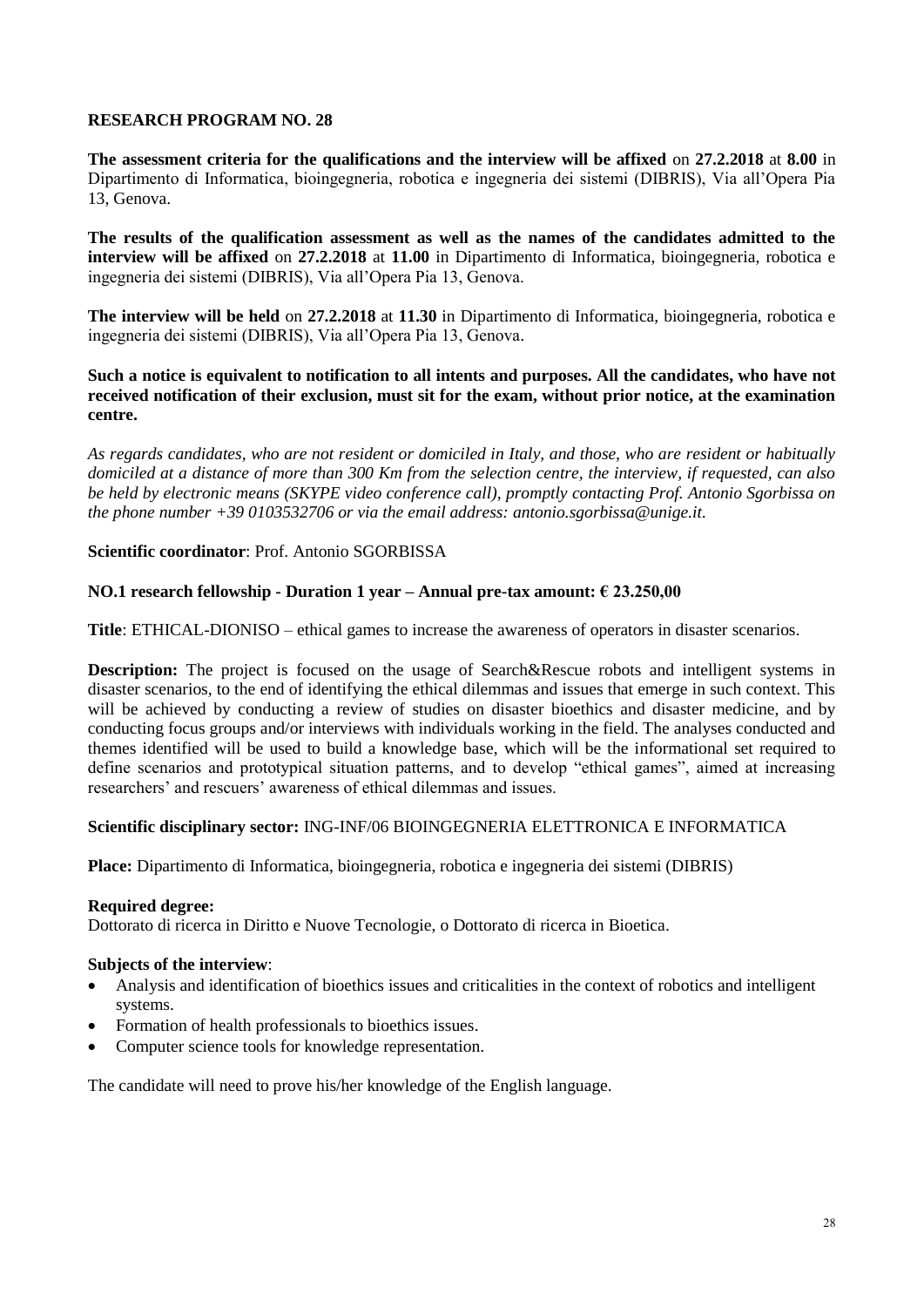## **SCIENTIFIC DISCIPLINARY AREA: ANTIQUITIES, PHILOLOGY, LITERARY STUDIES, ART HISTORY**

### **RESEARCH PROGRAM NO. 29**

**The assessment criteria for the qualifications and the interview will be affixed** on **1.3.2018** at **8.30** in Dipartimento di Informatica, bioingegneria, robotica e ingegneria dei sistemi (DIBRIS), Place Villa Bonino, Viale Causa 13, Genova.

**The results of the qualification assessment as well as the names of the candidates admitted to the interview will be affixed** on **1.3.2018** at **11.30** in Dipartimento di Informatica, bioingegneria, robotica e ingegneria dei sistemi (DIBRIS), Place Villa Bonino, Viale Causa 13, Genova.

**The interview will be held** on **1.3.2018** at **12.00** in Dipartimento di Informatica, bioingegneria, robotica e ingegneria dei sistemi (DIBRIS), Place Villa Bonino, Viale Causa 13, Genova.

**Such a notice is equivalent to notification to all intents and purposes. All the candidates, who have not received notification of their exclusion, must sit for the exam, without prior notice, at the examination centre.**

**Scientific coordinator**: Prof. Gianni VERCELLI

## **NO.1 research fellowship - Duration 1 year – Annual pre-tax amount: € 23.250,00**

**Title**: Digital Storytelling and study on new Digital Video formats.

**Description:** The aim of the research is to study and realize innovative forms of Digital Storytelling and the creation of new formats for Digital Video in order to identify and design solutions that can increase the engagement of viewers who go beyond the current offer on 'traditional media'. By creating new forms and / or adapting existing formats, we'll realize experiments with technologies, algorithms and solutions that can "narrate" effectively and immersively. Digital storytelling methodologies will be studied for interactive and immersive video formats in relation to current forms of digital narratives (web-based stories, interactive stories, hypertexts and narrative computer games) and software solutions for video contents with high-level user engagement and integration into the production workflow of digital content production and broadcasting systems / platforms.

## **Scientific disciplinary sector:** L-ART/06 CINEMA, FOTOGRAFIA E TELEVISIONE

**Place:** Dipartimento di Informatica, bioingegneria, robotica e ingegneria dei sistemi (DIBRIS)

### **Required degree:**

Laurea Magistrale delle classi: LM-32 Ingegneria informatica, o LM-92 Teorie della comunicazione.

### **Subjects of the interview**:

- Technologies and methodologies of digital storytelling.
- Digital video formats and digital narratives.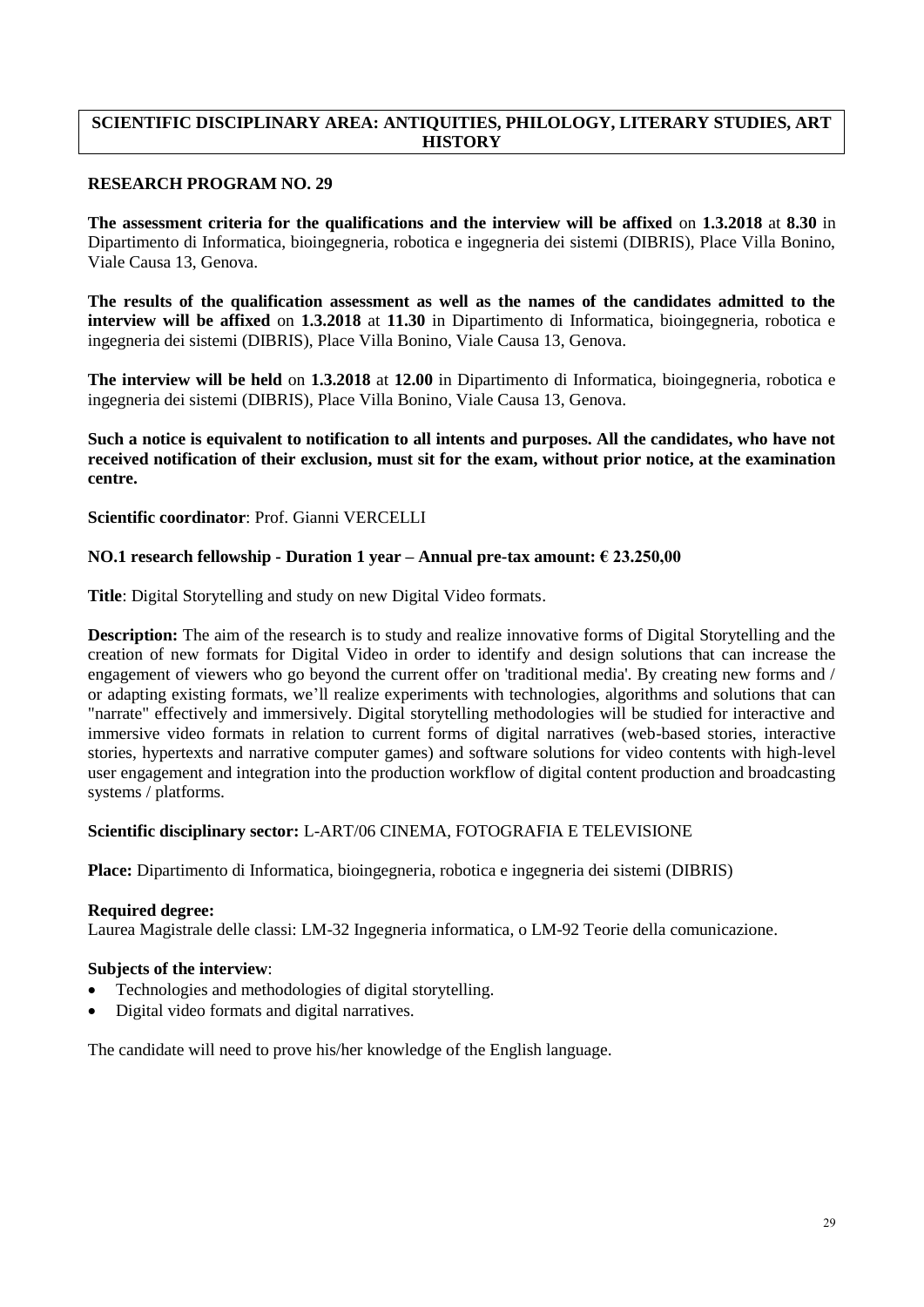# **SCIENTIFIC DISCIPLINARY AREA: HISTORY, PHILOSOPHY, PEDAGOGY AND PSYCHOLOGY**

### **RESEARCH PROGRAM NO. 30**

**The assessment criteria for the qualifications and the interview will be affixed** on **27.2.2018** at **15.00** in Dipartimento di Antichità, Filosofia e Storia (DAFIST), ultimo piano, Via Balbi 6, Genova.

**The results of the qualification assessment as well as the names of the candidates admitted to the interview will be affixed** on **28.2.2018** at **9.00** in Dipartimento di Antichità, Filosofia e Storia (DAFIST), ultimo piano, Via Balbi 6, Genova.

**The interview will be held** on **28.2.2018** at **11.00** in Dipartimento di Antichità, Filosofia e Storia (DAFIST), ultimo piano, Via Balbi 6, Genova.

**Such a notice is equivalent to notification to all intents and purposes. All the candidates, who have not received notification of their exclusion, must sit for the exam, without prior notice, at the examination centre.**

**Scientific coordinator**: Prof. Luca LO BASSO

### **NO.1 research fellowship - Duration 1 year – Annual pre-tax amount: € 19.367,00**

**Title**: Transformations in maritime labour through the papers of the "Cassa per gli invalidi della Marina mercantile" of Genoa (1861 – 1913).

**Description:** The aim of the research project is to investigate changes and persistences in maritime work during the second half of the Nineteenth century, a period marked by the progressive advance of steam to the detriment of sail ships. In order to evaluate these changes in a critical perspective, the main source chosen for this project is the Genoese Cassa degli Invalidi della marina mercantile, a social security institution established in 1861 and active until 1913. The territorial district of this institute extended from the French border to the Magra valley, Sardinia included; applications for pensions, dowry subsidies and various annual grants were addressed to local committees and were examined by a committee appointed by the Board of the Cassa which then proceeded to form a special list of beneficiaries. The abundant and varied documentation is fully preserved at the INPS Historical Archive (Rome).

### **Scientific disciplinary sector:** M-STO/02 STORIA MODERNA

**Place:** Dipartimento di Antichità, Filosofia e Storia (DAFIST)

#### **Required degree:**

Dottorato di ricerca in Studio e valorizzazione del patrimonio storico, artistico-architettonico e ambientale, o Dottorato di ricerca in Storia.

- Elements of maritime and naval history for the period between the Sixteenth and the Twentieth centuries, with particular attention to aspects of social and economic history.
- History of shipbuilding and construction techniques between Middle and Contemporary ages, in relation to changes in maritime work.
- Labour History.
- Mediterranean History.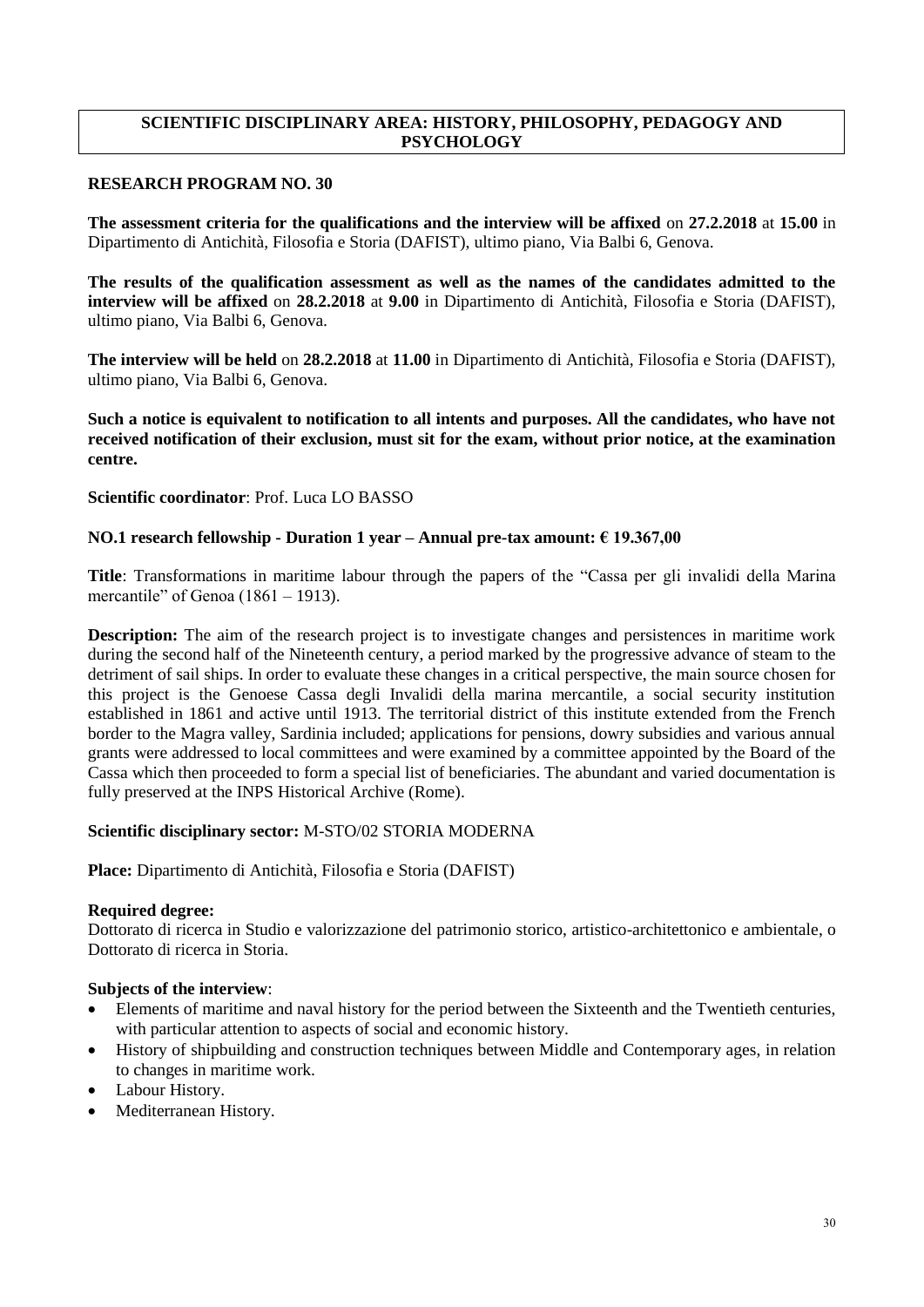**The assessment criteria for the qualifications and the interview will be affixed** on **27.2.2018** at **12.00** in Dipartimento di Scienze della Formazione (DISFOR), Corso Podestà 2, Genova.

**The results of the qualification assessment as well as the names of the candidates admitted to the interview will be affixed** on **27.2.2018** at **17.00** in Dipartimento di Scienze della Formazione (DISFOR), Corso Podestà 2, Genova.

**The interview will be held** on **1.3.2018** at **10.30** in Dipartimento di Scienze della Formazione (DISFOR), Corso Podestà 2, Genova.

**Such a notice is equivalent to notification to all intents and purposes. All the candidates, who have not received notification of their exclusion, must sit for the exam, without prior notice, at the examination centre.**

### **Scientific coordinator**: Prof. Fabio CAFFARENA

## **NO.1 research fellowship - Duration 1 year – Annual pre-tax amount: € 19.367,00**

**Title**: International migrations and maritime traffic in Genoa in the twentieth century.

**Description:** The research program relates to the study of the development of maritime traffic in the port and its economic impact on Genoa in the Twentieth Century. The purpose is to investigate the role of the port of Genoa in the international flows of historical migrations and the effects of the emigration movement on the industrial development of the city (shipping companies, shipyards and manufacturing industries). Essential support are the documents of the "Centro Emigrazione", active in Genoa until the seventies of the twentieth century. The data obtained from these sources will be contextualised within the complex of the economic and social networks of maritime traffic, also through research aimed at exploring private archives of shipping companies. Particular attention will be devoted to recover all different data-sources, useful for catching the variety and complexity of economic, social, institutional networks involved in the processes of maritime and migration flows.

### **Scientific disciplinary sector:** M-STO/04 STORIA CONTEMPORANEA

**Place:** Dipartimento di Scienze della Formazione (DISFOR)

### **Required degree:**

Dottorato di ricerca in Storia.

- The historical European migrations in the economic, social and cultural events of the Mediterranean area, with particular reference to the Ligurian-Genoese area between the end of the nineteenth and twentieth centuries.
- Migration processes between the Old and the New World with particular eference to the development of maritime and passenger traffic in Italian ports.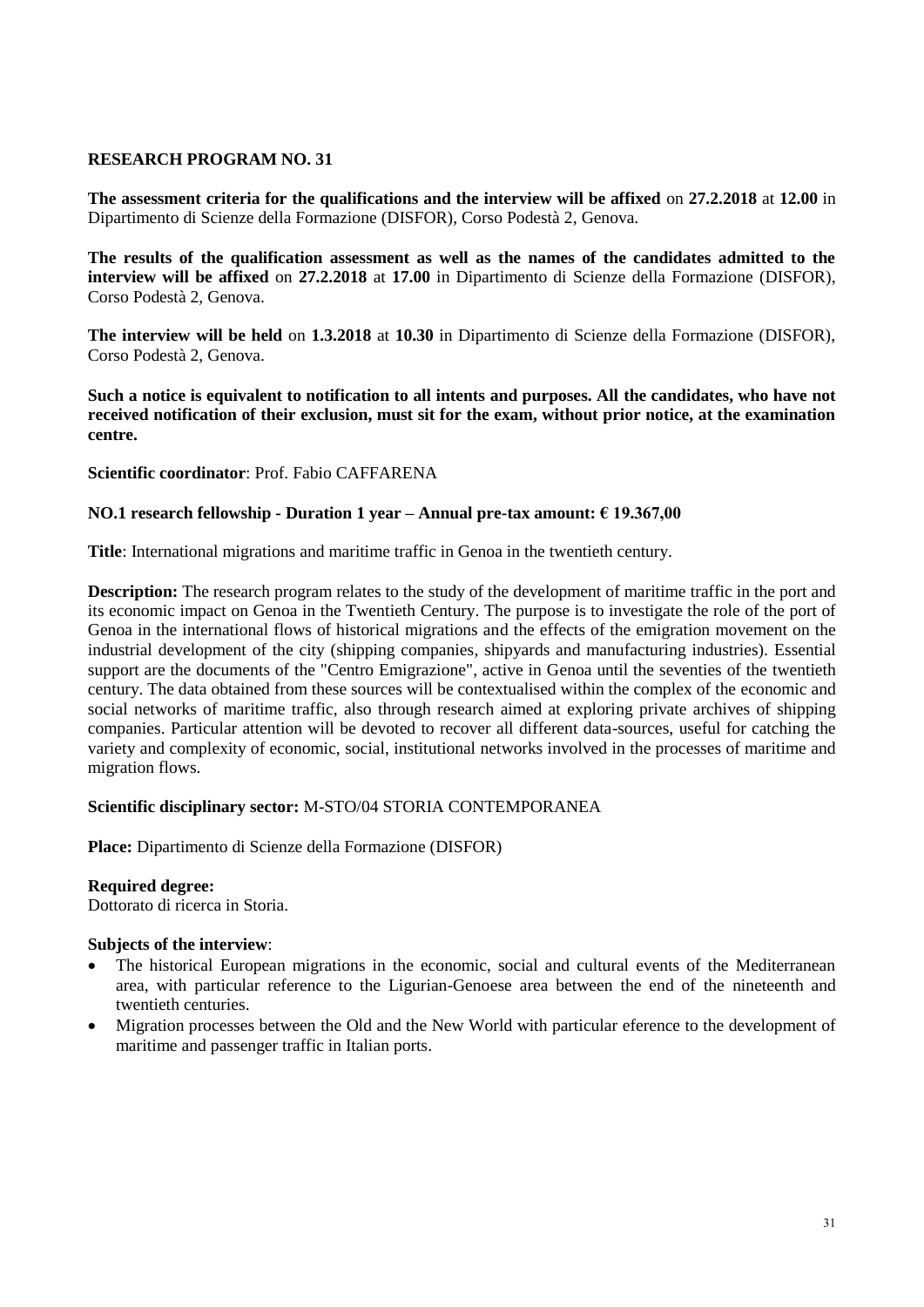**The assessment criteria for the qualifications and the interview will be affixed** on **2.3.2018** at **10.00** in Dipartimento di Scienze Politiche (DISPO), ex Albergo dei Poveri, Piazzale E. Brignole 2A, Genova.

**The results of the qualification assessment as well as the names of the candidates admitted to the interview will be affixed** on **2.3.2018** at **13.00** in Dipartimento di Scienze Politiche (DISPO), ex Albergo dei Poveri, Piazzale E. Brignole 2A, Genova.

**The interview will be held** on **2.3.2018** at **15.00** in Dipartimento di Scienze Politiche (DISPO), ex Albergo dei Poveri, Piazzale E. Brignole 2A, Genova.

**Such a notice is equivalent to notification to all intents and purposes. All the candidates, who have not received notification of their exclusion, must sit for the exam, without prior notice, at the examination centre.**

**Scientific coordinator**: Prof. Daniela PREDA

## **NO.1 research fellowship - Duration 1 year – Annual pre-tax amount: € 19.367,00**

**Title**: Resistance in Europe. Mario Alberto Rollier between European Federalism and Christian Ecumenism.

**Description:** The proposed research is part of the study on the history of Resistance and movements for European unity initiated by Walter Lipgens and aims to deepen the experience of combating totalitarianism and reflection on the European unity of M.A. Rollier (1909-1980), a federalist Waldensian, active in the Italian and European Resistance both for a clear vision of the political problems inherent to nationalism and the disorders generated by the anarchist system of international relations and for religious convictions. The involvement of Rollier in the World Council of Churches in Geneva makes it possible to reconstruct the lively debate on the European Resistance in which personalities such as Visser't Hooft, Niemöller, J.F. Dulles, Bonhoeffer, Philip, von Moltke, von Trott, Bell, partecipated.

### **Scientific disciplinary sector:** M-STO/04 STORIA CONTEMPORANEA

**Place:** Dipartimento di Scienze Politiche (DISPO)

### **Required degree:**

Dottorato di ricerca in Istituzioni, idee, movimenti politici nell'Europa contemporanea, o Dottorato di ricerca in Storia contemporanea, o Dottorato di ricerca in Storia dell'Europa.

## **Subjects of the interview**:

- History of the second world war and history of the Resistance.
- Projects of European unity in the first half of the 20th century.
- History of movements for European unity.
- Sources and studies on Resistance and European unity.
- Contemporary history of European integration.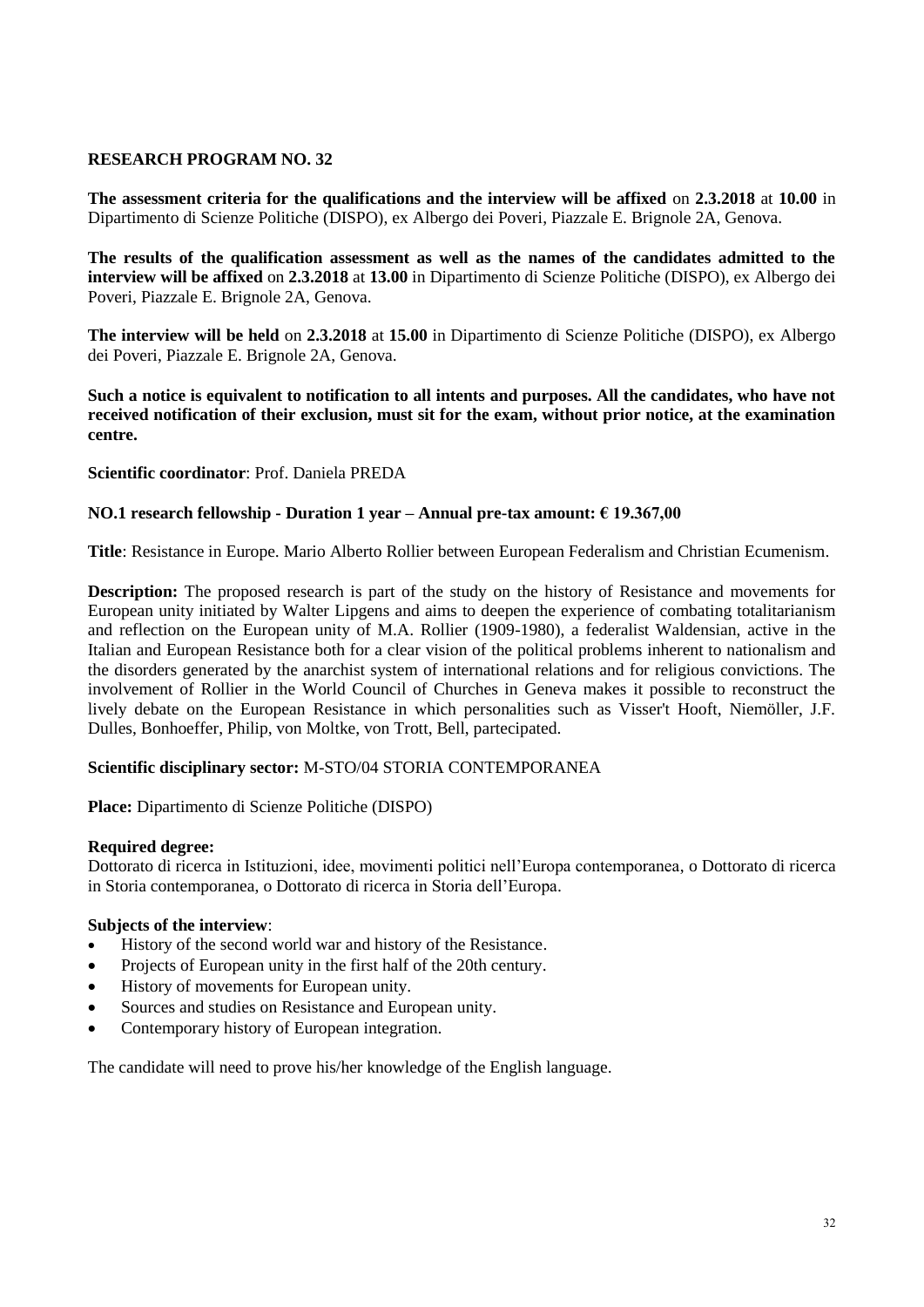**The assessment criteria for the qualifications and the interview will be affixed** on **1.3.2018** at **9.00** in Dipartimento di Antichità, Filosofia e Storia (DAFIST), Via Balbi 2, Genova.

**The results of the qualification assessment as well as the names of the candidates admitted to the interview will be affixed** on **1.3.2018** at **12.00** in Dipartimento di Antichità, Filosofia e Storia (DAFIST), Via Balbi 2, Genova.

**The interview will be held** on **1.3.2018** at **14.00** in Dipartimento di Antichità, Filosofia e Storia (DAFIST), Via Balbi 2, Genova.

**Such a notice is equivalent to notification to all intents and purposes. All the candidates, who have not received notification of their exclusion, must sit for the exam, without prior notice, at the examination centre.**

**Scientific coordinator**: Prof. Franco MANTI

### **NO.1 research fellowship - Duration 1 year – Annual pre-tax amount: € 19.367,00**

**Title**: The ethical dimension of AAT: the significance of a systemic analysis on the evaluation process.

**Description:** The identification of methodologies and evaluation criteria related to the generation of well-being for all subjects (humans and animals) involved in AAT (Animal Assisted Therapies) and AAE (Animal Assisted Education) requires a systemic approach and it is crucial for their ethical sustainability.

Objective: organizing an assessment system and analyzing its ethical implications.

Expected outcomes: The application of research outcomes by public and private institutions to develop teams' ethical competence; contributing to the implementation of the AAI Guidelines and to the research activities of CRN-IAA (IZSVe) and the Ministry of Health.

Dissemination: Participation in ministerial round tables; national conference; educational activities; scientific publications.

The research is the implementation of the Framework Agreement with IZSVe.

### **Scientific disciplinary sector:** M-FIL/03 FILOSOFIA MORALE

**Place:** Dipartimento di Antichità, Filosofia e Storia (DAFIST)

#### **Required degree:**

Laurea Magistrale delle classi: LM-51 Psicologia, o LM-78 Scienze filosofiche, o LM-85 Scienze pedagogiche.

# **Subjects of the interview**:

- Elements of bioethics.
- Professional ethics concerning healthcare, social and educational jobs.
- Organizational ethics with a specific focus on clinical governance of AAT and the development of AAI projects within scholastic contexts by educational institutions.
- Methodology of psychological, educational and applied ethics research with a specific focus on AAT and AAI.
- Theoretical knowledge about AAI, its guidelines by Italian Health Ministry and the inherent legislation.
- Elements of Anthrozoology.
- Elements of animal and comparative psychology.
- The biopsychosocial model, the functional diagnosis according to ICF (International Classification of Functioning) and its application within rehabilitative contexts with a specific focus on AAT and AAI.
- Criteria, clinical and educational evaluation models, statistical analysis about AAT and AAI data.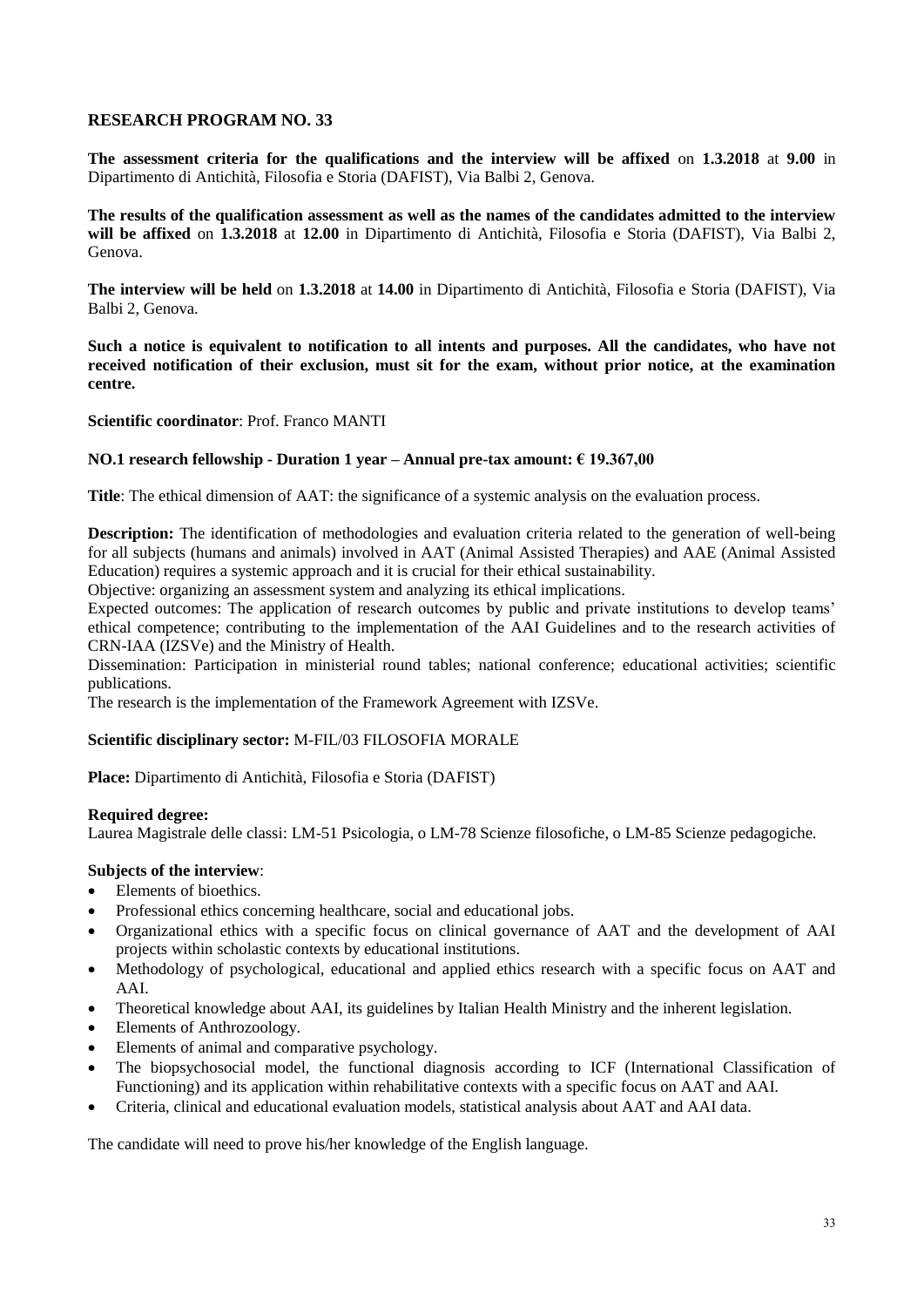**The assessment criteria for the qualifications and the interview will be affixed** on **28.2.2018** at **10.00** in Dipartimento di Scienze della Formazione (DISFOR), Corso Podestà 2, Genova.

**The results of the qualification assessment as well as the names of the candidates admitted to the interview will be affixed** on **28.2.2018** at **14.00** in Dipartimento di Scienze della Formazione (DISFOR), Corso Podestà 2, Genova.

**The interview will be held** on **5.3.2018** at **10.30** in Dipartimento di Scienze della Formazione (DISFOR), Corso Podestà 2, Genova.

**Such a notice is equivalent to notification to all intents and purposes. All the candidates, who have not received notification of their exclusion, must sit for the exam, without prior notice, at the examination centre.**

**Scientific coordinator**: Prof. Roberto PELLEREY

### **NO.1 research fellowship - Duration 1 year – Annual pre-tax amount: € 19.367,00**

**Title**: New Patterns of online Communication for University: Development and Implementation of the Web Radio Project.

**Description:** World Wide Web concentrates different systems of communication into easily accessible and usable "places". In this framework, the project focuses on the use of the web-radio, aiming at assessing its multifarious potentialities and exploring new forms of online communication and interaction among students. The related activity will be carried on at the Savona University Campus. The Campus hosts a course in "Communication Sciences" and a master in "Digital Humanities" (whose educational programmes both include issues related to the proposed research) as well as specialized laboratories and facilities (due to previous investments made by DISFOR). Main aim of the research consists therefore in implementing a hypermedia service for the University of Genoa, through setting up a research laboratory for the production and broadcasting of communication products with high social, information and educational value.

### **Scientific disciplinary sector:** M-FIL/05 FILOSOFIA E TEORIA DEI LINGUAGGI

**Place:** Dipartimento di Scienze della Formazione (DISFOR)

### **Required degree:**

Dottorato di ricerca in Lingue, culture e tecnologie dell'informazione e della comunicazione.

#### **Subjects of the interview**:

- Techniques and methods for production and broadcast of radio products.
- Semantics of new media.
- Communication.

.

• Sociology of Communications.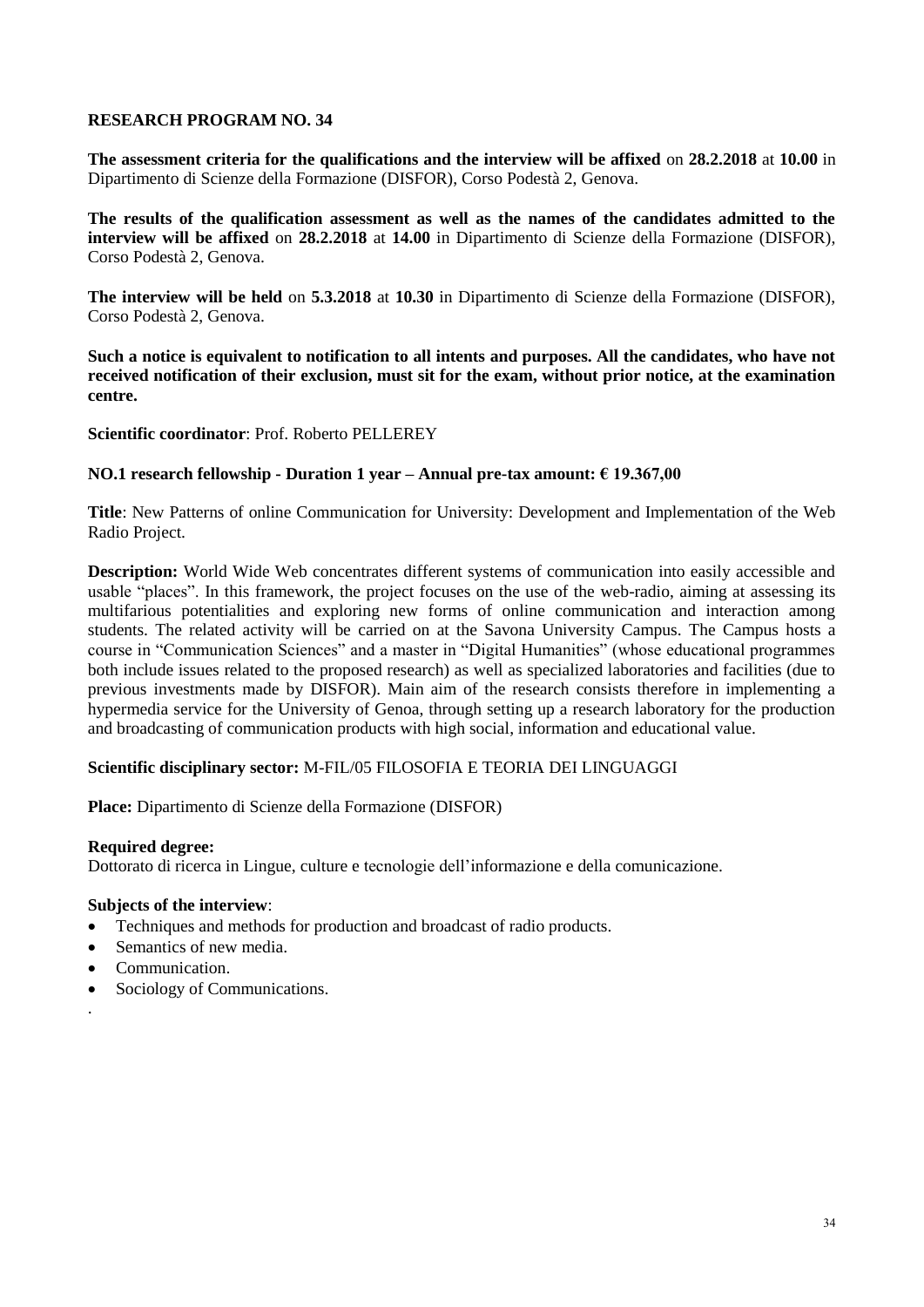**The assessment criteria for the qualifications and the interview will be affixed** on **27.2.2018** at **15.00** in Dipartimento di Scienze della Formazione (DISFOR), Corso Podestà 2, Genova.

**The results of the qualification assessment as well as the names of the candidates admitted to the interview will be affixed** on **28.2.2018** at **15.00** in Dipartimento di Scienze della Formazione (DISFOR), Corso Podestà 2, Genova.

**The interview will be held** on **1.3.2018** at **14.00** in Dipartimento di Scienze della Formazione (DISFOR), Corso Podestà 2, Genova.

**Such a notice is equivalent to notification to all intents and purposes. All the candidates, who have not received notification of their exclusion, must sit for the exam, without prior notice, at the examination centre.**

**Scientific coordinator**: Prof. Laura MIGLIORINI

### **NO.1 research fellowship - Duration 1 year – Annual pre-tax amount: € 19.367,00**

**Title**: Birth environment perception in mothers, partner and clinicians.

**Description:** The setting quality becomes very important in the care environments context, since spatial characteristics can play a decisive role in enhancing users well-being. The general aim of the study is to identify the best environmental conditions perceived by users and clinicians in relation to particular situation such as labor and birth, both from the point of view of clinicians working conditions and the psychological well-being of mothers and partners. Through the project we intend to support a participatory process of the users that would help to implement the awareness of the birth as a physiological event. The study aims to investigate the perception of birth spaces by comparing two different settings (birth center and gynecologyobstetrics department) according to the well-being of mothers, partners and clinicians.

### **Scientific disciplinary sector:** M-PSI/05 PSICOLOGIA SOCIALE

**Place:** Dipartimento di Scienze della Formazione (DISFOR)

### **Required degree:**

Dottorato di ricerca in Migrazioni e processi interculturali.

- Theoretical and research advances in perinatal psychology.
- Study of environment perception in the birth context: methodology and survey tools.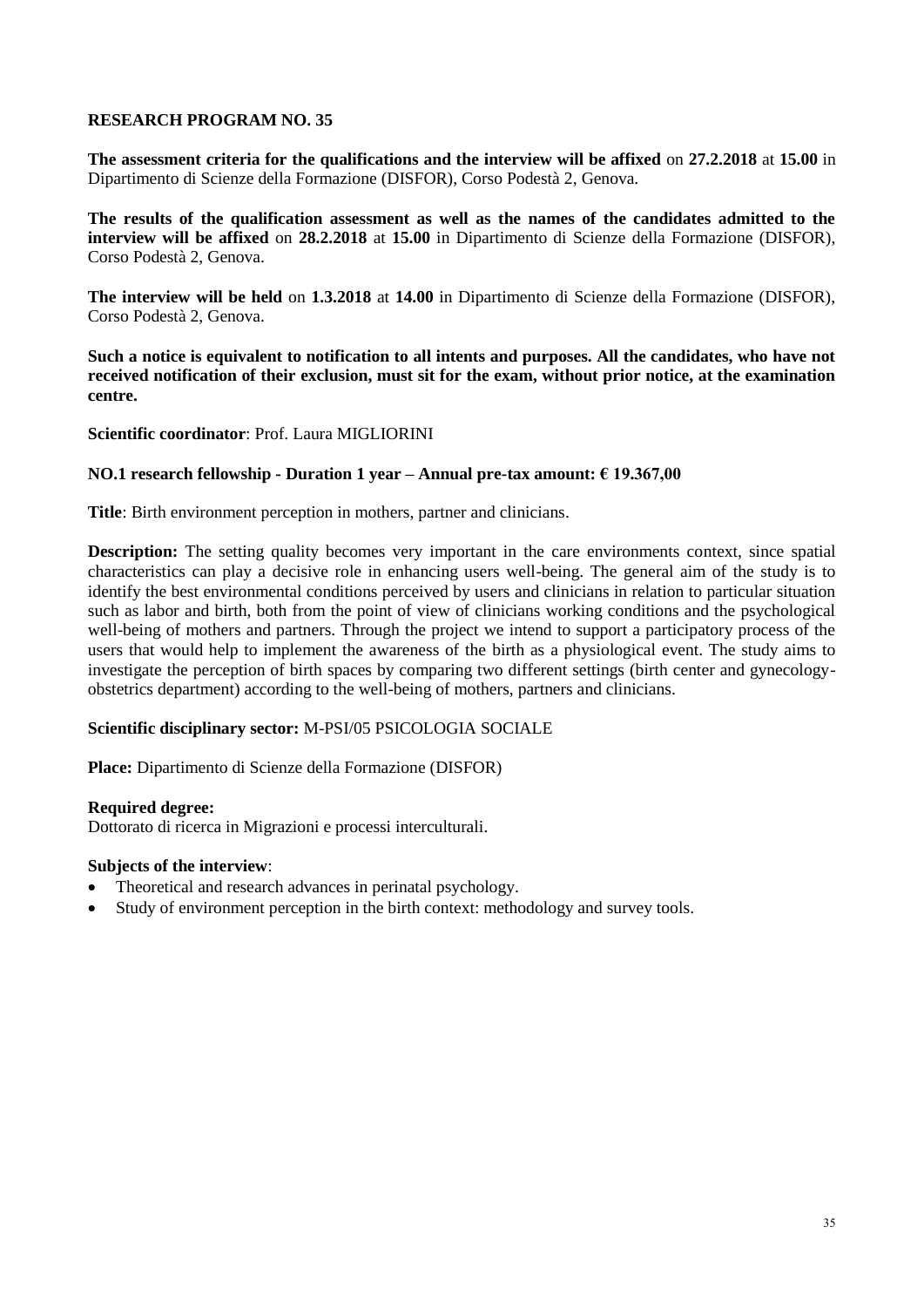**The assessment criteria for the qualifications and the interview will be affixed** on **27.2.2018** at **10.30** in Dipartimento di Scienze della Formazione (DISFOR), IV piano, Corso Podestà 2, Genova.

**The results of the qualification assessment as well as the names of the candidates admitted to the interview will be affixed** on **27.2.2018** at **14.00** in Dipartimento di Scienze della Formazione (DISFOR), IV piano, Corso Podestà 2, Genova.

**The interview will be held** on **28.2.2018** at **14.00** in Dipartimento di Scienze della Formazione (DISFOR), IV piano, Corso Podestà 2, Genova.

**Such a notice is equivalent to notification to all intents and purposes. All the candidates, who have not received notification of their exclusion, must sit for the exam, without prior notice, at the examination centre.**

**Scientific coordinator**: Prof. Donatella CAVANNA

### **NO.1 research fellowship - Duration 1 year – Annual pre-tax amount: € 19.367,00**

**Title**: Validation of a tool to measure the capacity of mentalization in developmental age.

**Description:** Mentalization's capacity constitutes one of the most used criteria for evaluating mental health in the developmental age. The research project is aimed at the Italian validation of a measure of mentalization, as reflective function (FR), applied to the narratives.

### **Scientific disciplinary sector:** M-PSI/07 PSICOLOGIA DINAMICA

**Place:** Dipartimento di Scienze della Formazione (DISFOR)

### **Required degree:**

Dottorato di ricerca in Psicologia, antropologia e scienze cognitive.

#### **Subjects of the interview**:

The interview will verify the candidate's competence on the use of a wide range of attachment tools based on narratives; it will also occur the knowledge and contextual ability to measure reflective function on clinical interviews; it will verify the familiarity with the procedures for validating narrative tools.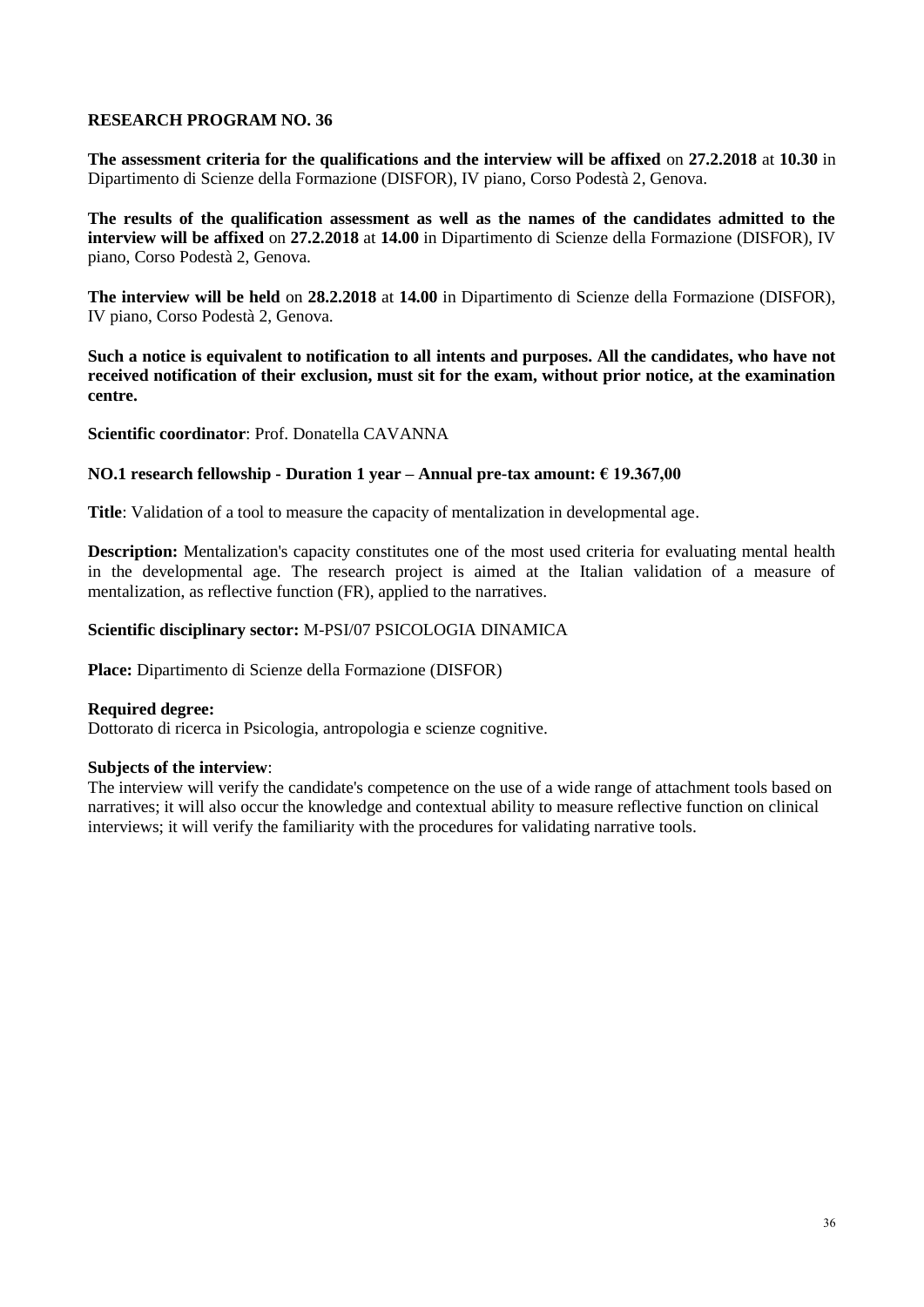# **SCIENTIFIC DISCIPLINARY AREA: LAW**

## **RESEARCH PROGRAM NO. 37**

**The assessment criteria for the qualifications and the interview will be affixed** on **2.3.2018** at **10.30** in Dipartimento di Giurisprudenza, Istituto Tarello per la Filosofia del Diritto, Via Balbi 30, Genova.

**The results of the qualification assessment as well as the names of the candidates admitted to the interview will be affixed** on **2.3.2018** at **13.30** in Dipartimento di Giurisprudenza, Istituto Tarello per la Filosofia del Diritto, Via Balbi 30, Genova.

**The interview will be held** on **2.3.2018** at **14.30** in Dipartimento di Giurisprudenza, Istituto Tarello per la Filosofia del Diritto, Via Balbi 30, Genova.

**Such a notice is equivalent to notification to all intents and purposes. All the candidates, who have not received notification of their exclusion, must sit for the exam, without prior notice, at the examination centre.**

**Scientific coordinator**: Prof. Pierluigi CHIASSONI

## **NO.1 research fellowship - Duration 1 year – Annual pre-tax amount: € 19.367,00**

**Title**: The problem of the meaning of legal sentences.

**Description:** The meaning of legal sentences is a key problem for the theory of law and legal argumentation. Taking stock of current developments in ordinary language philosophy, the project purports to develop strategies for overcoming the semantic reductionism characterising traditional analytical jurisprudence. This path, started by H. L. A. Hart, under the influence of Wittgenstein and Winch, remains so far unaccomplished. Endorsing Hart's methodological distinction between the internal and the external points of view, the project will pursue two objectives: i) analysing the use of normative language and different possibilities of understanding and describing deontic sentences in theoretical contexts; ii) working out a typology of different uses of legal sentences that is useful to identify their assertibility conditions in different contexts of utterance.

### **Scientific disciplinary sector:** IUS/20 FILOSOFIA DEL DIRITTO

**Place:** Dipartimento di Giurisprudenza

### **Required degree:**

Laurea Magistrale della classe LMG/01 Giurisprudenza.

### **Subjects of the interview**:

- Analytical philosophy (logical empiricism, philosophy of ordinary language).
- Analytical Jurisprudence.
- Contemporary Analytical Philosophy of Law.
- General theory of norms and normative propositions.
- Theory of legal interpretations and legal science.
- Deontic Logic.

The candidate will need to prove his/her knowledge of the English, Spanish and French language.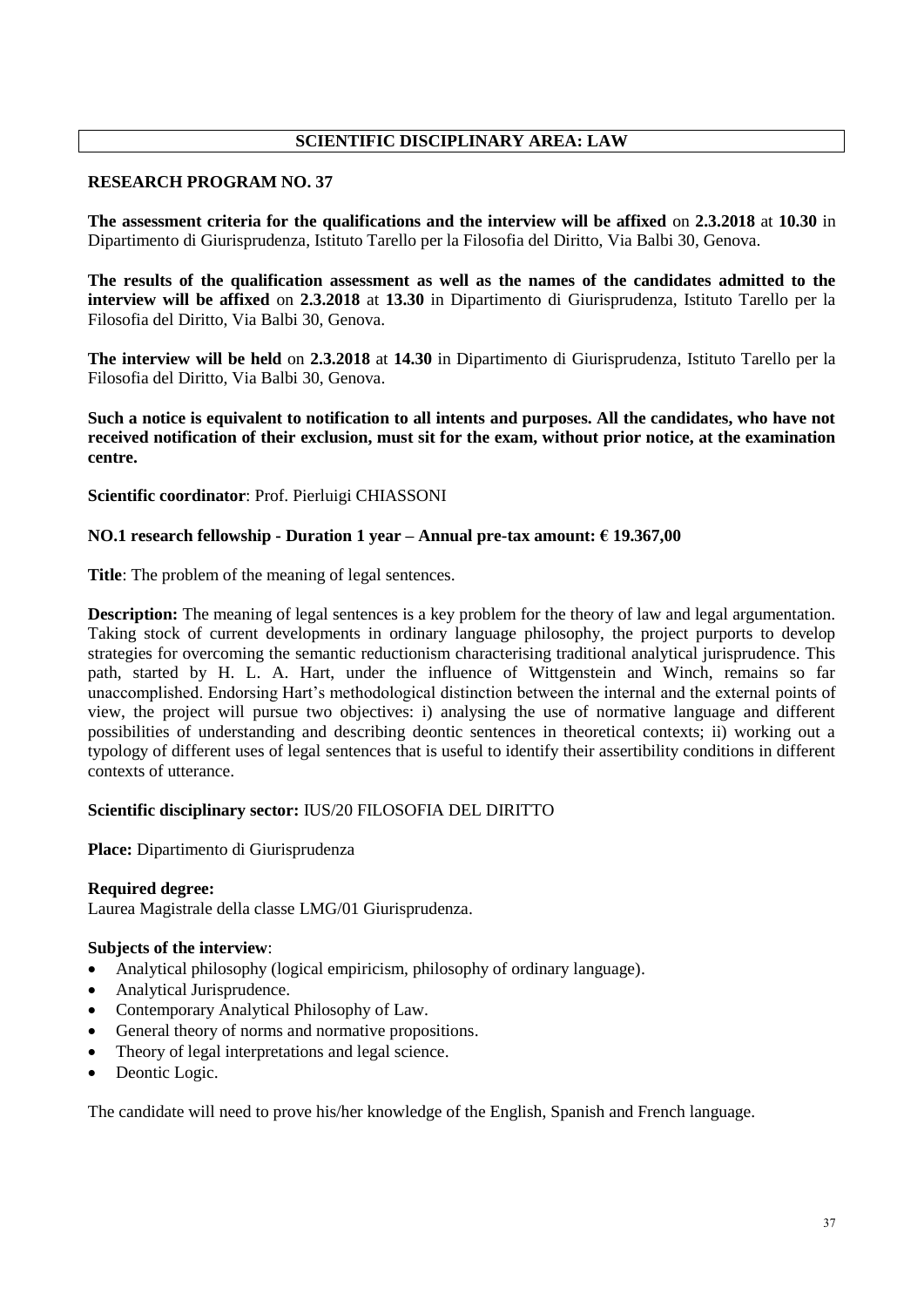# **SCIENTIFIC DISCIPLINARY AREA: ECONOMICS AND STATISTICS**

## **RESEARCH PROGRAM NO. 38**

**The assessment criteria for the qualifications and the interview will be affixed** on **28.2.2018** at **10.00** in Dipartimento di Economia (DIEC), Via F. Vivaldi 5, Genova.

**The results of the qualification assessment as well as the names of the candidates admitted to the interview will be affixed** on **1.3.2018** at **10.00** in Dipartimento di Economia (DIEC), Via F. Vivaldi 5, Genova.

**The interview will be held** on **1.3.2018** at **10.30** in Dipartimento di Economia (DIEC), Via F. Vivaldi 5, Genova.

**Such a notice is equivalent to notification to all intents and purposes. All the candidates, who have not received notification of their exclusion, must sit for the exam, without prior notice, at the examination centre.**

**Scientific coordinator**: Prof. Pierpaolo UBERTI

### **NO.1 research fellowship - Duration 1 year – Annual pre-tax amount: € 19.367,00**

**Title**: Mathematical modelling for decisions.

**Description:** Research activity with the aim of developing and implement mathematical models for economics, finance and insurance focused on the computational and numerical aspects.

## **Scientific disciplinary sector:** SECS-S/06 METODI MATEMATICI DELL'ECONOMIA E DELLE SCIENZE ATTUARIALI E FINANZIARIE

**Place:** Dipartimento di Economia (DIEC)

### **Required degree:**

Laurea V.O. in Matematica, o Economia e commercio.

#### **Subjects of the interview**:

- Mathematics for Economics, Finance and Insurance;
- Mathematical Finance;
- Calculus;
- Linear Algebra.